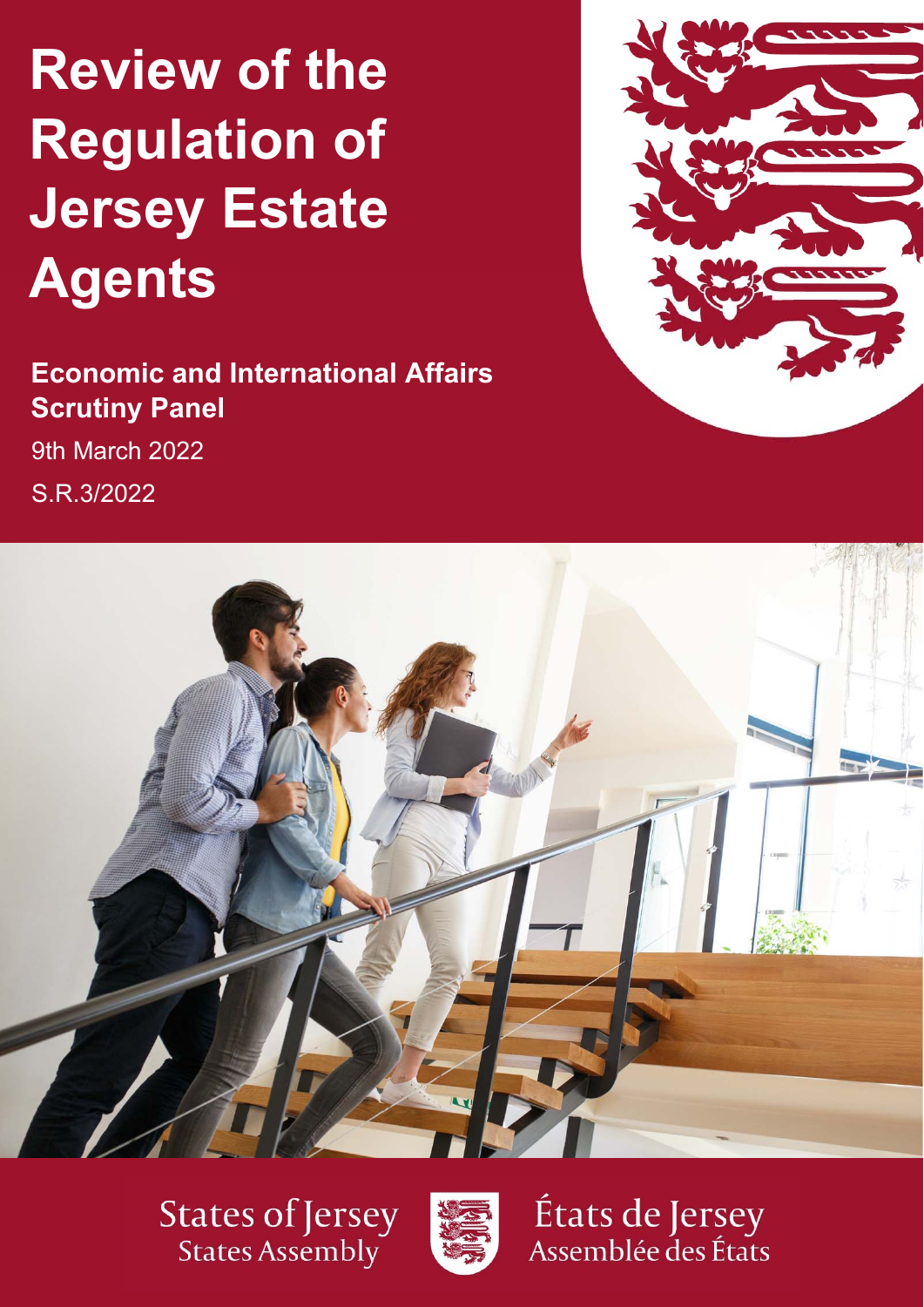# **CONTENTS**

| Ministerial Responsibility for the Regulation of Jersey Estate Agents 12        |  |
|---------------------------------------------------------------------------------|--|
|                                                                                 |  |
| Section 4 - Previous Scrutiny: 2018 Residential Property Transactions Review 14 |  |
| Stakeholder engagement: concerns about Jersey estate agent conduct  14          |  |
| Residential Property Transactions Review: findings and recommendations  15      |  |
| Jersey Estate Agents Association (JEAA): regulating Jersey estate agents 17     |  |
|                                                                                 |  |
|                                                                                 |  |
|                                                                                 |  |
|                                                                                 |  |
| Written Submissions: Key Themes - Lack of Regulation, Qualifications and Codes  |  |
|                                                                                 |  |
| Key theme: Estate agents should adhere to an agreed code of conduct 20          |  |
|                                                                                 |  |
|                                                                                 |  |
|                                                                                 |  |
|                                                                                 |  |
|                                                                                 |  |
|                                                                                 |  |
|                                                                                 |  |
|                                                                                 |  |
|                                                                                 |  |
|                                                                                 |  |
|                                                                                 |  |
|                                                                                 |  |
| Unregulated estate agents: residential property knowledge and marketing 33      |  |
|                                                                                 |  |
|                                                                                 |  |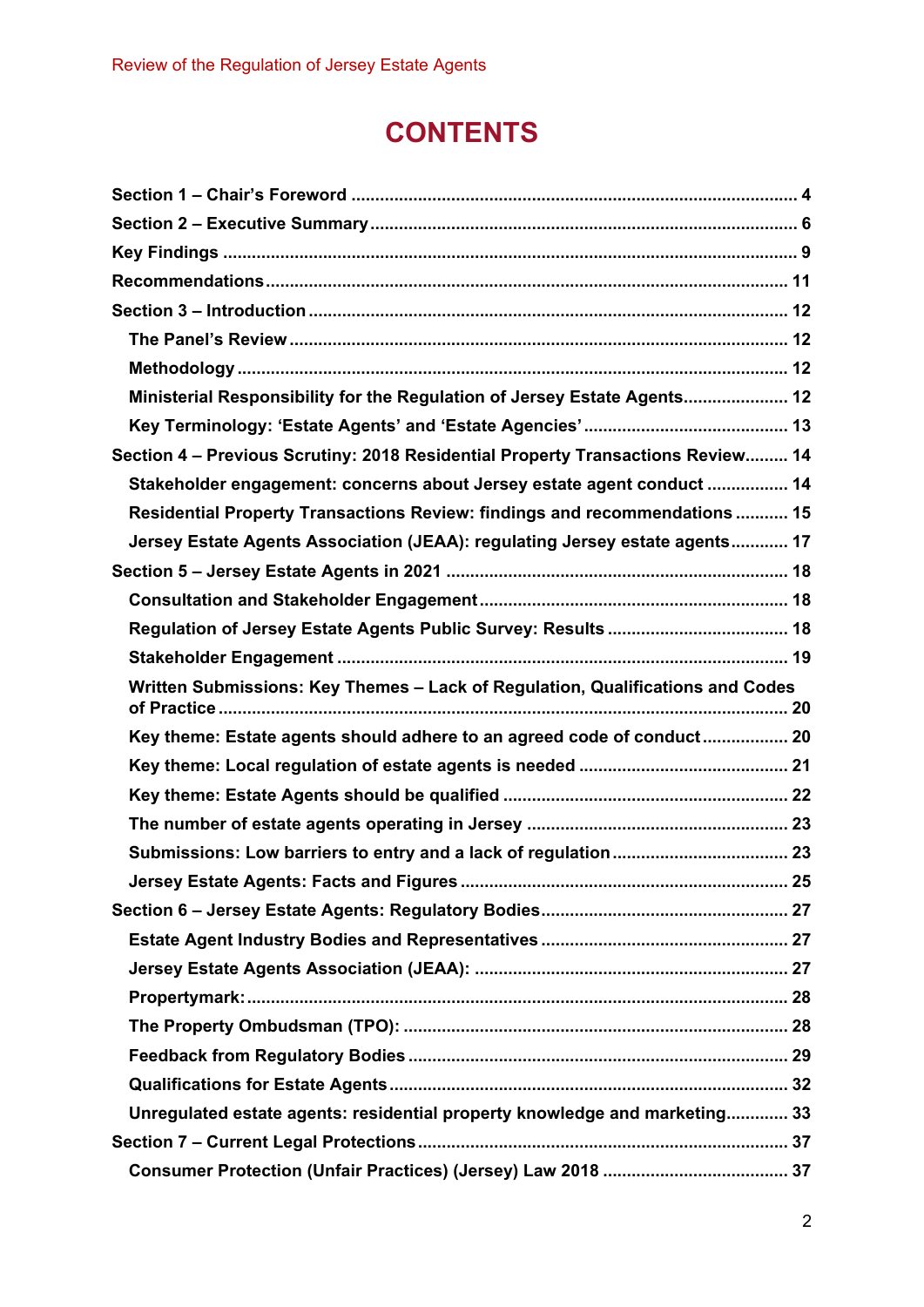| United Kingdom: Estate Agents (Redress Scheme) Order 2008, redress scheme<br>membership requirements, types, costs and consumer compensation 46 |  |
|-------------------------------------------------------------------------------------------------------------------------------------------------|--|
| Regulation of Property Agents Working Group: Licensing and Qualifications  51                                                                   |  |
|                                                                                                                                                 |  |
|                                                                                                                                                 |  |
|                                                                                                                                                 |  |
|                                                                                                                                                 |  |
|                                                                                                                                                 |  |
|                                                                                                                                                 |  |
|                                                                                                                                                 |  |
|                                                                                                                                                 |  |
|                                                                                                                                                 |  |
|                                                                                                                                                 |  |
|                                                                                                                                                 |  |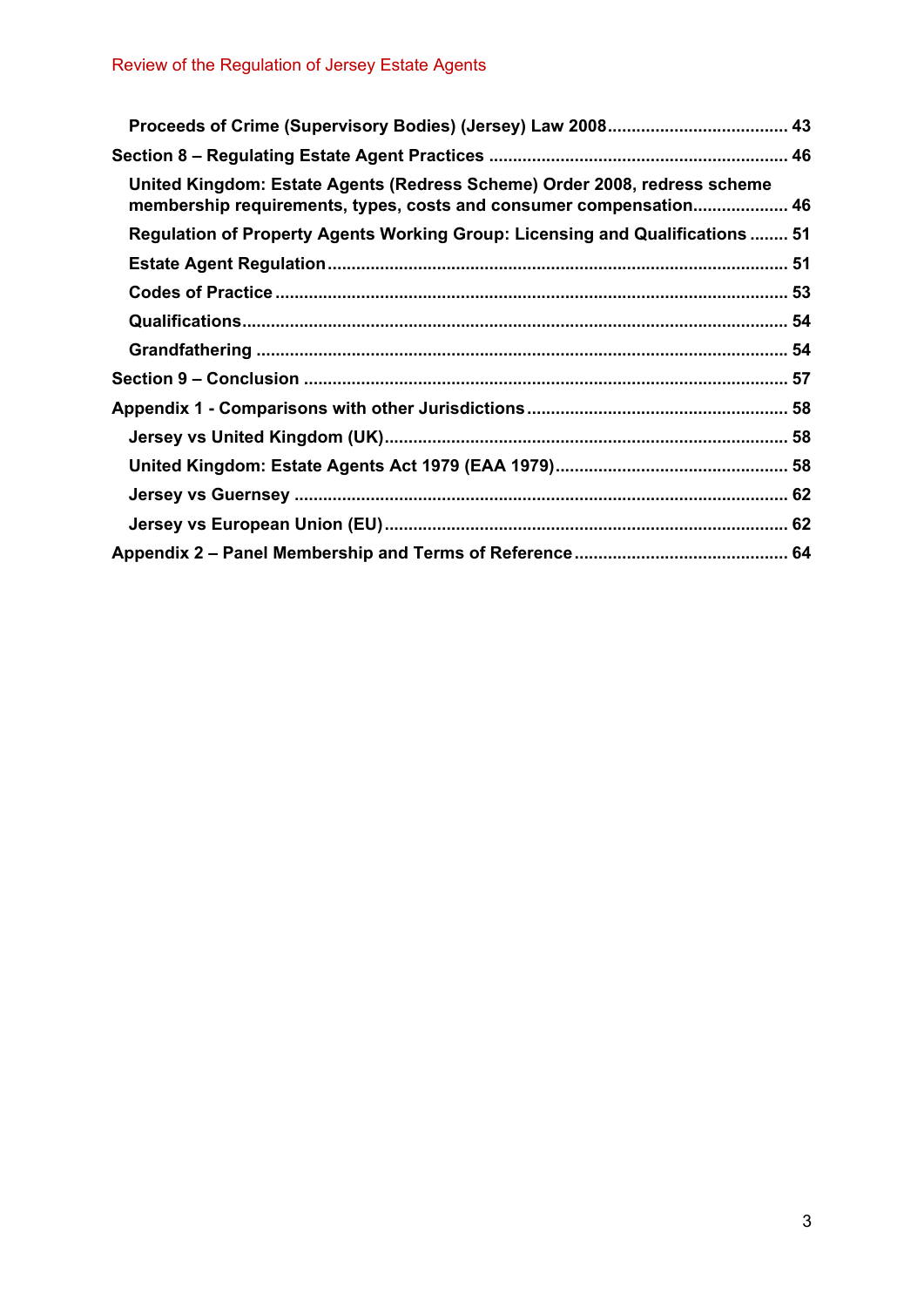## **Section 1 – Chair's Foreword**

In 2018, the Residential Property Transactions Review Panel presented a report following its review of the process of transacting property in Jersey. In addition to the findings and recommendations about the property transaction process, a number of areas of improvement were identified by the Panel regarding the regulation of Jersey estate agents. In particular, the Residential Property Transactions Review Panel highlighted that estate agents in Jersey are not required to adhere to a code of conduct, have no specific regulatory oversight and are not required to obtain membership of any key industry bodies or redress schemes.

The Panel acknowledges that the regulation of estate agents is not currently within the scope of Government policy. However, following initial representations made by the Jersey Estate Agents Association (JEAA) in February 2021, the Panel decided to undertake a public survey and, whilst the responses identified specific concerns (as shown in Section 5 of this report), analysis of the overall results showed that a substantial majority of respondents (86%) were in favour of some form of regulation. The Panel therefore decided it appropriate to conduct this review to identify more clearly the areas of concern and that, if evidence was indeed to the effect that some form of regulation of estate agents was needed, to consider how best this might be addressed.

The Panel undertook a process of formal evidence gathering in the second half of 2021, and wrote to key stakeholders including the Chief Minister, the Minister for Housing and Communities and the Minister for Economic Development, Tourism, Sport and Culture announcing the Panel's review and Terms of Reference. The Panel also wrote to key industry stakeholders such as estate agents, local law firms and surveyors, and also the Jersey Financial Services Commission, Propertymark, The Property Ombudsman and the Trading Standards Service. Public Hearings were also held with the Minister for Housing and Communities, the Jersey Estate Agents Association, the Law Society of Jersey and Broadlands Estates. The evidence there taken confirmed the results of our public survey, that there was overwhelming support for some form of mandatory regulation to be applied to all estate agents operating in Jersey.

Whilst there is no estate agent-specific regulation in Jersey, it should be noted that 41% of Jersey estate agents voluntarily belong to either the JEAA and/or The Property Ombudsman and Propertymark, providing a measure of regulation over some estate agents and access to redress; these are referred to in the Panel's key findings and recommendations (and more particularly in Section 6 of the report).

It therefore follows that the majority of estate agents are not members of any professional body or redress scheme, and this in turn raises the question about how best to introduce professional and regulatory standards to the sector in Jersey.

As will be noted from the Panel's key findings, all estate agents in the U.K. are required to join one of two independent U.K. Government approved redress schemes, these being either The Property Ombudsman or the Property Redress Scheme. The Panel believe this is a key area where Jersey could align with UK requirements, to commence the process of introducing best practice into the sector. Therefore, a key recommendation made in this report is that all estate agents in Jersey should be required to obtain membership of a redress scheme approved by the Government of Jersey.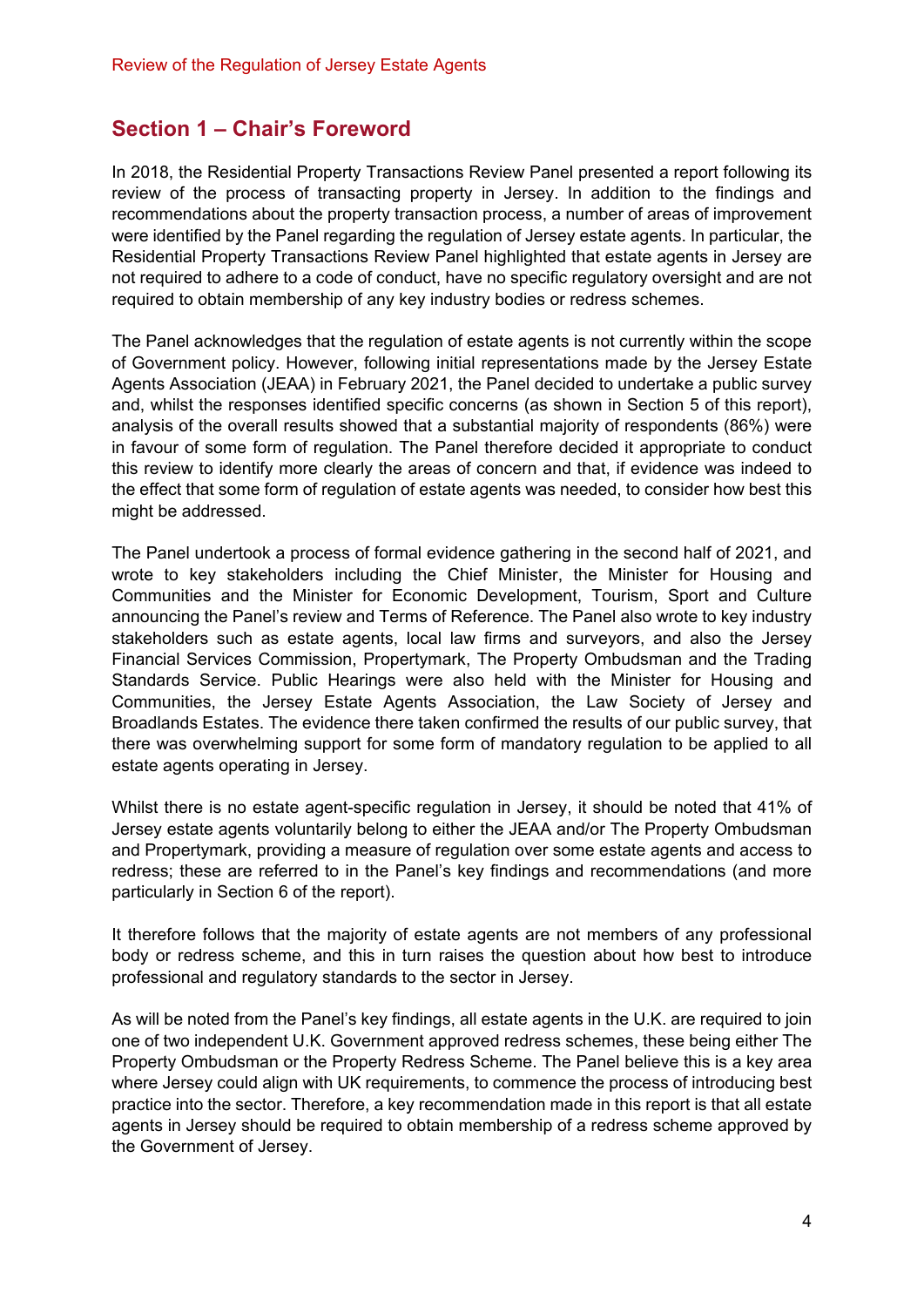#### Review of the Regulation of Jersey Estate Agents

The Panel has also made a number of other recommendations based around the introduction of a requirement that all Jersey estate agents join an approved redress scheme. These range from ensuring that Jersey estate agents can meet the requirements of existing redress schemes, to investigating the potential for some form of local Jersey redress. In addition, the Panel has made recommendations to consult on the introduction of estate agent-specific legislation for Jersey and a recommendation that Jersey keeps pace with regulatory developments affecting estate agents in the UK.

From the evidence received during its review, the Panel is in no doubt that the overwhelming weight of opinion is that some form of regulation needs be introduced, and it hopes that the Minister will accept its findings and recommendations in that light. It should also be noted that, whilst this review is confined to the role of estate agents when conducting sales and purchases, many of the comments may apply equally to letting agents and, if legislation as to regulation of estate agents is to be introduced, the Minister may wish to take that aspect into consideration as well.

Finally, I take the opportunity of thanking all those who have contributed to this review and without whose valuable co-operation we would have been unable to reach the conclusions contained in this report. I also thank our Scrutiny Officer for all his work in compiling the report and my Panel colleagues for their contributions throughout the review.



Deputy David Johnson (Chair)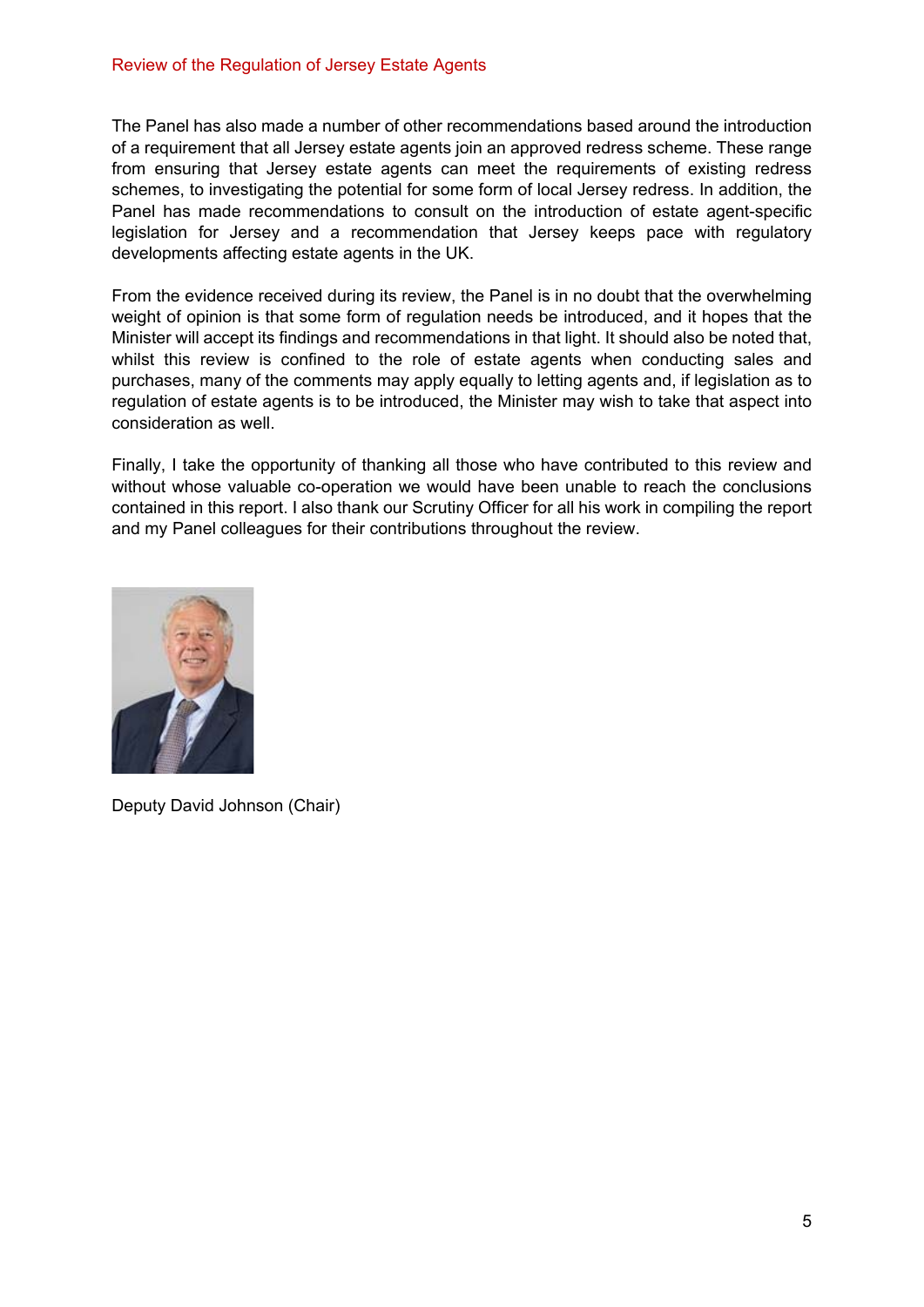## **Section 2 – Executive Summary**

In September 2021, following representations made by the Jersey Estate Agents Association and concerns expressed in responses to a public survey about the estate agency market in Jersey, the Panel decided to undertake a review as to the need for regulation of estate agents. The Panel agreed that it would follow up on the 2018 Residential Property Transactions Review which raised a number of concerns about the lack of regulation of estate agents in Jersey, before considering the state of the Jersey estate agency market in 2021 including relevant industry bodies and representatives, the current legal protections available to consumers in Jersey and the potential for on-Island regulation of estate agents.

During the course of evidence gathering and research for its review, the Panel tried to quantify the exact number of estate agents registered to facilitate residential property transactions in Jersey but found that there was a lack of publicly available data to provide this statistic. A number of stakeholders expressed concerns that there appeared to be a high number of estate agents operating in Jersey, indicating a lack of regulation and low barriers to entry into the estate agency market.

The Panel undertook its own research, requesting official data from the Jersey Financial Services Commission about the number of estate agents registered to facilitate residential property transactions in Jersey, and categorised this data based on agents which are members of an industry body or representative. The Panel makes the recommendation that official information about the number of estate agents operating in Jersey, and their membership of various industry bodies and representatives, should be published.

#### **Jersey Estate Agents: Regulatory Bodies**

The Panel found three key industry bodies and representatives that currently provide some oversight and monitoring of businesses operating in the estate agency market in Jersey, these being the Jersey Estate Agents Association (JEAA), The Property Ombudsman (TPO) and Propertymark.

The JEAA is a local estate agents association that provides automatic membership of TPO and Propertymark, local insights and training opportunities for Jersey estate agents. The Property Ombudsman is one of two independent UK consumer redress schemes that are mandatory for all estate agents operating in the UK and include a number of protections such as an established Code of Practice and independent consumer redress. However, there is no requirement of estate agents in Jersey to obtain membership of a redress scheme (or indeed any professional organisation), and a key recommendation made by the Panel in this report, is that membership of a Jersey approved consumer redress scheme should be a requirement of all Jersey estate agents, enforced through a locally monitored registration scheme. In addition, the Panel have recommended that the Minister for Economic Development, Tourism, Sport and Culture consult on the introduction of a local, Jersey redress scheme. The third organisation the Panel has considered is Propertymark, which is a key membership body for UK property agents and focuses on assisting estate agents with changes to compliance requirements, business promotion and the uptake of professional development opportunities.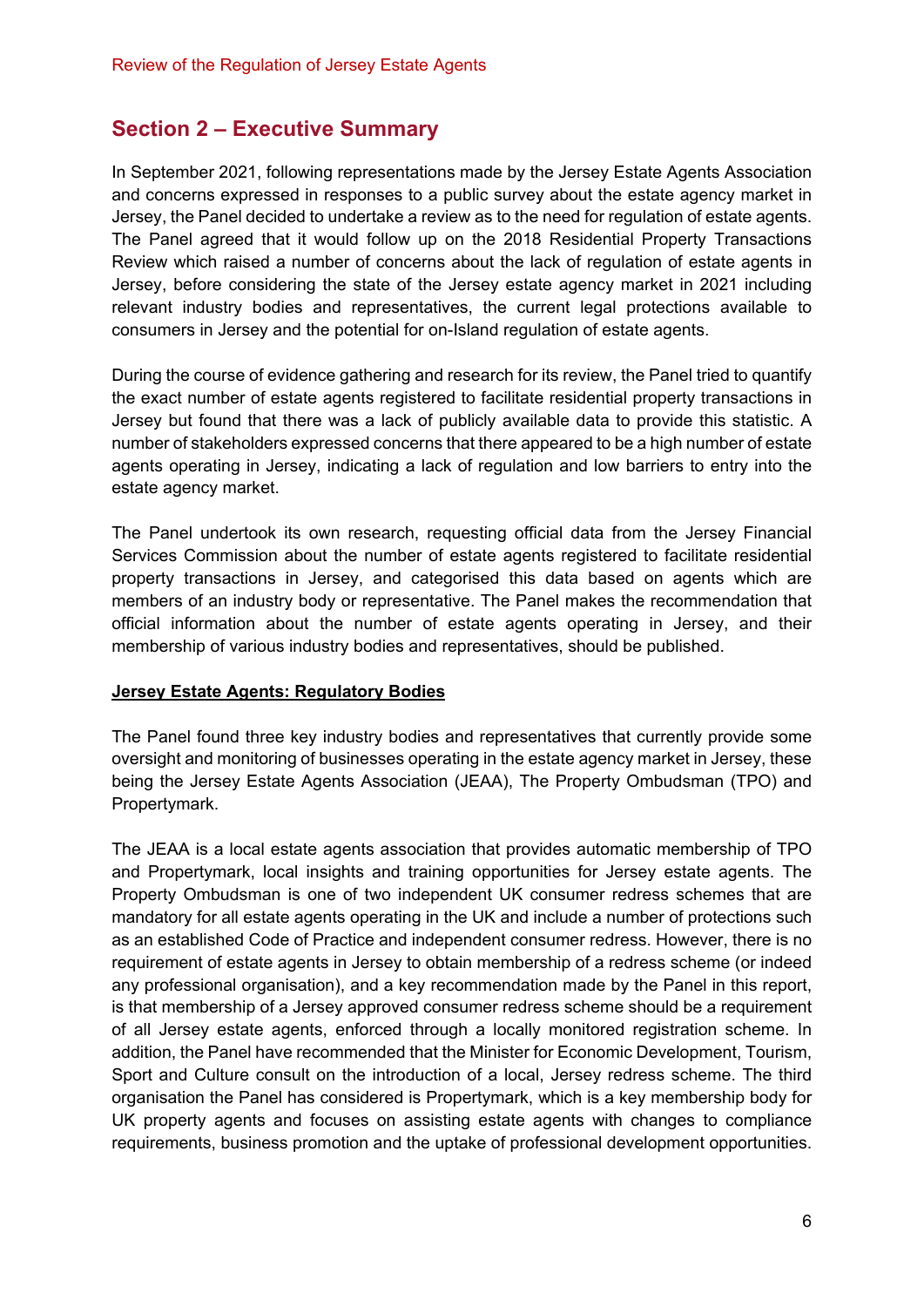## **Current Legal Protections**

The Panel has identified that there is no legislation specifically governing the activities of estate agents in Jersey. There are two pieces of legislation that govern estate agents in Jersey in a general way, these being the recent Consumer Protection (Unfair Practices) (Jersey) Law 2018 (Consumer Protection Law), which predominantly deals with criminal offences and applies to all business sectors in Jersey, and the Proceeds of Crime (Supervisory Bodies) (Jersey) Law 2008, which has specific provisions for estate agents in relation to anti-money laundering and the counter-financing of terrorism.

The Panel found throughout its process of evidence gathering that the Consumer Protection Law is considered by the local Trading Standards Service to be the main form of local consumer protection for Islanders facing a dispute with a Jersey estate agent. The Consumer Protection Law is based on the UK's Consumer Protection from Unfair Trading Regulations 2008, and supplementary guidance in relation to the local Consumer Protection Law is provided by the Trading Standards Service in Jersey through The National Trading Standards Guidance on property sales. However, the Panel has expressed concern that this is a key piece of guidance for consumers and estate agents in Jersey, and yet important features of the guidance such as a requirement of estate agents to join a redress scheme and UK legislative provisions such as the Estate Agents Act 1979, do not apply to Jersey estate agents.

## **Regulating Estate Agent Practices**

In the UK, property agents are governed by numerous pieces of estate agent specific legislation, this includes comprehensive and established legislation; such as the Estates Agents Act 1979, which makes provision for the various complexities associated with a residential property transaction and the requirement that estate agents must join an approved redress scheme.

The Panel has considered mechanisms for introducing a requirement that all Jersey estate agents obtain membership of a redress scheme approved by the Government of Jersey, such as the UK Estate Agents (Redress Scheme) Order 2008, which introduced the requirement in October 2008 that all UK estate agents join an approved redress scheme. The Panel has also explored options for establishing a local registration scheme to ensure that Jersey estate agents comply with such a requirement.

In **Appendix 1 'Comparisons with other jurisdictions'** of this report, the Panel has provided some analysis of the Estate Agents Act 1979 (EAA 1979), which draws on comparisons between the UK's Consumer Protection Regulations and the EAA 1979, the meaning of estate agency work under the EAA 1979 and how estate agents should deal with clients, declarations of personal interests, negotiations and enforcement of the EAA 1979. The Panel has therefore recommended in this report that the Minister for Economic Development, Tourism, Sport and Culture should undertake a process of consultation with industry, Trading Standards, NTSEAT and redress schemes on the development of estate agent legislation for Jersey.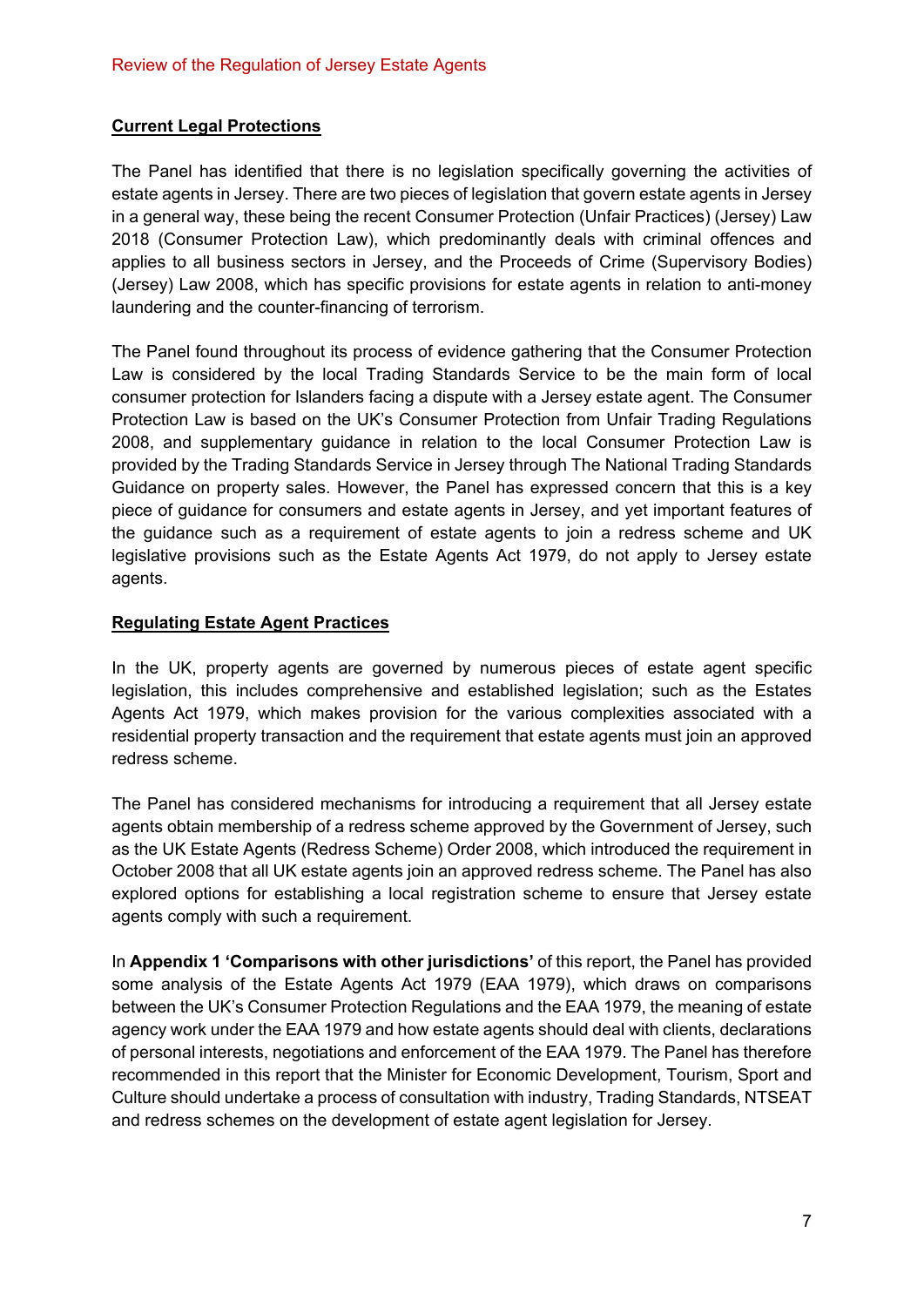#### Review of the Regulation of Jersey Estate Agents

However, despite the requirements imposed on UK estate agents through legislative provisions such as the Estate Agents Act 1979 and the requirement to obtain membership of an approved redress scheme, there remains no legal obligation on estate agents in the UK to attain a professional qualification, or any licensing regime for estate agents. The Panel has therefore acknowledged some of the key recommendations of the Regulation of Property Agents Working Group (RoPA), which align with a number of concerns provided to the Panel by key stakeholders relating to estate agent regulation, codes of practice and qualifications. The Panel believes it is important that the Government of Jersey monitors developments in this area and recommends that the Minister for Economic Development, Tourism, Sport and Culture should consider the recommendations of the RoPA report in any future regulation of estate agents in Jersey.

#### **Conclusion**

The Panel believe it is important to introduce regulation of the estate agency market in Jersey, to bring the standards and requirements expected of Jersey estate agents into alignment with their UK counterparts. Whilst the Panel remains concerned about the significant body of evidence it received during its review, relating to the lack regulation and accountability of estate agents in Jersey, it does believe that the evidence-based recommendations it has proposed in this report, offer sensible 'steppingstones' towards a regulatory environment that improves the sector for both consumers and estate agents. Therefore, the Panel believe that it has presented a series of credible options for the Minister for Economic Development, Tourism, Sport and Culture in relation to estate agent regulation in Jersey. In light of its review of the well-established legislation and rules governing estate agents in the UK, the Panel believes that it is time for Government to consider a 'phased in' approach to the regulation of Jersey estate agents.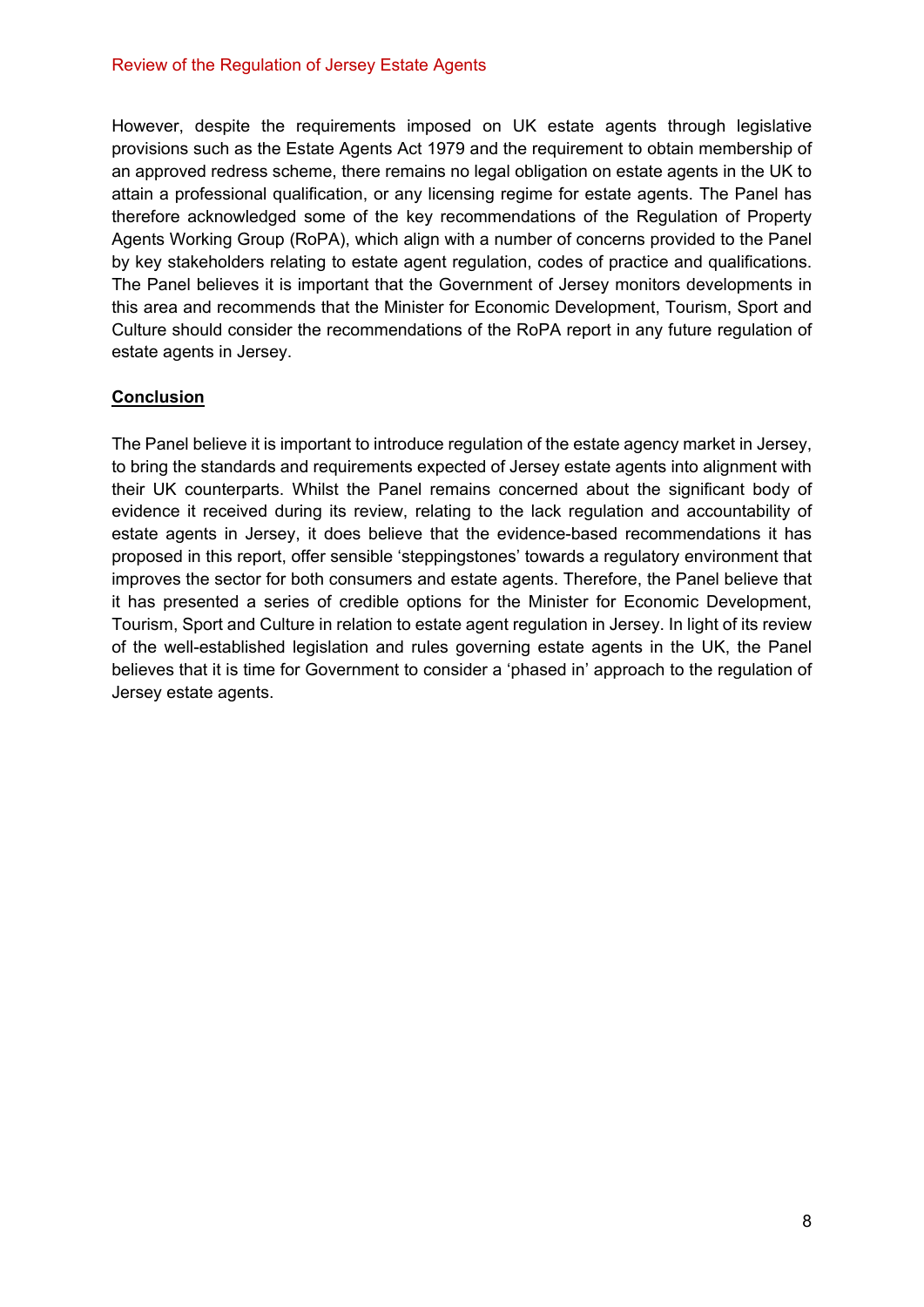## **Key Findings**

**KEY FINDING 1:** In the UK, estate agents must join one of two independent UK Government approved redress schemes, either The Property Ombudsman or the Property Redress Scheme.

**KEY FINDING 2:** There are 46 businesses registered as estate agents involved in transacting property in Jersey (not including property letting agents).

**KEY FINDING 3:** 41% of estate agents that are registered by the Jersey Financial Services Commission to transact property in Jersey, are members of either the Jersey Estate Agents Association or The Property Ombudsman and Propertymark (National Association of Estate Agents). The Panel considers this figure to be low in comparison with other jurisdictions.

**KEY FINDING 4:** All estate agents in Jersey that choose to voluntarily self-regulate, as members of the Jersey Estate Agents Association or independently, are members of both The Property Ombudsman and Propertymark (National Association of Estate Agents).

**KEY FINDING 5:** UK consumers can verify whether an estate agent is correctly registered with a redress scheme via the National Trading Standards 'Property Agent Checker' website.

**KEY FINDING 6:** The Jersey Estate Agents Association is involved with the promotion of education and opportunities for future estate agents, conveyancers and surveyors.

**KEY FINDING 7:** Since 2018, the Jersey Estate Agents Association incorporates membership of The Property Ombudsman and Propertymark (National Association of Estate Agents) as a condition of membership.

**KEY FINDING 8:** Propertymark (National Association of Estate Agents) offers a range of specialist, regulated qualifications including an Award in Introduction to Sale of Residential Property (Level 2) and an Award in Sale of Residential Property (Level 3).

**KEY FINDING 9:** All Propertymark (National Association of Estate Agents) members must adhere to The Property Ombudsman's code of practice once their application is successful. The application process requires evidence of professional indemnity insurance, a designated client account, a company registration/Value Added Tax number or owner identification and evidence of membership of a Client Money Protection Scheme and can be approved within 24 hours subject to applicants possessing all the necessary documentation.

**KEY FINDING 10:** The UK's National Trading Standards Estate Agency Team is the lead enforcement authority for the Estate Agents Act 1979 which approves and monitors consumer redress schemes.

**KEY FINDING 11:** The requirement of estate agents to join a redress scheme and the UK legislative provisions such as the Estate Agents Act 1979, are important features of the National Trading Standards Guidance on property sales, and yet cannot apply to estate agents in Jersey.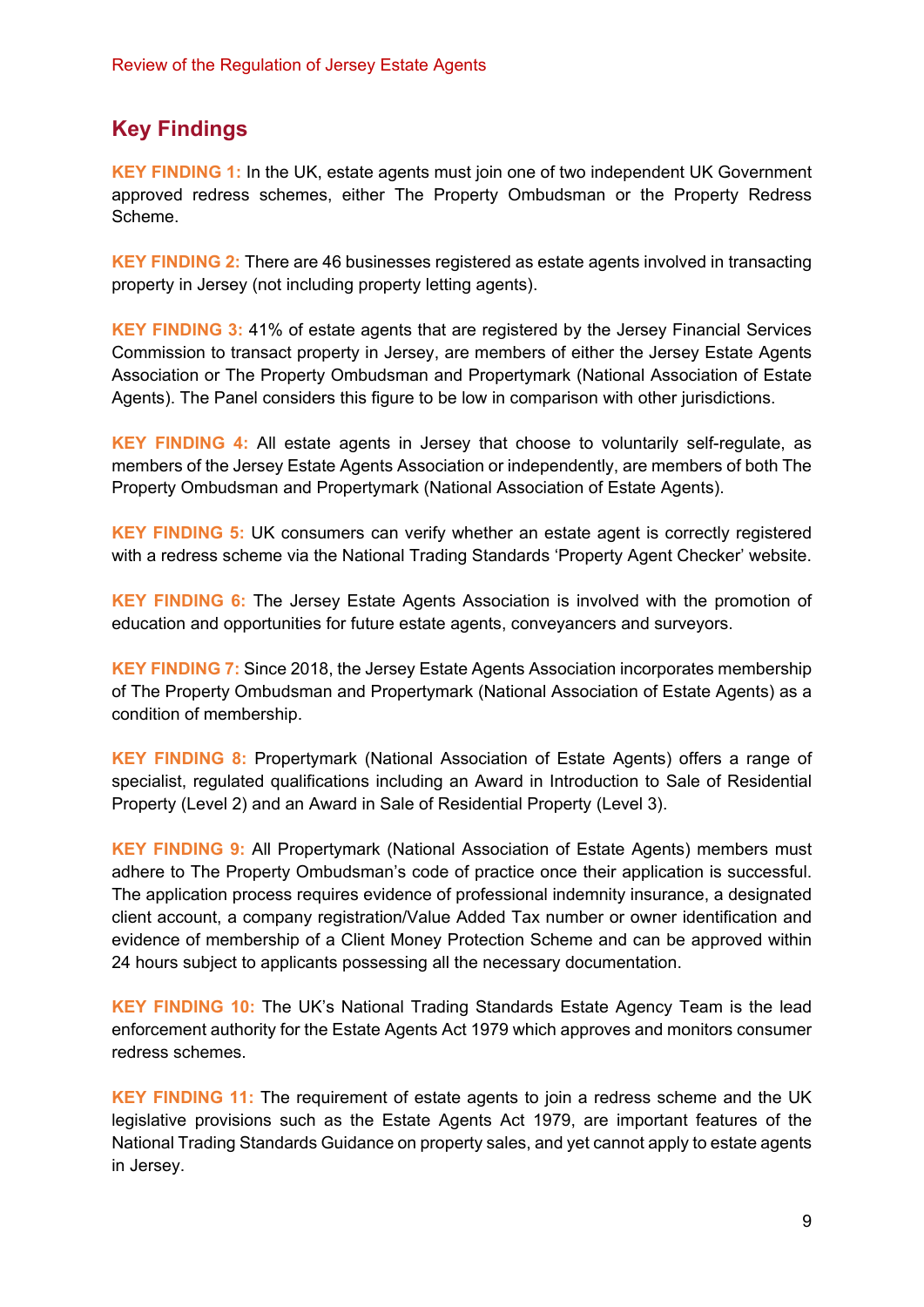**KEY FINDING 12:** Based on the evidence received from the Jersey Financial Services Commission, the Anti-Money Laundering/Counter-Financing of Terrorism risk posed by the estate agent sector to Jersey is well mitigated by the existing AML/CFT regime.

**KEY FINDING 13**: There is no estate agent specific legislation that covers the activities and conduct of estate agents in Jersey or provides consumers with a means of redress.

**KEY FINDING 14:** It has been a mandatory requirement of estate agents in the UK, under the Estate Agents (Redress Scheme) Order 2008, to join an approved consumer redress scheme since 1st October 2008.

**KEY FINDING 15:** Organisations that wish to apply to become an estate agency redress scheme operator, require approval by the National Trading Standards Estate and Lettings Agency Team.

**KEY FINDING 16:** The Trading Standards Service in Jersey has engaged with The Property Ombudsman in the development of the Consumer Protection (Unfair Practices) (Jersey) Law 2018.

**KEY FINDING 17:** The Estate Agents Act 1979 is comprehensive legislation which includes a broad definition of estate agency work, the meaning of residential property, the considerations that estate agents must have for their clients, how estate agents must approach a personal interest and the powers of enforcement. There is no equivalent legislation in Jersey.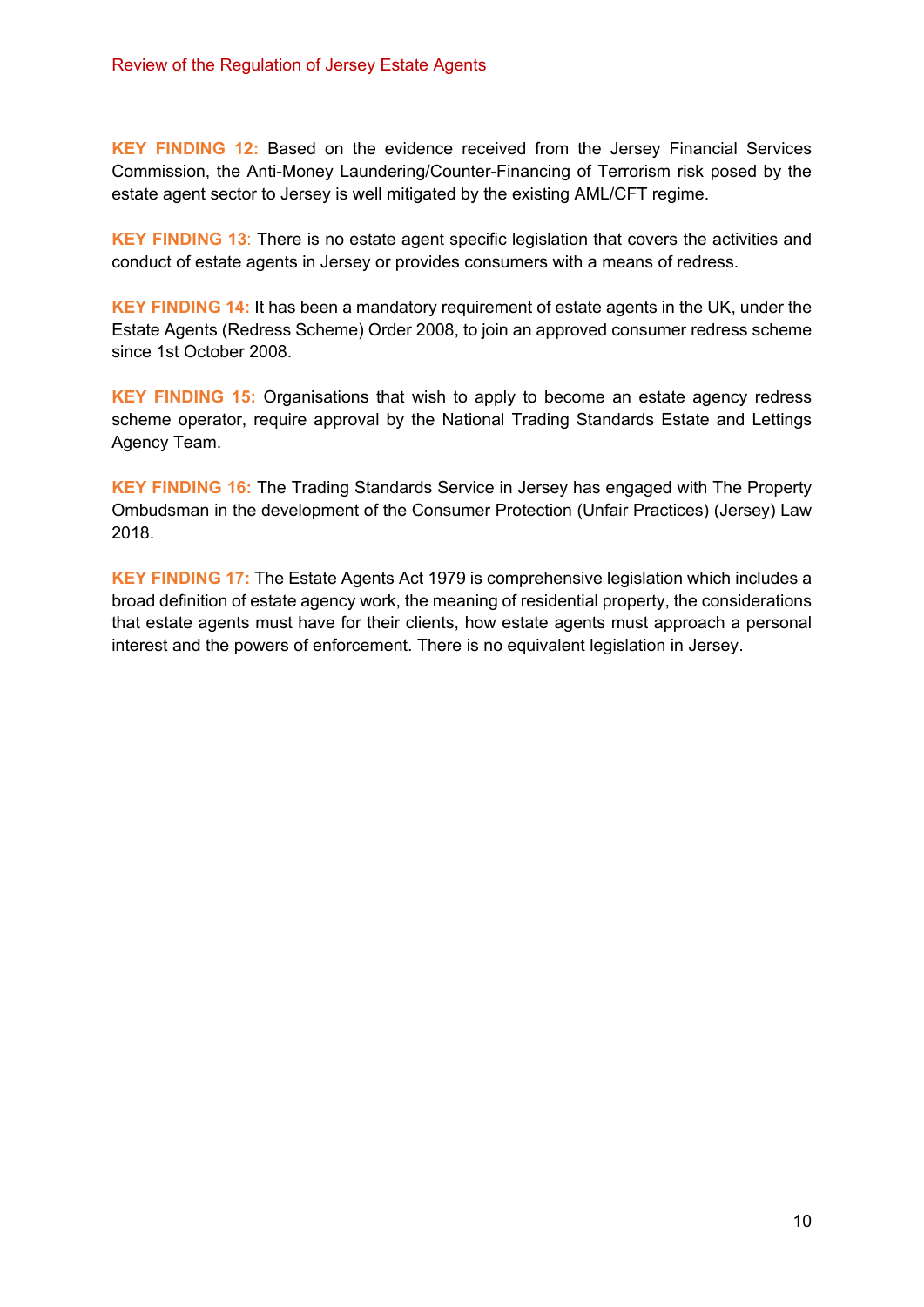## **Recommendations**

**RECOMMENDATION 1:** The Minister for Economic Development, Tourism, Sport and Culture should publish a list of estate agents registered with the Jersey Financial Services Commission to transact residential property in Jersey, including their status as members of an approved independent redress scheme.

**RECOMMENDATION 2:** The Minister for Economic Development, Tourism, Sport and Culture should introduce a legal requirement that Jersey estate agents obtain membership of a redress scheme approved by the Government of Jersey.

**RECOMMENDATION 3:** The Minister for Economic Development, Tourism, Sport and Culture should consult on options for introducing local, independent redress in Jersey.

**RECOMMENDATION 4:** Alongside a legal requirement to obtain membership of a redress scheme, the Minister for Economic Development, Tourism, Sport and Culture should ensure that transparent mechanisms are in place to hold estate agents to account to the minimum standards laid down in any redress scheme Codes of Practice or guidance.

**RECOMMENDATION 5:** The Minister for Economic Development, Tourism, Sport and Culture should introduce a requirement that estate agents in Jersey, as defined by Schedule 2, Part B, Article 3 of the Proceeds of Crime (Jersey) Law 1999, must join a Jersey approved redress scheme.

**RECOMMENDATION 6:** The Minister for Economic Development, Tourism, Sport and Culture should consult with the redress schemes to ensure that all Jersey estate agents can meet their requirements.

**RECOMMENDATION 7:** The Minister for Economic Development, Tourism, Sport and Culture should investigate whether compensation awards made by the redress schemes are similarly available to Jersey residents, whether mechanisms are in place to challenge decisions of the Jersey approved redress schemes in relation to compensation and whether these mechanisms are reasonably accessible.

**RECOMMENDATION 8:** The Minister for Economic Development, Tourism, Sport and Culture should ensure that there are no barriers to registration of Jersey estate agents onto the redress schemes.

**RECOMMENDATION 9:** The Minister for Economic Development, Tourism, Sport and Culture should undertake a process of consultation with industry, local Trading Standards, the National Trading Standards Estate Agency Team and Jersey approved redress schemes on estate agent legislation for Jersey.

**RECOMMENDATION 10:** The Minister for Economic Development, Tourism, Sport and Culture should consider the recommendations of the Regulation of Property Agents report in any future regulation of estate agents in Jersey.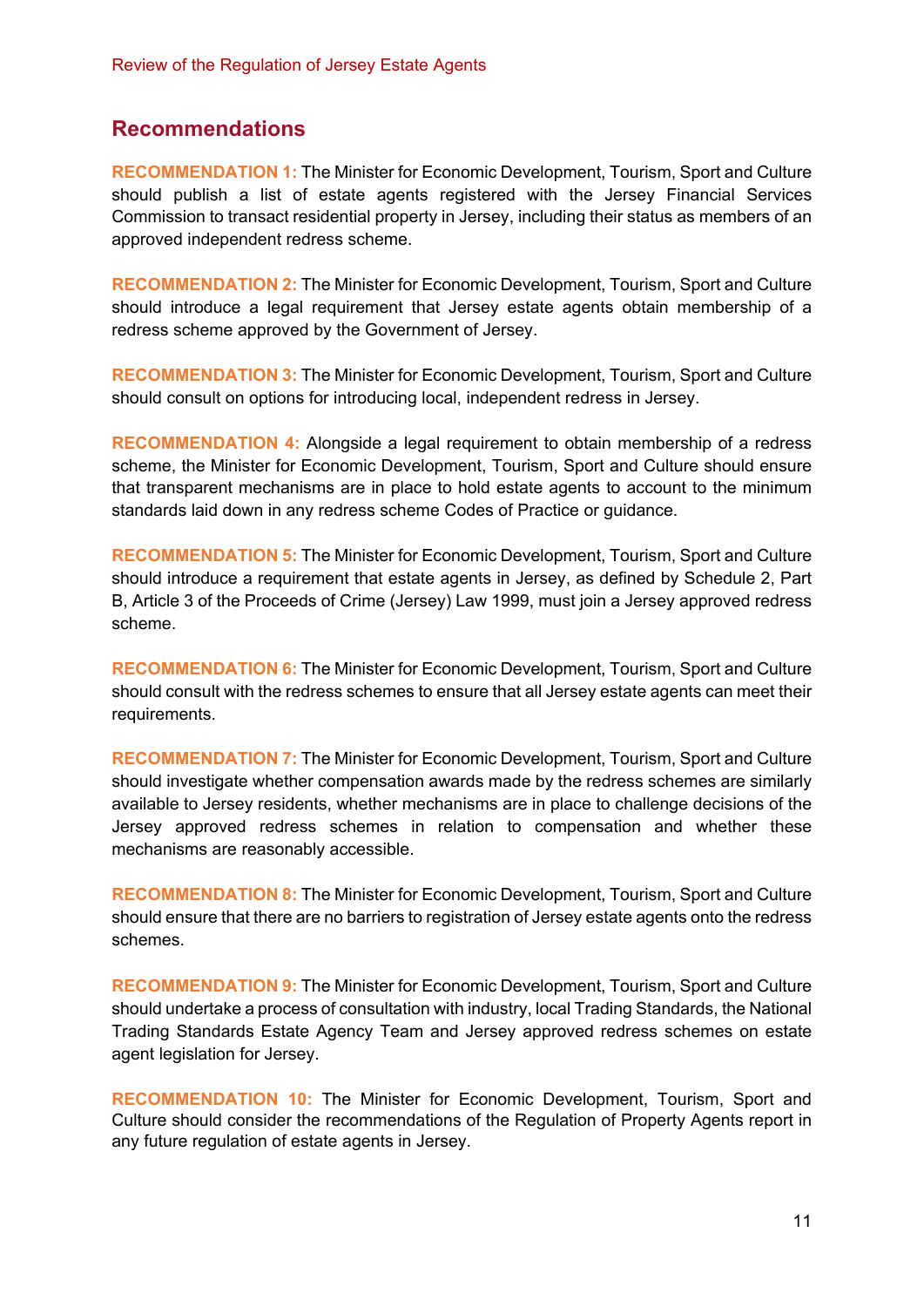## **Section 3 – Introduction**

### **The Panel's Review**

In September 2021, the Panel announced it was undertaking a review of the Regulation of Jersey Estate Agents. This followed exchanges between the Jersey Estate Agents Association and a public survey which indicated concern about a lack of regulation of the estate agency market in Jersey.

### **Methodology**

In February 2021, the Panel received representations from the Jersey Estate Agents Association (JEAA) that expressed concern about the lack of regulation of the estate agency market in Jersey. The Panel decided to undertake a public call for evidence using a survey designed to capture views about the Jersey estate agency market.

The Panel then wrote to key stakeholders which included the Chief Minister, the Minister for Housing and Communities and the Minister for Economic Development, Tourism, Sport and Culture announcing the Panel's review and Terms of Reference. The Panel invited the JEAA to provide a submission and wrote to other key industry stakeholders which included local estate agents that voluntarily self-regulate through professional memberships and unregulated estate agents, local law firms, local surveyors, the Jersey Financial Services Commission (JFSC), Propertymark, The Property Ombudsman (TPO) and the Trading Standards Service. The Panel did not engage the services of any private consultants or advisors during its review.

The Panel held Public Hearings with the Minister for Housing and Communities, Broadlands Estates, the JEAA and the Law Society of Jersey. The Panel also followed up with additional written correspondence to a number of key stakeholders following the Public Hearings, including with the Trading Standards Service in Jersey, TPO and Propertymark.

#### **Ministerial Responsibility for the Regulation of Jersey Estate Agents**

On 27th October 2021, the Panel received the Minister for Housing and Communities (Minister) for the first of three Public Hearing's as part of its review of the Regulation of Jersey Estate Agents. During the Hearing the Panel asked the Minister to what extent the Panel's review of the Regulation of Jersey Estate Agents would affect the Department he has ministerial responsibility for, and was informed that responsibility for regulation of estate agents in Jersey would lay with the Minister for Economic Development, Tourism, Sport and Culture (EDTSC):

#### **The Deputy of St. Mary:**

*"This review into estate agents' conduct, to what extent do you believe that affects your department?"*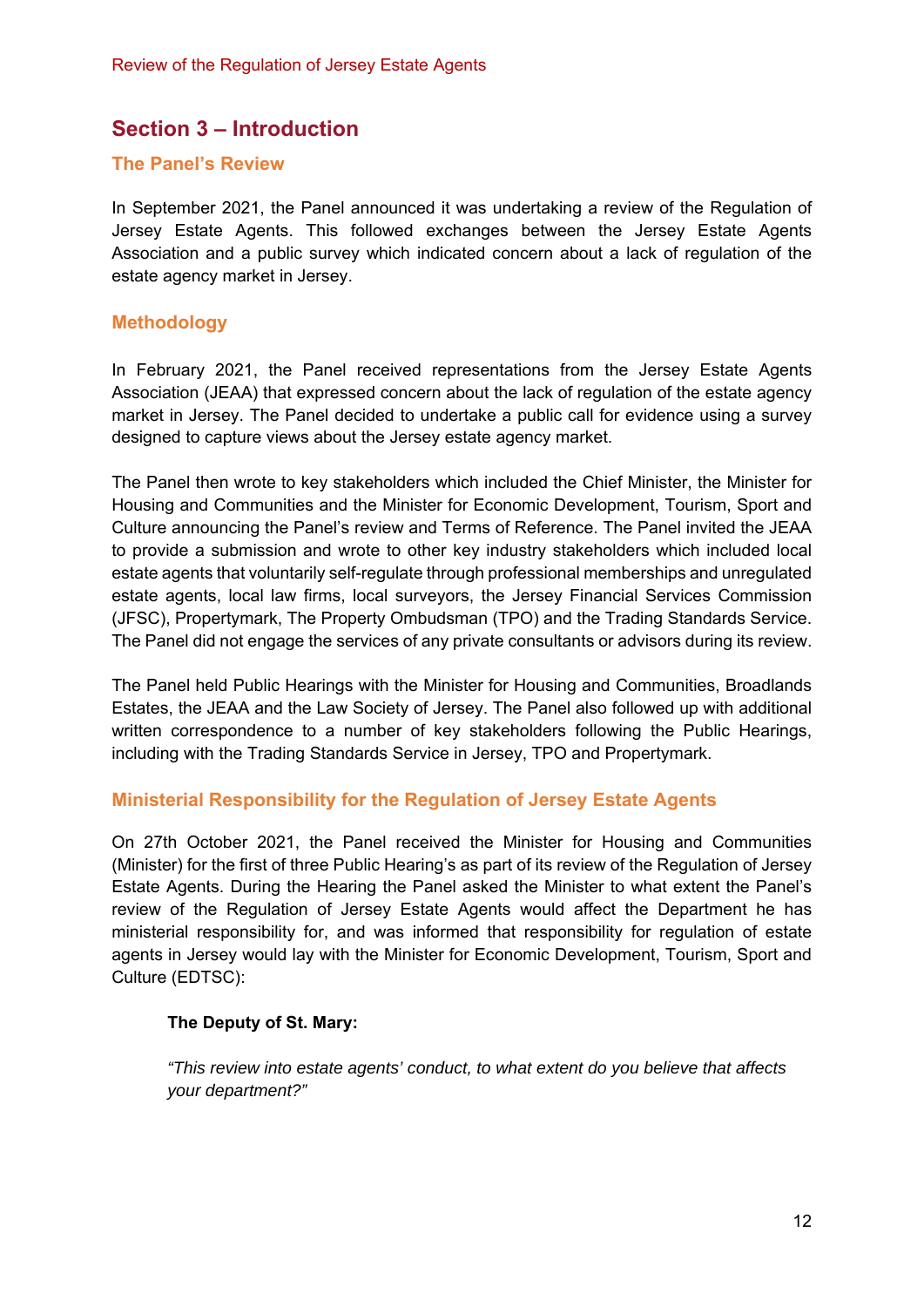#### **The Minister for Housing and Communities:**

*"…if estate agents are to be regulated, that does not come under my area of responsibility. That would be the Minister for Economic Development, Tourism, Sport and Culture."*

Following the Hearing, the Panel wrote to the Minister for Economic Development, Tourism, Sport and Culture (Minister) on 2nd November 2021, setting out the Panel's Terms of Reference and inviting the Minister to provide his views on the regulation of Jersey estate agents. On 8th November 2021, the Minister for Economic Development, Tourism, Sport and Culture responded and confirmed his involved in the potential regulation of estate agents in Jersey:

### **Letter – Minister for Economic Development, Tourism, Sport and Culture – 8th November 2021:**

*"As a preliminary observation, I would be prepared to consider a statutory registration scheme for estate agents if I could see a strong case for so doing."1*

The recommendations that follow in this report in relation to the regulation of Jersey estate agents, are therefore made to the Minister for Economic Development, Tourism, Sport and Culture.

## **Key Terminology: 'Estate Agents' and 'Estate Agencies'**

The Panel has used the terms 'agents' and 'agencies' throughout this report to mean the businesses that consumers in Jersey transact with. However, it should be noted that the estate agency sector recognises that these terms have different meanings, for example, one agency could have numerous agents (or negotiators) working on their behalf, resulting in hundreds of 'agents' operating on-Island. The Panel believe its use of these terms is self-explanatory and that they apply interchangeably for the purposes of this report.

<sup>1</sup> Transcript – Public Hearing with the Minister for Housing and Communities re Regulation of Jersey Estate Agents – 27th October 2021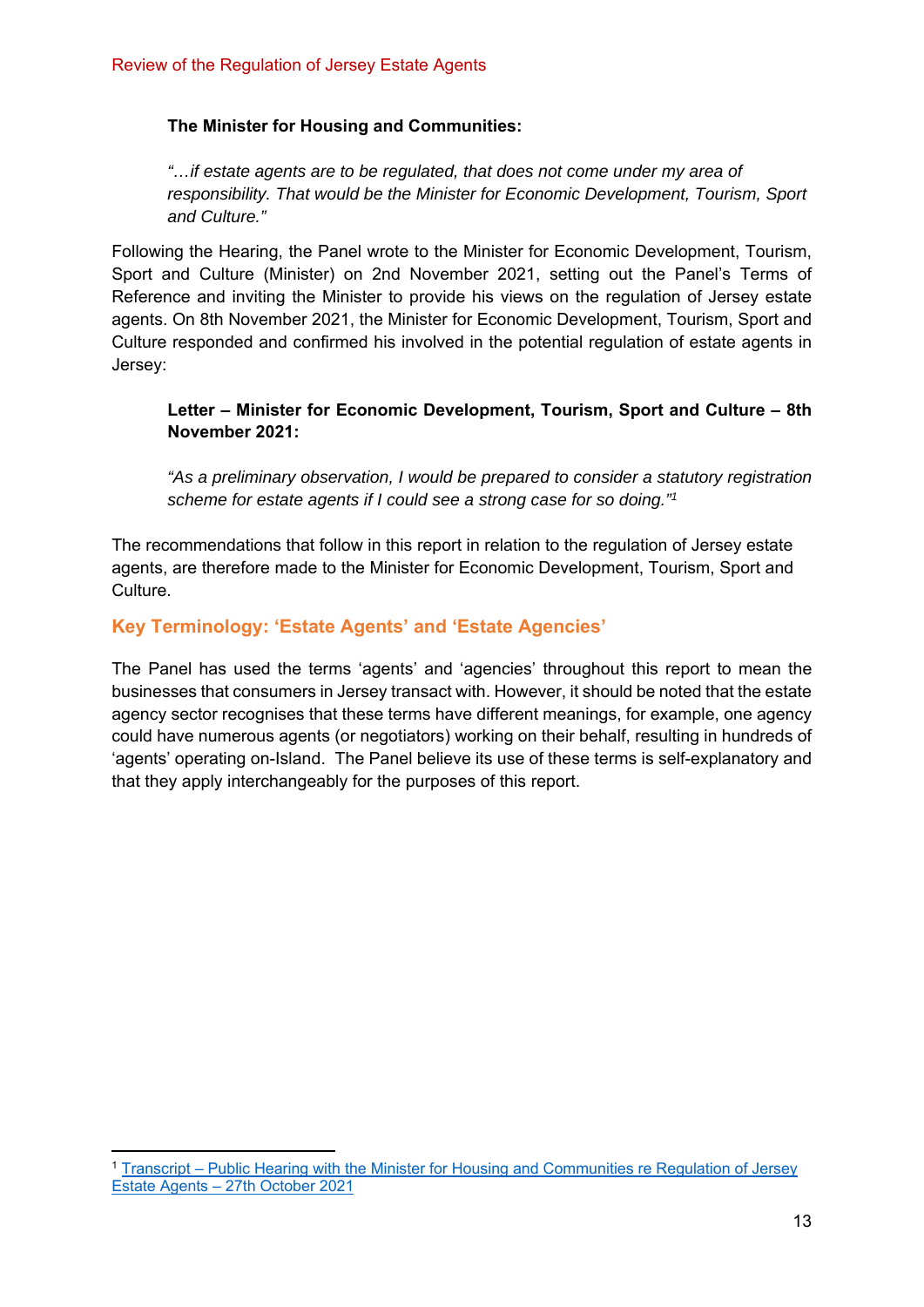# **Section 4 – Previous Scrutiny: 2018 Residential Property Transactions Review**

In the second half of 2015, a number of issues had been identified by Islanders in relation to the process of buying and selling residential properties in Jersey, and the matter was referred for review by the Residential Property Transactions Review Panel in March 2016.

The review was established to examine issues relating to:

- The length of time from offer and acceptance to completion of property transactions.
- Whether there is evidence of a widespread problem with late-stage transaction failure and abortion.
- The impact of failed property transactions on utility providers and third parties.
- The legal, financial, administrative and other complications that remain unidentified until the final days of the property transaction process.
- Specific bottlenecks affecting the progress of transactions and options for alleviating these.
- Other matters relating to the existing system of residential property transactions.

The review engaged a wide range of stakeholders across the private and public sector, and the Panel held Public Hearings with the Law Society of Jersey, mortgage brokers, members of the public, the Jersey Consumer Council and local estate agents.

## **Stakeholder engagement: concerns about Jersey estate agent conduct**

Whilst the review undertaken by the Residential Property Transactions Review Panel was focused on the processes and systems in place for transacting residential property in Jersey, a number of concerns were raised about the conduct of estate agents in written submissions provided to the Panel.

These concerns included:

- Little or no regulation enacted to ensure estate agents adequately or ethically guide buyers or sellers.
- No requirement for estate agents to be members of any association.
- Low barriers to entry into estate agency with no legally binding qualifications necessary.
- Feeling misled by the buyer's estate agent and their lawyer.
- Unrealistic dates sometimes set by estate agents.
- Suggestions that estate agents could become regulated by an independent ombudsman.

The Panel also held Public Hearings with key stakeholders and noted comments about the potential benefits of greater regulation of estate agents in Jersey: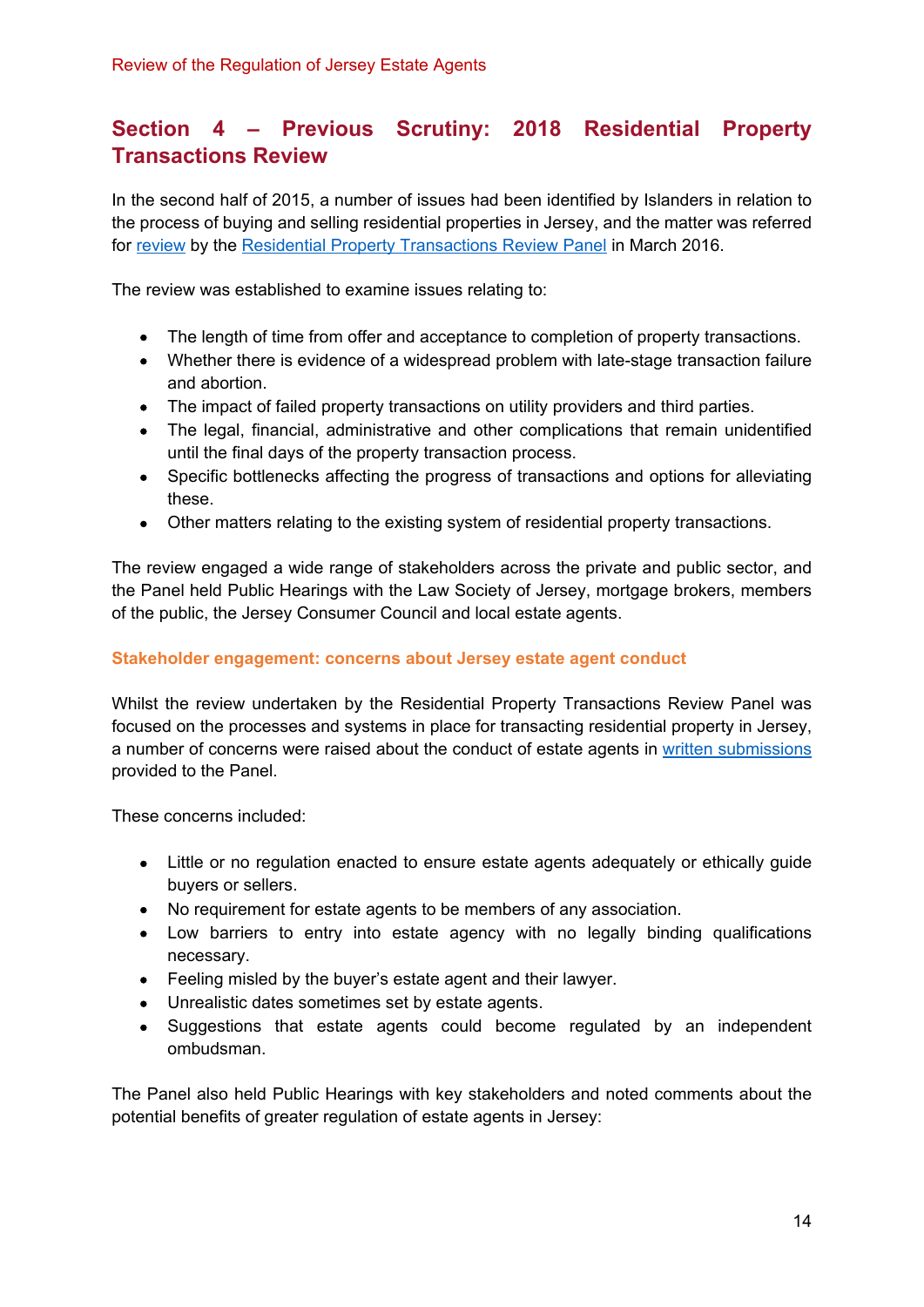#### *Peter Seymour, Managing Director, The Mortgage Shop:*

*"…there certainly is a good reason for there to be greater control because it is a wellknown fact that most estate agents will recommend one vendor and will recommend one lawyer and that one particular legal practice is responsible for about 50 or 55 per cent of all transactions in Jersey."<sup>2</sup>*

The Panel received evidence from one estate agent about the variation in the quality of the services provided by estate agents in Jersey:

#### *Roger Trower, Broadlands Estates:*

*"…there are an awful lot of people who have not got a clue what they are doing…they can literally one day decide to be an estate agent and walk through the door. So, you are going to find people who do not know what they are doing, but then that is down to people like us, who look after the negotiators."*

The Panel also noted evidence from another estate agent, that suggested compulsory adherence to a code of practice might be necessary:

#### *Gill Hunt, Hunt Estates:*

*"Maybe we need to say to the public, "Use an agent who does step up to the plate and adheres to these codes of conduct and looks after their clients and carries out best practice."3*

#### **Residential Property Transactions Review: findings and recommendations**

On 19th March 2018, the Residential Property Transactions Review Panel issued a report following its review of Residential Property Transactions (S.R.2/2018) in Jersey.

The report included a number of findings and recommendations relating to the conduct and practices of Jersey estate agents.

The Chief Minister presented a Ministerial Response to the findings and recommendations of the Panel's report on 27th September 2018.4

The Panel's findings and the Ministerial Responses relating specifically to estate agents, included:

<sup>2</sup> Transcript – Residential Property Transactions Review Panel – Public Hearing with Mortgage Providers/Brokers – 3rd October 2017

<sup>3</sup> Transcript – Residential Property Transactions Review Panel – Estate Agents – 3rd October 2017

<sup>4</sup> Ministerial Response – Residential Property Transactions Review – 27th September 2018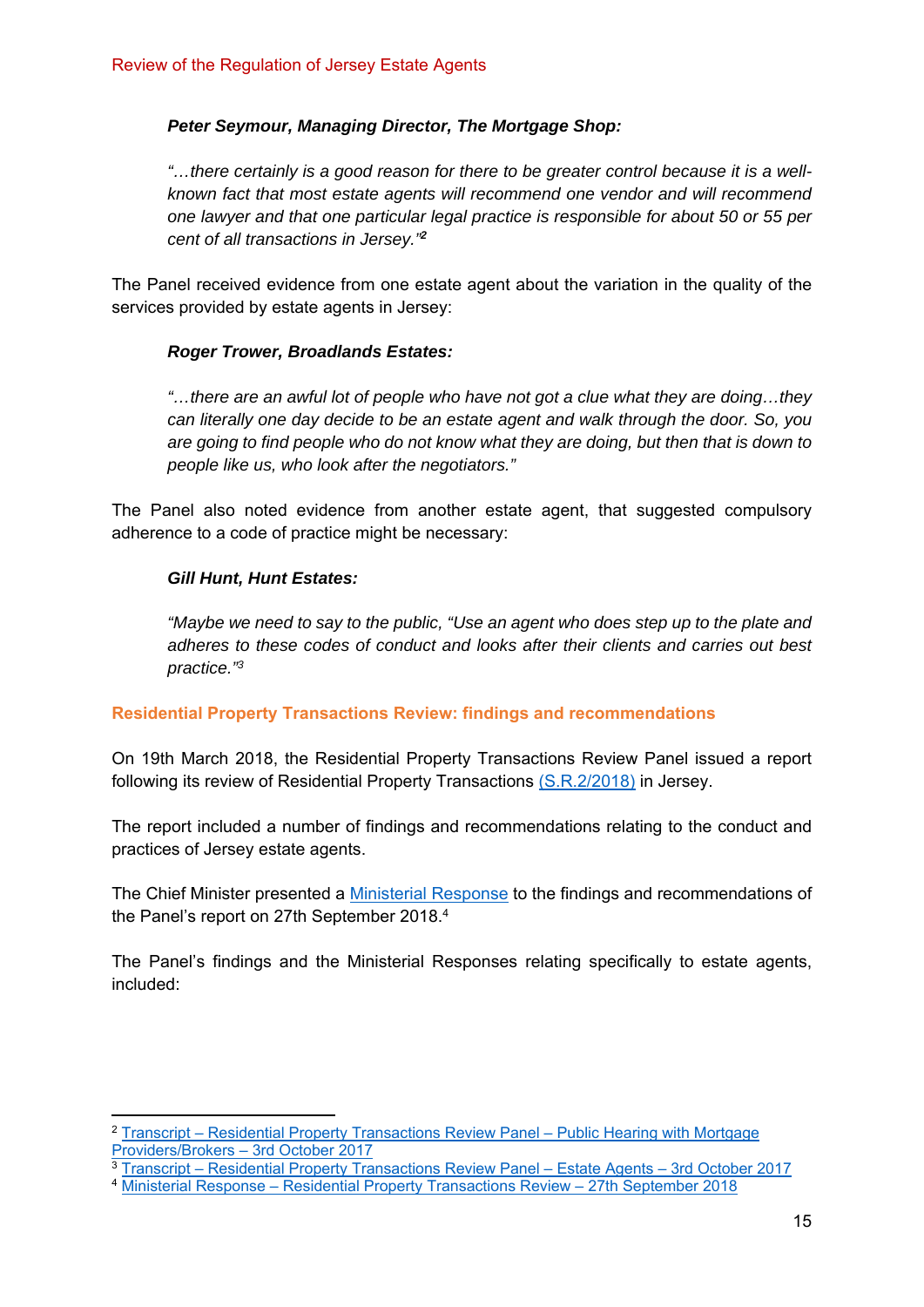*"Finding 15: Currently only 15 local estate agents are registered with a Jersey-based association requiring its members to follow a code of conduct. This is a minority of the current total number of estate agents active in the Island."* 

In response to Finding 15, the Chief Minister noted that professional bodies such as the Jersey Estate Agents Association are *"important to the property sector because they encourage good practice and contribute towards professional standards"* 

 *"Finding 16: There is currently no statutory regulatory body for estate agents in Jersey, although there are Jersey-based regulatory bodies for both mortgage providers and law firms."* 

In response to Finding 16, the Chief Minister indicated support for a statutory requirement of estate agents to join a professional organisation or a consumer redress scheme, stating *"There may be benefit in bringing these separate pieces of legislation and other areas of best practice under some form of code of conduct for estate agents on a voluntary or statutory basis."* 

 *"Finding 17: The public has no complaints process to follow if required because there is no local Ombudsman for estate agents in Jersey."* 

In response to Finding 17, the Chief Minister acknowledged the lack of a complaints process and noted that independent consumer redress is beneficial, *"there is benefit in consumers having access to an independent redress. The current means of redress do not support this, and a consumer's only option is to take a grievance through the courts."*

 *"Finding 18: The States have approved the Consumer Protection (Unfair Practices) Jersey Law 2018. Once in force, this imposes certain obligations on sellers and their agents in marketing property."* 

The Chief Minister was supportive of the introduction of the Consumer Protection Law (Unfair Practices) (Jersey) Law 2018, stating in response to Finding 18 that *"Once in force, the Consumer Protection (Unfair Practices) (Jersey) Law 2018 will help to protect consumers from unfair, misleading and aggressive sales practices."* 

One of the key recommendations of S.R.2/2018, was a requirement that all Jersey estate agents take up membership of an approved professional body and adhere to a code of conduct:

 *"Recommendation 8: The Chief Minister should introduce a means requiring all Jersey estate agents to be members of an approved professional body and to adhere to a code of conduct. This work should be completed by the end of May 2019."5*

Recommendation 8 was neither accepted nor rejected, and the Chief Minister advised that this matter would be *"investigated further with the support of the Jersey Estate Agents Association".*<sup>6</sup>

<sup>5</sup> Residential Property Transactions Review Report

<sup>6</sup> Ministerial Response – Residential Property Transactions Review – 27th September 2018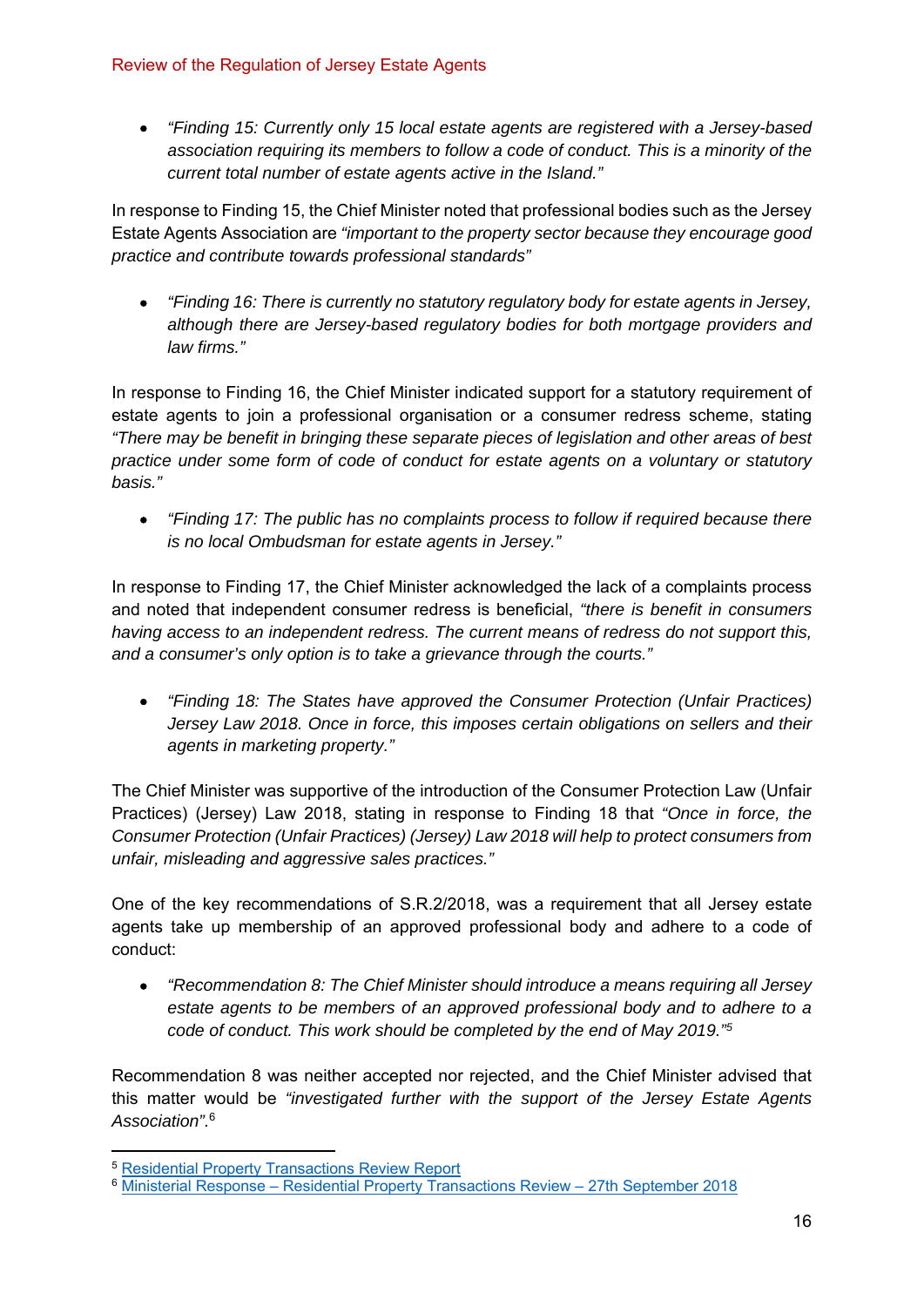The Chief Minister's response to Recommendation 8 of the previous Panel's review, prompted the current Panel to write to the Chief Minister to ascertain what work, if any, had been undertaken. The Chief Minister responded on 21st April 2021 stating that *"I am not aware of any work having been undertaken in relation to the regulation of estate agents, including the development of a code of conduct but have asked for your enquiry to be looked into."* 

The Panel was disappointed to learn that Recommendation 8 was not, per the 2018 Ministerial Response, *"investigated further with the support of the Jersey Estate Agents Association".*  However, the Panel note that the Chief Minister has stated that a *"good quality code is important, albeit I do not have a firm view on it requiring a regulatory footing."7*

Following this response, the Panel agreed the regulation of estate agents should be explored further and invited the Jersey Estate Agents Association (JEAA) to a meeting.

## **Jersey Estate Agents Association (JEAA): regulating Jersey estate agents**

On 17th May 2021, the Panel held a meeting with the JEAA to discuss the regulation of estate agents in Jersey and invited them to highlight their concerns within the industry.

During the meeting, the Panel acknowledged the concerns expressed by the JEAA in previous correspondence that there should be a requirement for estate agents to be appropriately qualified, and that the JEAA was working with Propertymark (UK National Association of Estate Agents) to *"develop an additional course that deals with property transactions in Jersey, which is of course different from the UK".*

The JEAA also made representations in support of a mandatory requirement that estate agents join the JEAA *"The JEAA is working with Propertymark to develop an additional course that deals with property transactions in Jersey, which is of course different from the UK. In addition, the Association would like the support of Government to make it mandatory for all Jersey estate agents to become a member of the Jersey Estate Agents' Association, because as an Association, all members automatically become members of Propertymark, the UK's "go to" association for estate agents, The Property Ombudsman scheme, offering redress to consumers, have to adhere to a strict code of conduct and have professional indemnity insurance in place."8*

Following its meeting with the JEAA, the Panel issued a public call for evidence and an online survey, to understand the public's view about estate agent conduct and the need to regulate estate agents in Jersey. In response to these findings and from the information gleaned from the previous review undertaken into Residential Property Transactions, the Panel requested that Terms of Reference and Scoping documentation be drafted for a scrutiny review of estate agent regulation in Jersey, and the review of the Regulation of Jersey Estate Agents was launched on 13th September 2021.

 $7$  Letter – Chief Minister to Chair of the EIA Scrutiny Panel re Regulation of Jersey Estate Agents – 21st April 2021<br><sup>8</sup> Email Correspondence – Jersey Estate Agents Association – 5th February 2021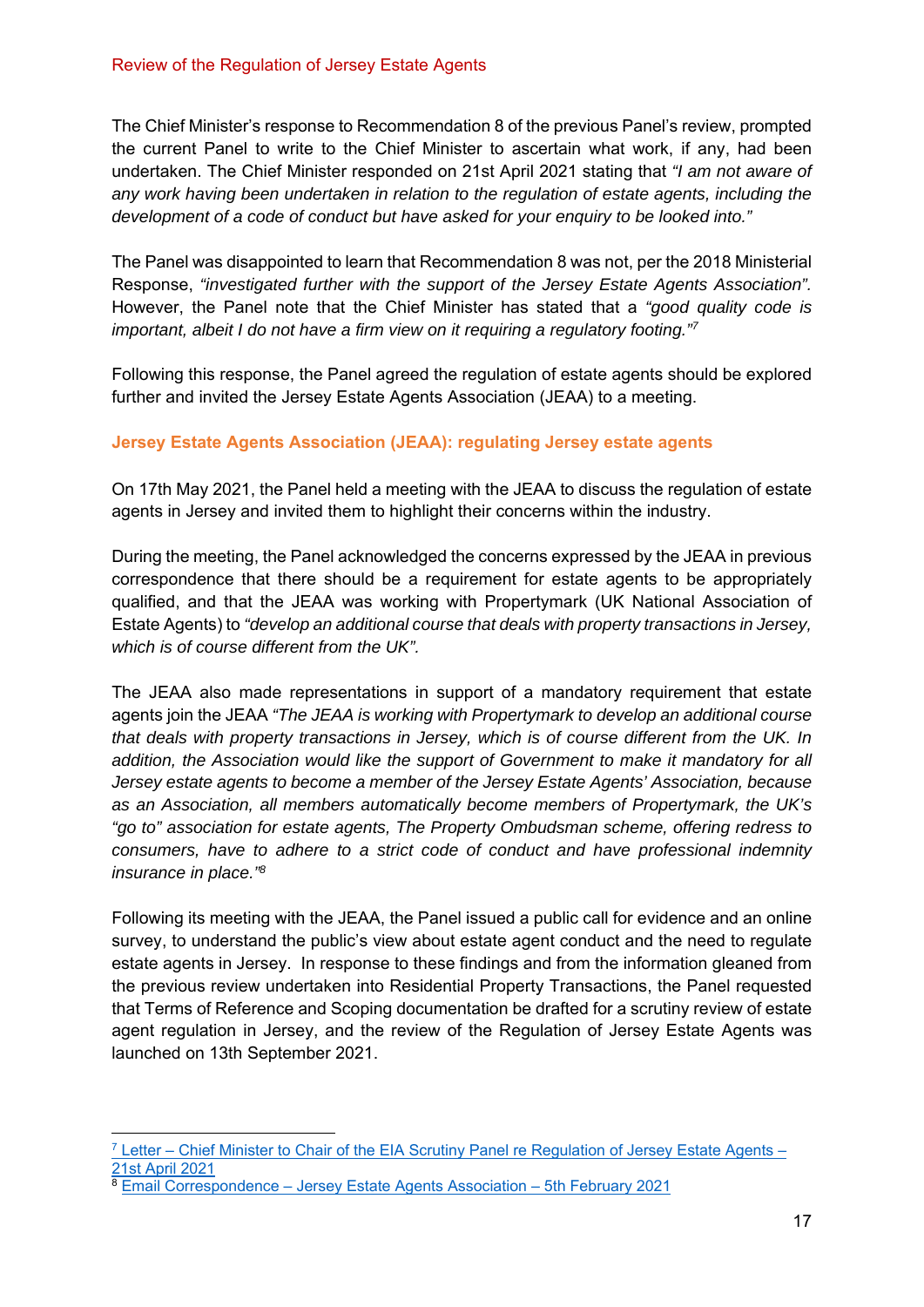## **Section 5 – Jersey Estate Agents in 2021**

## **Consultation and Stakeholder Engagement**

Following its initial meeting with the Jersey Estate Agents Association, and as part of research into its review, the Panel decided to undertake a public survey to gather feedback from Islanders about their experiences of buying and/or selling property in Jersey through local estate agents, to assess the potential need for a review of estate agent regulation.

The areas of questioning focused on the type of property and the costs incurred during the property transaction, the buyer and seller experience and the public's views about regulating Jersey estate agents.

The Panel launched the survey on 16th July 2021, and this was shared publicly across its various social media platforms. The survey received a total of 65 responses over a 2-week period.

## **Regulation of Jersey Estate Agents Public Survey: Results**

Following completion of the survey on 30th July 2021, the following data was provided to the Panel for its consideration:

- **Transacting property in Jersey: property type and costs incurred:**
	- o 54% of respondents both sold and purchased a property
	- o 26% of respondents transacted between 1-6 months ago
	- o 71% of respondents purchased or sold a house
- **Buyer and seller experiences:**



- **Respondents advised that there were no hidden charges or additional costs introduced by** an estate agent
- Respondents did not instruct more than one estate agent
- Estate agent was unhelpful resolving property issues with the vendor
- Respondents believe their estate agent had sufficient knowledge of the Jersey property market
- Vendors believed their estate agent provided an 'average' level of communication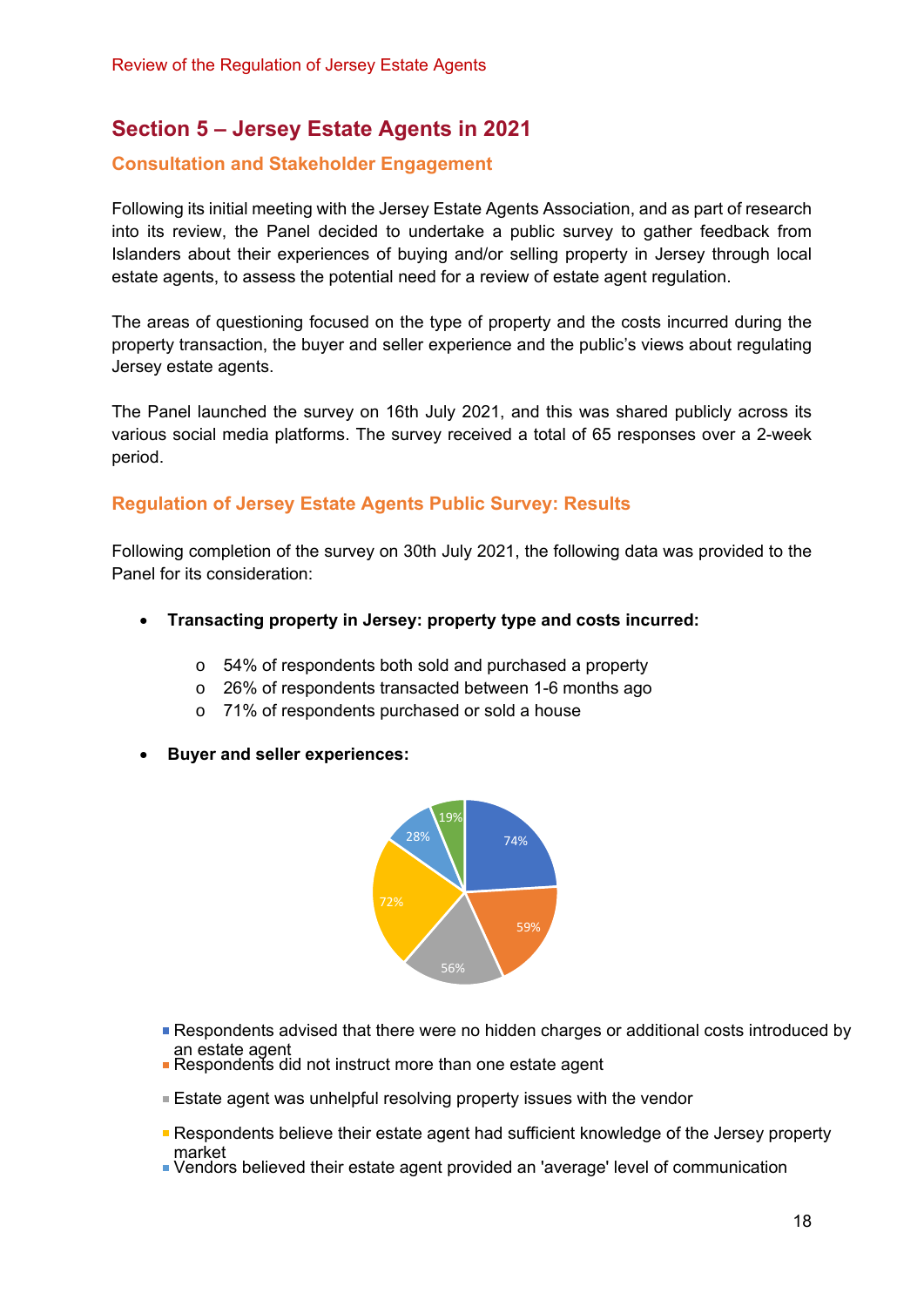## **Respondents' views on regulating Jersey estate agents:**

- o Overall, 86% of respondents to the Panel's survey believe regulation of Jersey estate agents would offer greater protections for consumers and improve the experience of transacting property in Jersey.
- **Survey Results key recurring themes and issues:** 
	- o Estate agents in Jersey lack basic knowledge about the properties they are marketing.
	- o Estate agents in Jersey lack professionalism.
	- o Estate agents in Jersey engage in dishonest working practices.
	- o Issues with unregulated estate agents exacerbated by Jersey's 'hot' property market.

## **Stakeholder Engagement**

Following analysis of the results of the public survey, the Panel found that a substantial majority of respondents (86%), were in favour of regulating Jersey estate agents.

Throughout October 2021, the Panel began a process of gathering evidence from the Chief Minister, the Minister for Housing and Communities, the Minister for Economic Development, Tourism, Sport and Culture and key industry stakeholders. This process involved holding Public Hearings with key stakeholders, including the Minister for Housing and Communities, Broadlands Estates and the Jersey Estate Agents Association (JEAA). The Panel also received targeted written submissions from a number of industry stakeholders which included:

- Estate agents that are members of the JEAA
- Estate agents that are not members of the JEAA
- Estate agents that are members of The Property Ombudsman and Propertymark but are not members of the JEAA
- Local law firms
- Local surveyors
- Jersey Financial Services Commission (JFSC)
- Propertymark
- The Property Ombudsman (TPO)
- Trading Standards Service

The evidence the Panel has received is analysed, where relevant, across a number of sections in this report. This section primarily considers public and anonymised evidence from estate agents and local surveyors as well as the JFSC.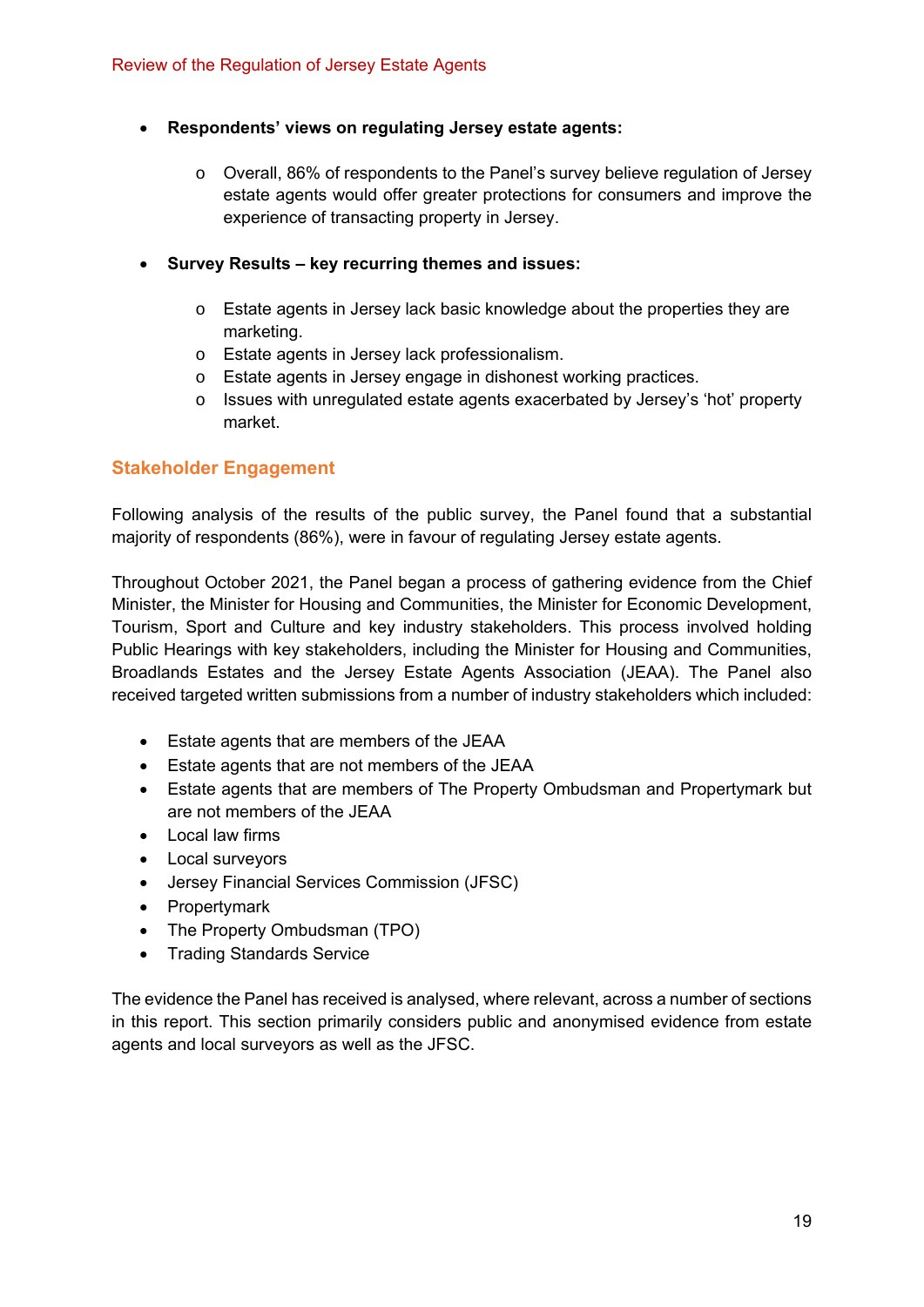## **Written Submissions: Key Themes – Lack of Regulation, Qualifications and Codes of Practice**

The Panel received 28 submissions including a mixture of public, confidential and anonymised responses from estate agents, surveyors, the Jersey Financial Services Commission, The Property Ombudsman, Propertymark, Trading Standards Service, the Children's Commissioner, the Chief Minister and the Minister for Economic Development, Tourism, Sport and Culture. The full submissions can be found on the States Assembly website.

The Panel note a number of recurring themes and potential issues raised in each submission in relation to the estate agency industry in Jersey, that express the need for regulation of Jersey estate agents. In particular, the Panel noted three key themes that include:

- A requirement that estate agents must adhere to an agreed code of conduct
- A need to introduce local estate agent regulation
- A requirement that estate agents are suitably qualified.

Following the Panel's targeted call for evidence, it received the following submissions and categorised these based on key themes.

## **Key theme: Estate agents should adhere to an agreed code of conduct**

The Panel note that a substantial number of the submissions are in favour of a requirement that Jersey estate agents adhere to a 'code of practice'. The Panel also notes that many of these submissions indicate a need for Jersey estate agents to follow an 'agreed' or 'common' code of practice. The Panel further notes that an established code, such as The Property Ombudsman's (TPO) Code of Practice for Residential Estate Agents in the Channel Islands includes a comprehensive range of protections, with key provisions including a duty of care owed by agents to those involved in a property transaction, management of conflicts of interest, property valuations, client instructions, agent terms of business, commissions, complaints handling and referrals to TPO.9

The Panel understands that UK estate agents must join a UK Government approved consumer redress scheme, such as The Property Ombudsman (TPO) and must also follow its code of practice.

Some of these key submissions relating to estate agent codes of practice, include:

*"There is no doubt that ALL those claiming to be Estate Agents and dealing with any property transaction should have a recognised qualification covering the local law for where they practice, a code of conduct to be enforced and have clients bank accounts."10*

<sup>9</sup> The Property Ombudsman – Code of Practice for Residential Estate Agents in the Channel Islands – 1st November 2020

<sup>10</sup> Edward Trevor (Surveyor) – 20th September 2021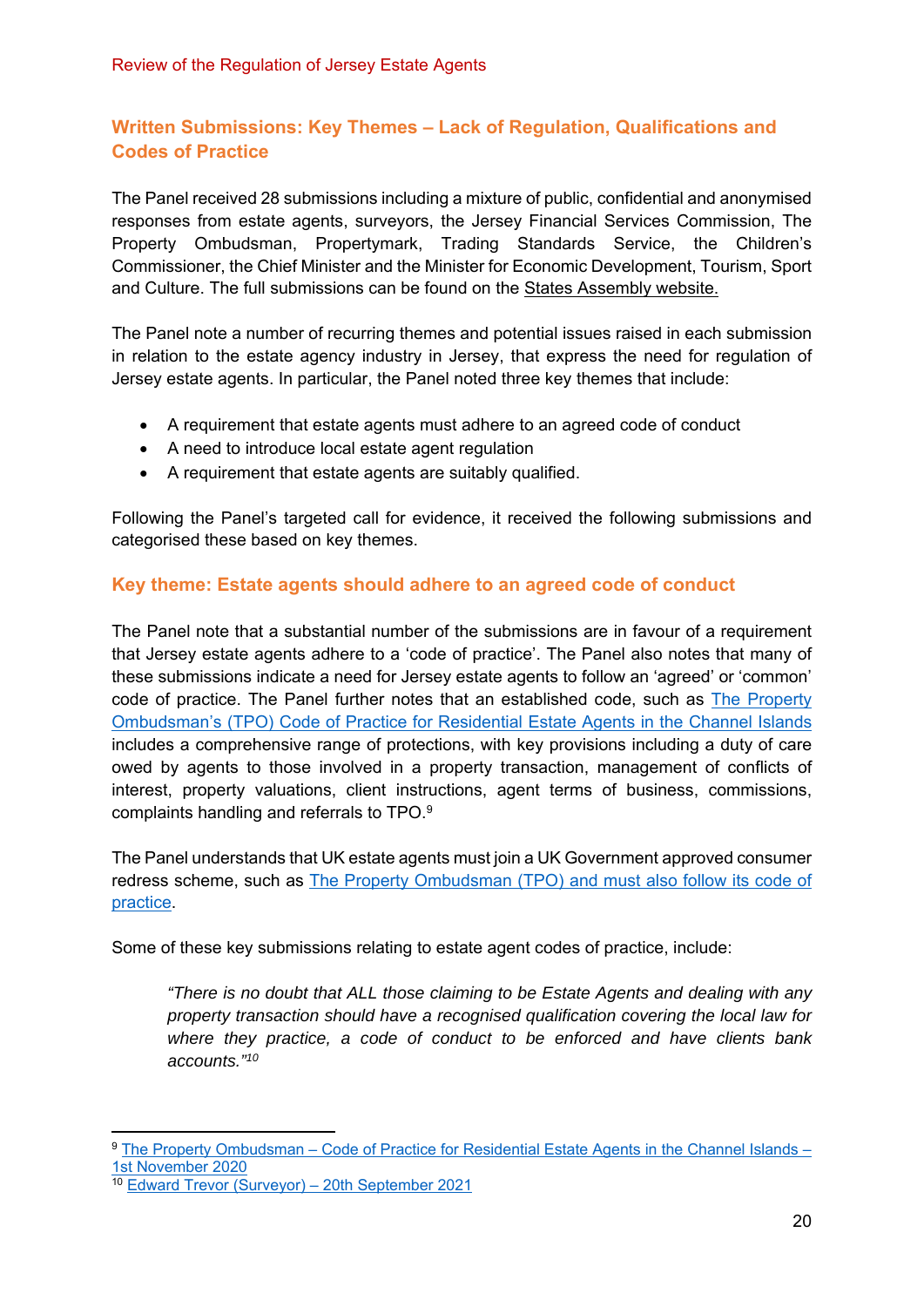*"We are members of the Jersey Estate Agents Association and various other associated schemes in the UK (NAEA) as we feel that as a responsible and professionally run office, such as ours, needs to show that estate agents should abide by an agreed code of conduct."11*

*"Yes, I agree adopting the UK code of practice would be beneficial to the local property industry and for the consumers using it's services"12*

*"My opinion is that all estate agencies should adhere to a code of conduct as we do at (ANONYMISED), even though we are not currently affiliated to any of the associations in Q1."13*

*"For the same reasons we have no objection to qualifications being introduced for em ployees, Troys would have no objection with adhering to a common Code of Practice for estate agents, as well as any appropriate or proportional regulation."14*

#### **Key theme: Local regulation of estate agents is needed**

In correspondence with key stakeholders, the Panel asked a number of general questions about regulation, the potential benefits and whether stakeholders were in favour of some form of estate agent regulation.

The Panel found broad support for regulation of Jersey estate agents. However, it noted that there is a great deal of variation amongst stakeholders about what 'regulation' of estate agents means in practice. Some examples from the evidence in relation to regulation, include a cap on the maximum amount of commission an estate agent can earn on each transaction to introducing an estate agent licensing regime. The potential regulation of estate agents in Jersey is considered in more detail in **Section 11** of this report, **'Regulating Estate Agent Practices'**.

Some of these key submissions relating to estate agent regulation, include:

*"They need to be regulated and charge no more than 0.25%, or in some cases 0.5%. I can't see how they justify the money they earn. One other point you should know, there is going to be a housing crash, and who is to blame, the estate agents."15*

*"We think that membership of these various bodies is extremely important, and that local legislation needs to be put in place. Jersey's housing market and the way it conducts transactions is different from the UK."*<sup>16</sup>

<sup>&</sup>lt;sup>11</sup> Broadlands Estates – 6th October 2021<br><sup>12</sup> Anonymous 4 – 12th October 2021

<sup>13</sup> Anonymous 5 – 15th October 2021

<sup>14</sup> Troys Estates – 15th October

<sup>15</sup> Anonymous 2 – 6th October

<sup>16</sup> Broadlands Estates – 6th October 2021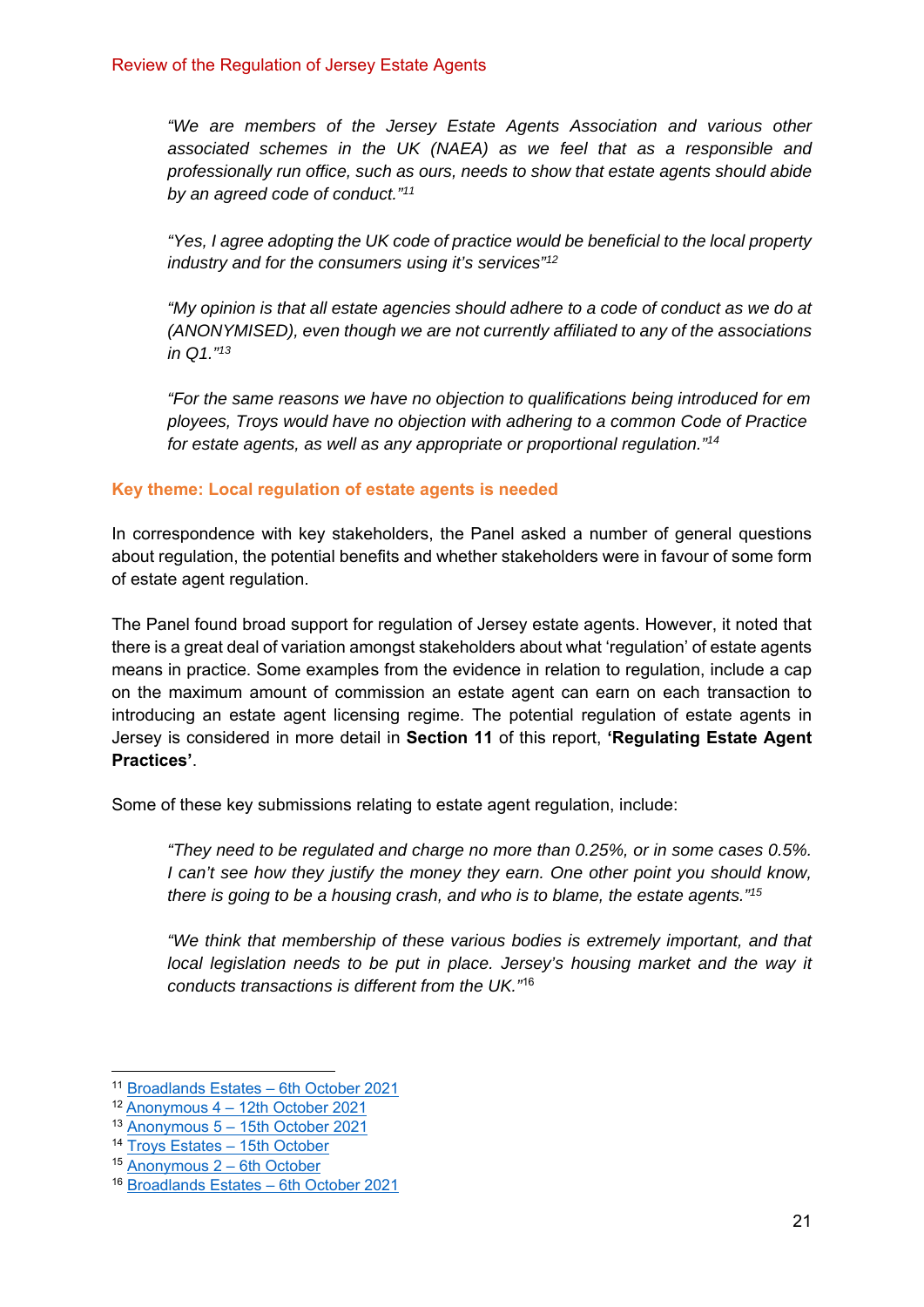*"I think that the lack of regulation can allow any person to become a property agent with little or no experience."17*

*"I think that estate agents should adhere to a standard of Code of Practice and as such this would come from regulation, although with the current supervision by the JFSC I believe that the regulation should not be so excessive that it reduces our agents ability to operate efficiently within the set guidelines."18*

*"Therefore, some kind of regulation on the number of agents (perhaps through a licen sing scheme) may well aid the market, rather than agents themselves."19*

*"I have been of the opinion for well over a decade that Estate Agents should be regulated."20*

## **Key theme: Estate Agents should be qualified**

However, the Panel also observed that many stakeholders believed estate agents should be appropriately qualified, and that this should form part of the regulation of Jersey estate agents.

Consistent with the previous theme on regulation, the Panel also noted variation in stakeholder submissions about the requirements that should be introduced in relation to estate agent qualifications. These ranged from a requirement that estate agents specify what qualifications they hold, to a transition period for all non-qualified estate agents to obtain an appropriate qualification.

In **Section 11** of this report, **'Regulating Estate Agent Practices'**, the Panel analyses the key recommendations of the UK Regulation of Property Agents Working Group (RoPA) on regulation, codes of practice and qualifications, which include a requirement that all estate agents operating in the UK hold at least a Level 3 qualification.

Some of these key submissions relating to estate agent qualifications, include:

*"There should be more than one qualification and any letters after the name should specify what that qualification is."21*

*"I have already stated that ALL agents should have a qualification to practice as estate agents. They should be guided by a professional body in Jersey and be part of best practice in the UK."22*

*"I would agree with this statement if it read 'all client facing staff working for an estate agent'. Whilst it would be good to encourage all staff to be qualified, for me, the model* 

<sup>17</sup> Anonymous 4 – 12th October 2021

<sup>18</sup> Anonymous 5 – 15th October 2021

<sup>19</sup> Troys Estates – 15th October 2021

<sup>20</sup> Anonymous 6 – 24th October 2021

<sup>21</sup> Edward Trevor (Surveyor) – 20th September 2021

<sup>22</sup> Broadlands Estates – 6th October 2021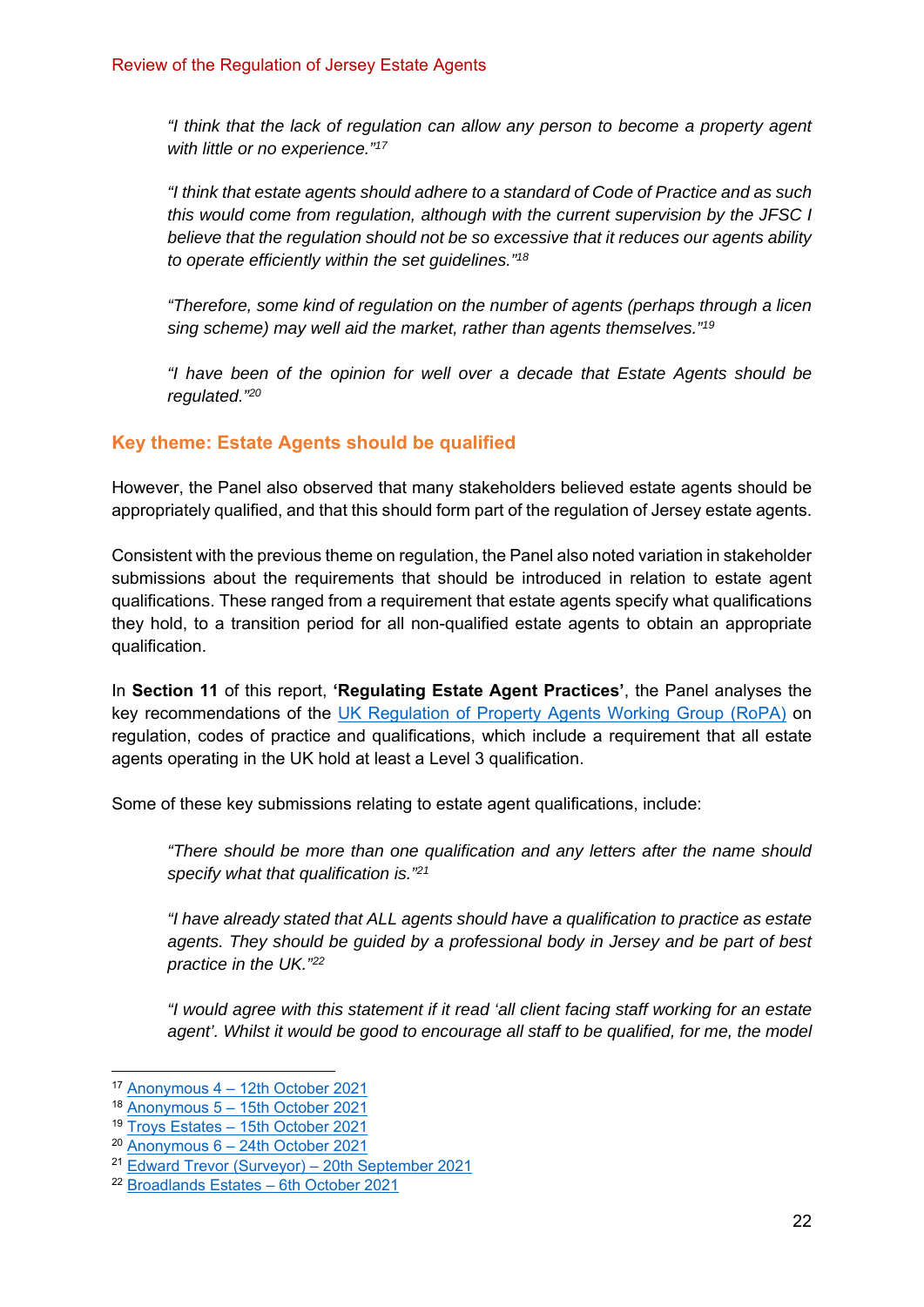*should follow that for independent financial advisers (IFAs), whereby the person offering the advice and conducting the regulated sale needs to be qualified to an appropriate level, and then listed as a qualified member of staff for the organisation they represent on a publicly available website (e.g. JFSC). In the same way as with the introduction of regulation of the IFA industry I would expect there to be a reasonable transition period to allow for all non-qualified individuals to become qualified to the designated standard."23*

*"I believe less experienced staff would benefit the most from a relevant qualification and thus the buyers and sellers experience would improve, but I do not see this to be the case with the vast majority of transactions that are handled by experienced agent*  where the experience is already good. Thus I believe there would be only minimal *improvement."24*

*"As such, the company would have no objection for further training or qualifications to be introduced for agents operating in Jersey. That said, we would ur ge the panel to ensure any such measures are appropriate and scaled according to t he same risk profile the JFSC applies to estate agents."25*

Finally, the Panel also notes that a number of stakeholders expressed concern in their submissions about the number of estate agents operating in Jersey, which was considered by some stakeholders to be high.

### **The number of estate agents operating in Jersey**

During the early stages of the review, the Panel was made aware of local media reports that suggested there were *"50 estate agents in Jersey"*, but acknowledged that many of these reports relied on anecdotal evidence as well as unconfirmed, publicly available information. Whilst information about JEAA membership (and by default membership of TPO and Propertymark) was available on the JEAA website, it was unclear in local reports and available public information, about how many independent estate agents were members of a redress scheme.

As previously stated, during the evidence gathering process some stakeholders expressed concern about the number of estate agents marketing properties in Jersey:

## **Submissions: Low barriers to entry and a lack of regulation**

The Panel received a number of written submissions from industry stakeholders, attributing the high number of estate agents in Jersey to existing low barriers to entry and a lack of regulation:

<sup>23</sup> Anonymous 3 – 13th October 2021

<sup>24</sup> Anonymous 5 – 15th October 2021

<sup>25</sup> Troys Estates – 15th October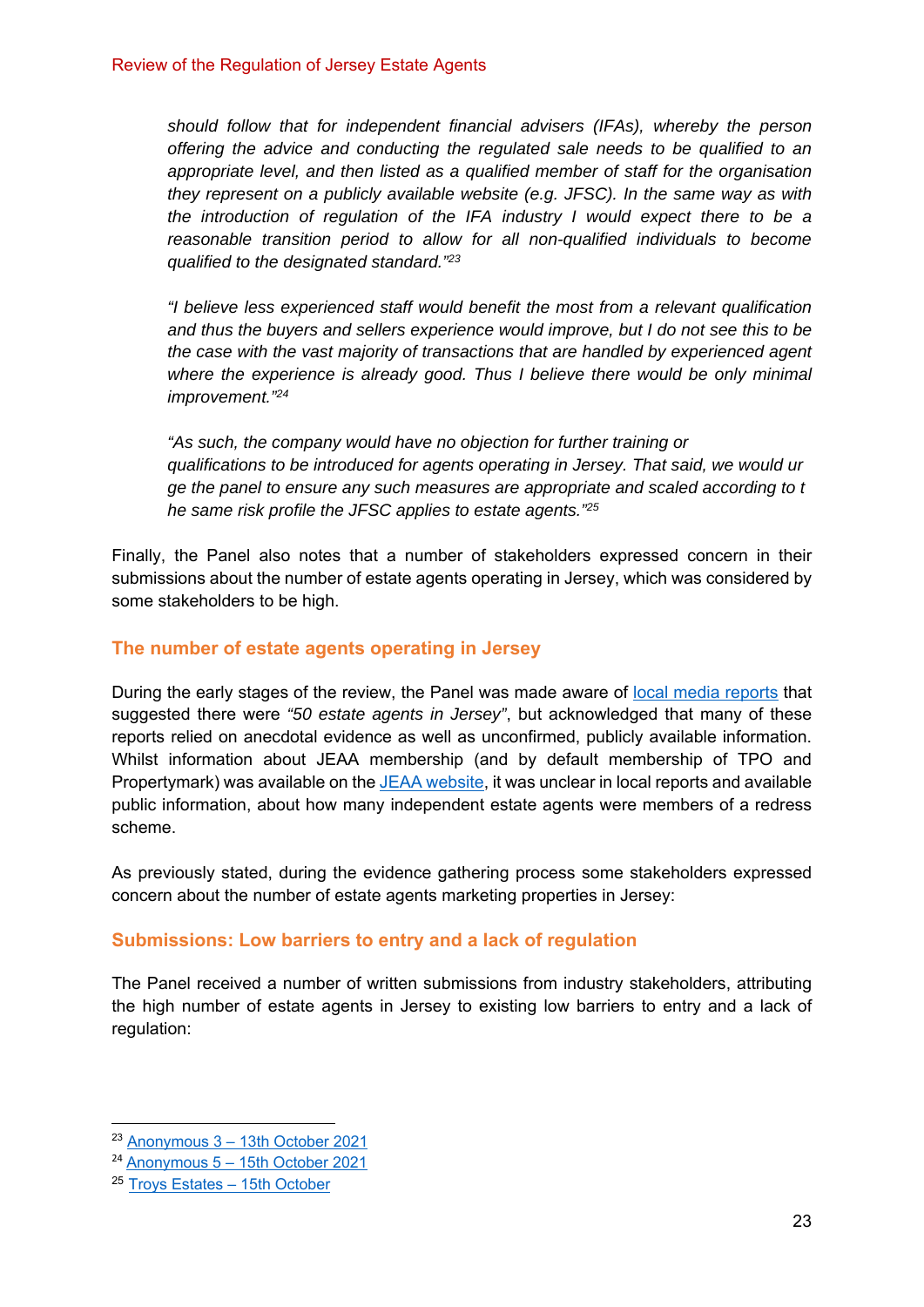*"At present there really are no barriers to entry within the industry, other than the JFSC requirements to be registered as a Schedule 2 business, for the purposes of AML & CFT. The existence of so many estate agencies within an Island of approximately 35,000 residential properties is testament to this fact."26*  $\bigcap_{\substack{r\\3}}$ 

 *"Whilst an open and competitive market can often only benefit the consumer, in the case of estate agents, we are of the firm view that it is, in fact, doing the exact opposite. At the time of writing this submission, there are an estimated 50*-*plus estate agencies attempting to market some 43,000 residential and commercial properties in Jersey…Therefore, some kind of regulation on the number of agents (perhaps through a licensing scheme) may well aid the market, rather than agents themselves."27*  $\bigcap_{\substack{a \\ a \\ a}}^{\infty}$ 

*"I truly believe if estate agents are regulated, educated and are part of a professional membership then it won't solve all the issues at hand however, it would reduce a large amount of them… So many single estate agents are now setting up with no experience or qualifications just so they can make a quick buck."28*  $\begin{array}{c} \n\bigcap_{\mathbf{a}} \mathbf{a} \\ \n\bigcap_{\mathbf{b}} \mathbf{a} \end{array}$ 

*"Of over 40 agencies in Jersey, less than half are members pledging to adhere to the standards set. Government can help in ensuring all agents are signed up."29*

*"There are no barriers to entry to set up an estate agency in Jersey, unlike many jurisdictions around the world. It is surprising that new entrants can come to the market with little or no experience."30*  $\begin{array}{c} \mathbf{\widehat{R}} \\ \vdots \\ \mathbf{\widehat{R}} \end{array}$  $\overbrace{\mathbf{R}}^{\mu}_{w}$ 

*"10 years on and having witnessed the amount of Estate Agents increase from early teens to over 50, just concerns me."31*

During a Public Hearing on 28th October 2021, the Panel heard from Nigel Hurst, a Director of Broadlands Estates, who estimated that there were over 50 estate agents operating in Jersey:  $\bigcap_{t \in \mathbb{R}^n}$   $\bigcap_{t \in \mathbb{R}^n}$  buring a of Broad

## **Nigel Hurst, Director, Broadlands Estates:**

 $\bigcap_{t \neq t}$   $\pi$ <br>On the 2<br>(JEAA) for

*"I think you will probably find … you have probably done a count of how many agencies there are, but I believe there are over 50 agencies"32*

On the 28th October 2021, the Panel also received the Jersey Estate Agents Association (JEAA) for a Public Hearing, and asked whether there was a list setting out the exact number of estate agents in Jersey, and the President of the JEAA responded that there was not:

<sup>32</sup> Transcript – Public Hearing with Broadlands Estates re the Regulation of Jersey Estate Agents – 28th October 2021

<sup>26</sup> Submission, Anonymous 3, 13th October 2021

<sup>27</sup> Submission, Troys Estates, 15th October 2021

<sup>28</sup> Submission, Anonymous 8, 2nd November 2021

<sup>29</sup> Submission, Hunt Estates, 8th November 2021

<sup>30</sup> Submission, Le Rossignol Estates, 8th November 2021

<sup>31</sup> Submission, Gaudin & Co, 9th November 2021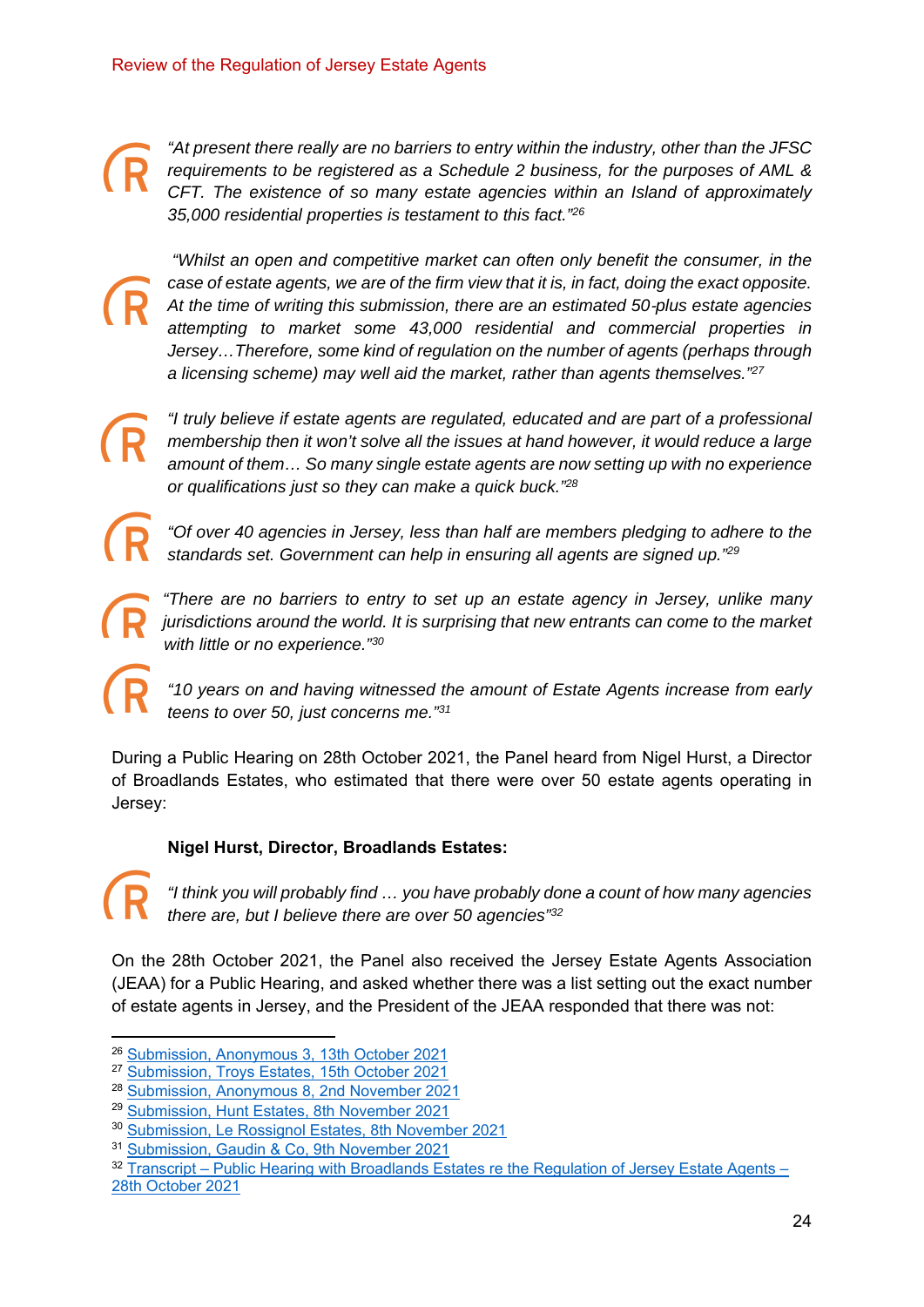#### **The Deputy of St. Martin:**

*"Is there anywhere where there is a definitive list of estate agents in Jersey, whether they are registered with you or not?"*   $\begin{array}{c} \n\bigcap_{u} u \\ \n\bigcap_{v} u \\ \n\bigcap_{v} u \end{array}$ 

#### **President, Jersey Estate Agents' Association:**

*"There is not a public list at present."33*

Whilst consumers can check whether a Jersey estate agent is registered with a redress scheme via the TPO, PRS, Propertymark or the JEAA websites, the Panel is concerned following the evidence it received, that there is a substantial number of agents operating in Jersey which are not registered to any of the redress schemes, and that the distinction between self-regulated agents and unregulated agents is not clearly made to consumers in Jersey R<br>
Whilst c<br>
scheme<br>
following

**KEY FINDING 1:** In the UK, estate agents must join one of two independent UK Government approved redress schemes, either The Property Ombudsman or the Property Redress Scheme.

**RECOMMENDATION 1:** The Minister for Economic Development, Tourism, Sport and Culture should publish a list of estate agents registered with the Jersey Financial Services Commission to transact residential property in Jersey, including their status as members of an approved independent redress scheme.

## **Jersey Estate Agents: Facts and Figures**

The Panel looked at local estate agents in Jersey, in order to understand the size and nature of the market and quantify the exact number of estate agents involved in transacting residential property.

On 5th November 2021, following a request by the Panel, the Jersey Financial Services Commission (JFSC) confirmed that 46 businesses are registered as estate agents involved in transacting property in Jersey (not including property letting agents).<sup>34</sup>

Using the JFSC's official data, the Panel categorised these according to the proportion of estate agents that are:

| Members of the Jersey Estate Agents |  |
|-------------------------------------|--|
| Association (JEAA). <sup>35</sup>   |  |

<sup>33</sup> Transcript – Public Hearing with the Jersey Estate Agents Association re Regulation of Jersey Estate Agents – 28th October 2021

<sup>&</sup>lt;sup>34</sup> Data obtained from the Jersey Financial Services Commission

<sup>&</sup>lt;sup>35</sup> Membership of the JEAA also automatically confers membership of The Property Ombudsman and **Propertymark**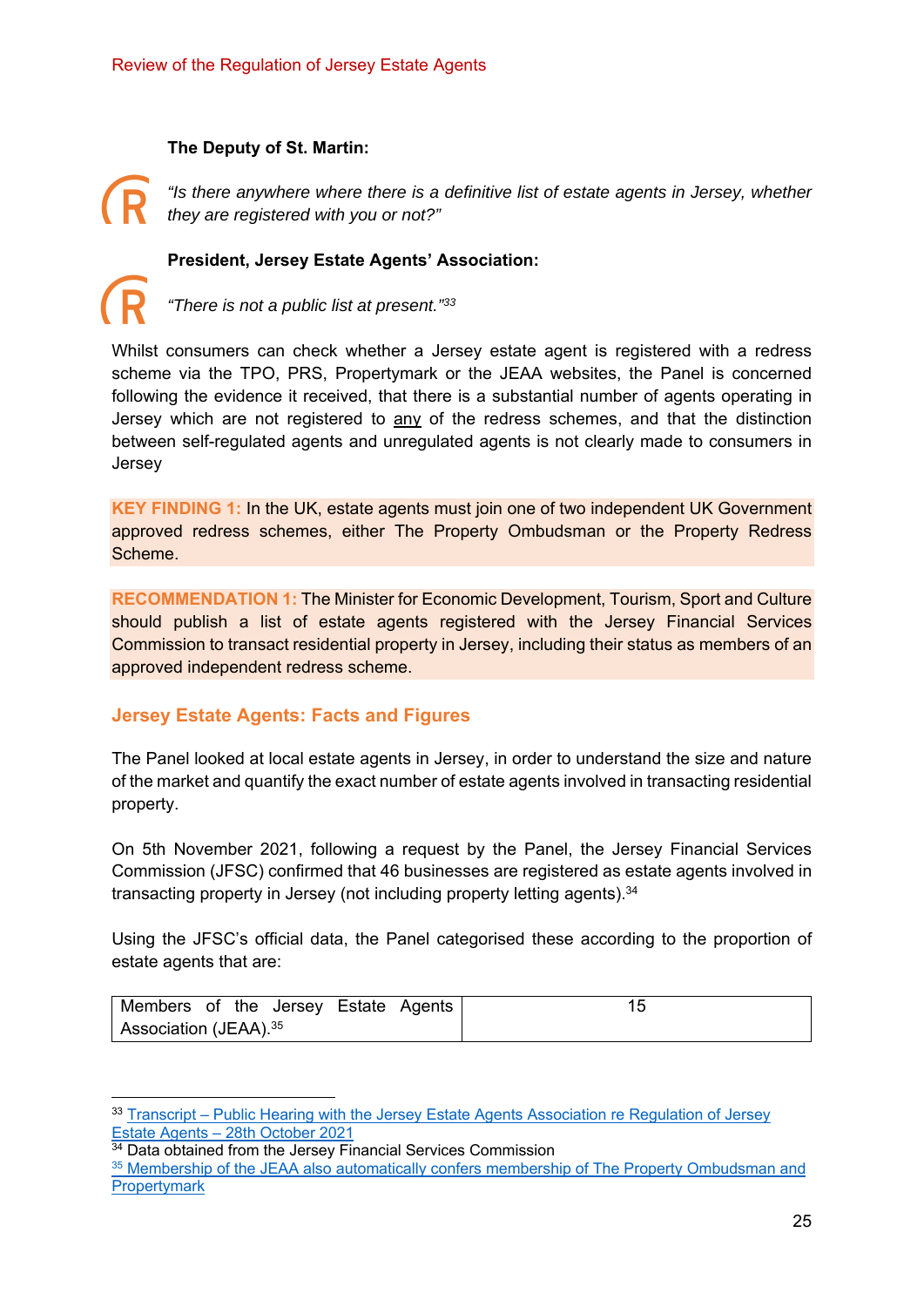| Members of The Property Ombudsman<br>(TPO) and Propertymark, but not members<br>of the JEAA. |    |
|----------------------------------------------------------------------------------------------|----|
| Not members of the JEAA, The Property                                                        | 27 |
| Ombudsman or Propertymark.                                                                   |    |

The data provided to the Panel indicates that 41% of estate agents that are registered to transact property in Jersey are members of either the JEAA or TPO and Propertymark. As discussed previously in this report, by contrast, in the UK all property agents must register with an approved redress scheme.

The Panel has found that all estate agents in Jersey that choose to voluntarily self-regulate through membership of an independent redress scheme, do so with TPO. The Panel has not seen any evidence that they register with the alternate **Property Redress Scheme.** 

**KEY FINDING 2:** There are 46 businesses registered as estate agents involved in transacting property in Jersey (not including property letting agents).

**KEY FINDING 3:** 41% of estate agents that are registered by the Jersey Financial Services Commission to transact property in Jersey, are members of either the Jersey Estate Agents Association or The Property Ombudsman and Propertymark (National Association of Estate Agents). The Panel considers this figure to be low in comparison with other jurisdictions.

**KEY FINDING 4:** All estate agents in Jersey that choose to voluntarily self-regulate, as members of the Jersey Estate Agents Association or independently, are members of both The Property Ombudsman and Propertymark (National Association of Estate Agents).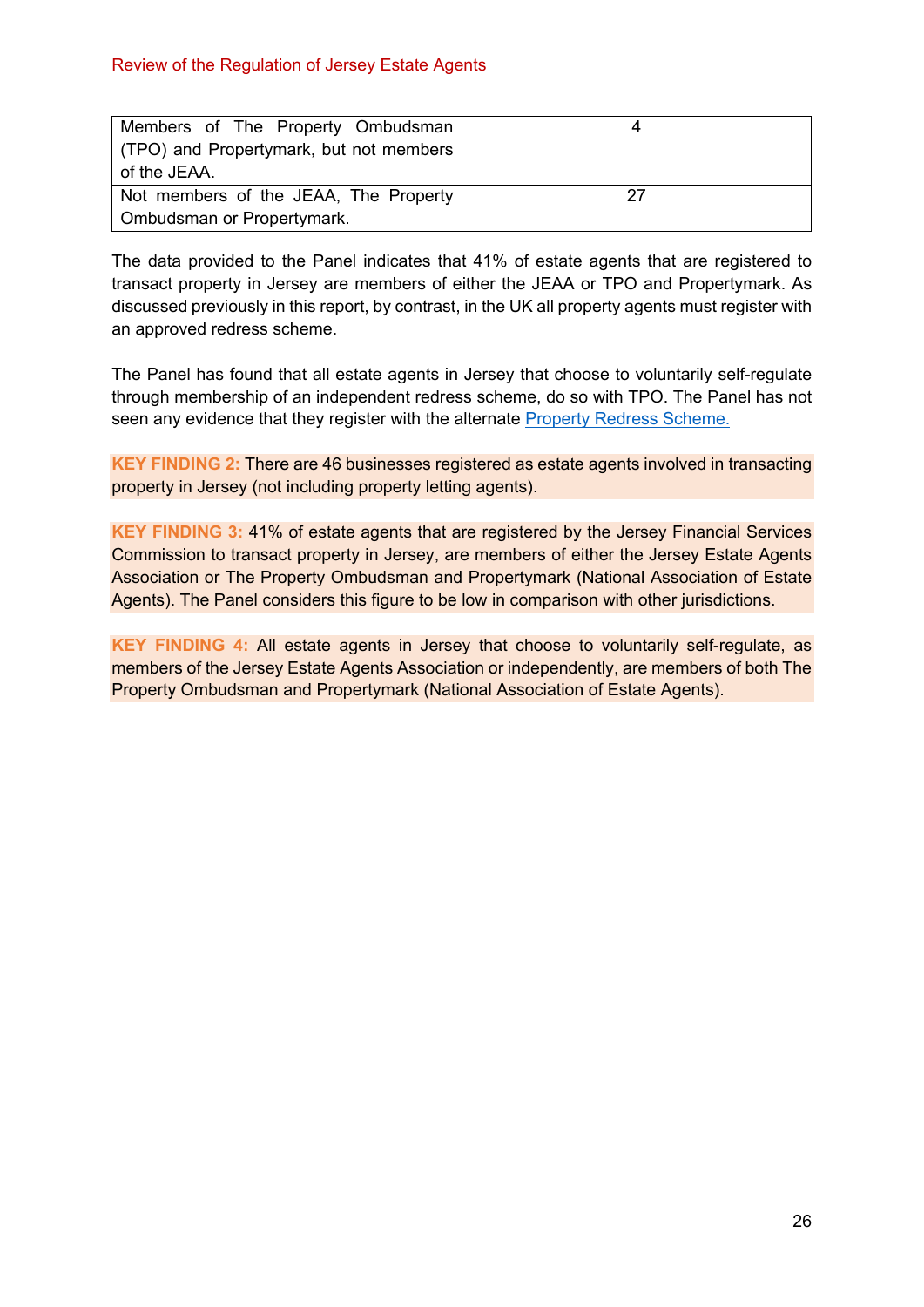# **Section 6 – Jersey Estate Agents: Regulatory Bodies**

## **Estate Agent Industry Bodies and Representatives**

The Panel observed three key estate agency bodies and representatives, of which a substantial proportion of estate agents operating in Jersey hold membership, these being the Jersey Estate Agents Association (JEAA), The Property Ombudsman (TPO) and Propertymark. This section will provide an overview of JEAA, TPO and Propertymark and the evidence it received from each of these organisations in relation to potential estate agent regulation in Jersey.

Whilst there is no legal requirement for a Jersey estate agent to join estate agent industry bodies and representatives, the Panel has chosen to analyse the roles of the JEAA, TPO and Propertymark in the estate agency industry and their views on estate agent regulation, as they represent 41% of estate agents in Jersey as well as the minimum legal standard required in the UK.

The Panel also believes it is important to consider these regulatory bodies and industry representatives in the context of current and future regulation of estate agents in Jersey, and this is considered in subsequent sections of this report. The Panel believes this is important as, for example Propertymark, played a key role in the development of recommendations as part of the UK's Regulation of Property Agents Working Group (RoPA) which the Panel also analyses in **Section 11** of this report, **'Regulating Estate Agent Practices'.**

## **Jersey Estate Agents Association (JEAA):**

The JEAA is an industry body that was established in Jersey in 1965, and aims to *"provide support, advice and training to its members"* and to ensure that JEAA members *"follow best practice to safeguard consumers and promote professional and ethical methods".36*

Since 2018, JEAA membership incorporates membership of The Property Ombudsman (TPO) and Propertymark (National Association of Estate Agents), as a condition of membership.

The JEAA also offers members:

- The opportunity to attend local government seminars and industry talks.
- Engagement with government bodies in relation to regulation issues affecting estate agents.
- Provision of up-to-date insights on industry related legislation for sales and lettings.

<sup>36</sup> Jersey Estate Agents Association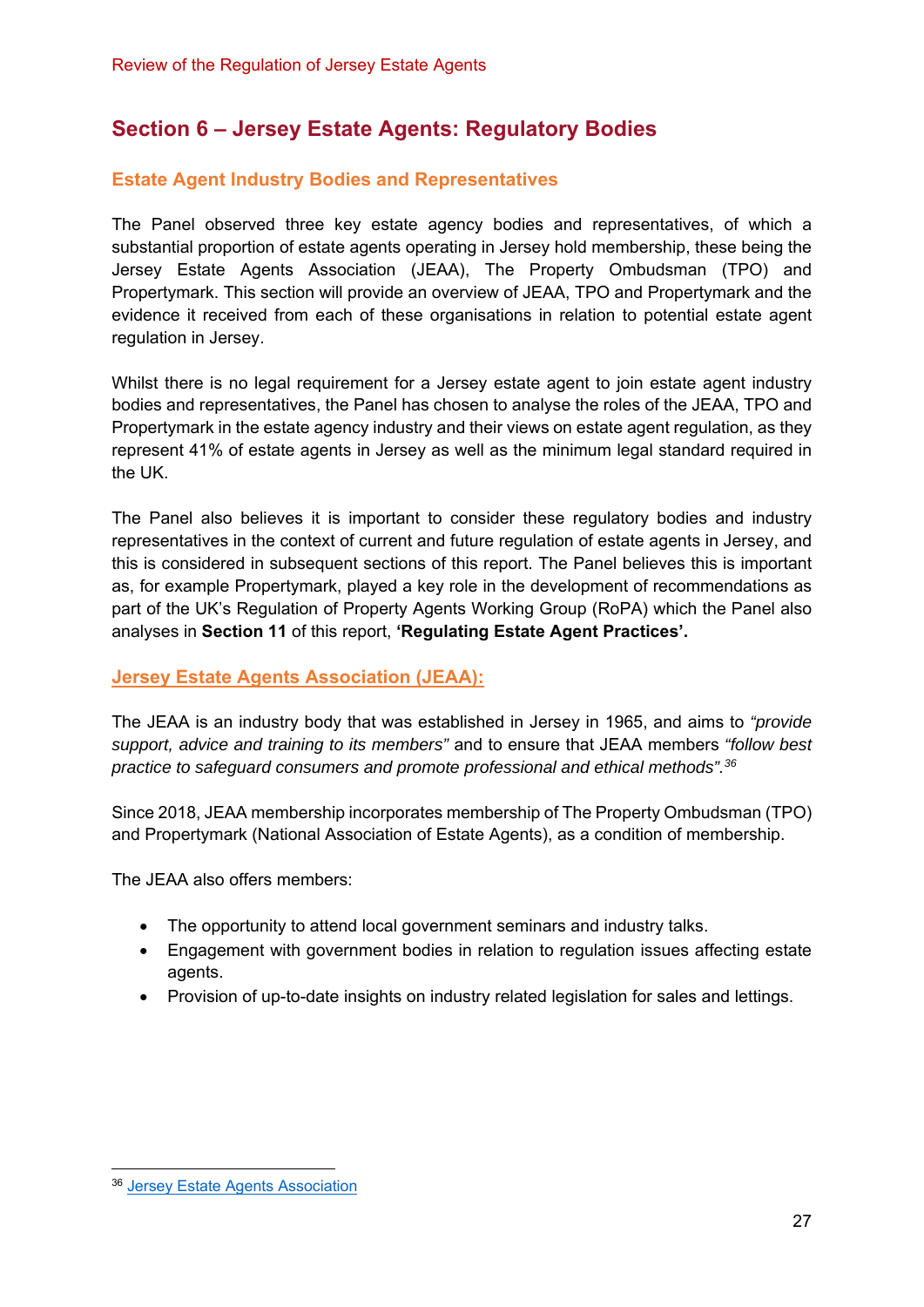## **Propertymark:**

Propertymark is described as the UK's *"leading membership body for property agents",* and promotes estate agent's business interests through best practice, assists members with changes in compliance and promotes the professional development of estate agents. The body regulates members' activity according to a code of conduct and rules, with disciplinary action for instances of non-compliance.37

The Panel notes that Propertymark offers a number of benefits to its members, including:

- Access to key industry information: including regular newsletters, fact sheets, guides, FAQ's, toolkits on legislation and Primary Authority Assured Advice.
- Access to discounted events, training, industry suppliers and qualification workbooks.
- Access to legal documents and templates including a property information questionnaire and tenancy agreements.
- Access to tools to promote their membership and a 'Find an Expert' listing on the Propertymark website.
- Unlimited access to legal helplines as part of Propertymark membership.

As membership of an approved redress scheme is a legal requirement of estate agents in the UK, members of Propertymark must also be members of a redress scheme. For estate agents currently operating in Jersey, this means that agents that are members of JEAA are automatically members of TPO and Propertymark.

In addition to residential property sales, the Panel notes that Propertymark's services also extend to property lettings and, whilst this is not an area covered by this review, a follow-up review might be necessary if property lettings are also subject to regulation.

## **The Property Ombudsman (TPO):**

TPO is an independent UK Government approved consumer redress scheme that provides a *"free, impartial and independent Ombudsman service, resolving disputes between Consumers and Property Agents"* and provides a number of tailored Codes of Practice for England, Wales and Northern Ireland, Scotland and the Channel Islands.*<sup>38</sup>*

As previously mentioned, the UK legally requires all estate agents to obtain membership of one of two independent redress schemes, the TPO or the Property Redress Scheme (PRS) (redress schemes).

Redress scheme membership requirements can vary, and a comparison of both redress schemes requirements is made in **Section 11 'Regulating Estate Agent Practices'**. However, a condition of membership of TPO is that members adhere to its Code of Practice. In addition, TPO requires that members promote their membership in their physical premises, websites as well as in their physical and digital correspondence.<sup>39</sup>

<sup>37</sup> Propertymark

<sup>38</sup> The Property Ombudsman

<sup>&</sup>lt;sup>39</sup> TPO Code of Practice for the Channel Islands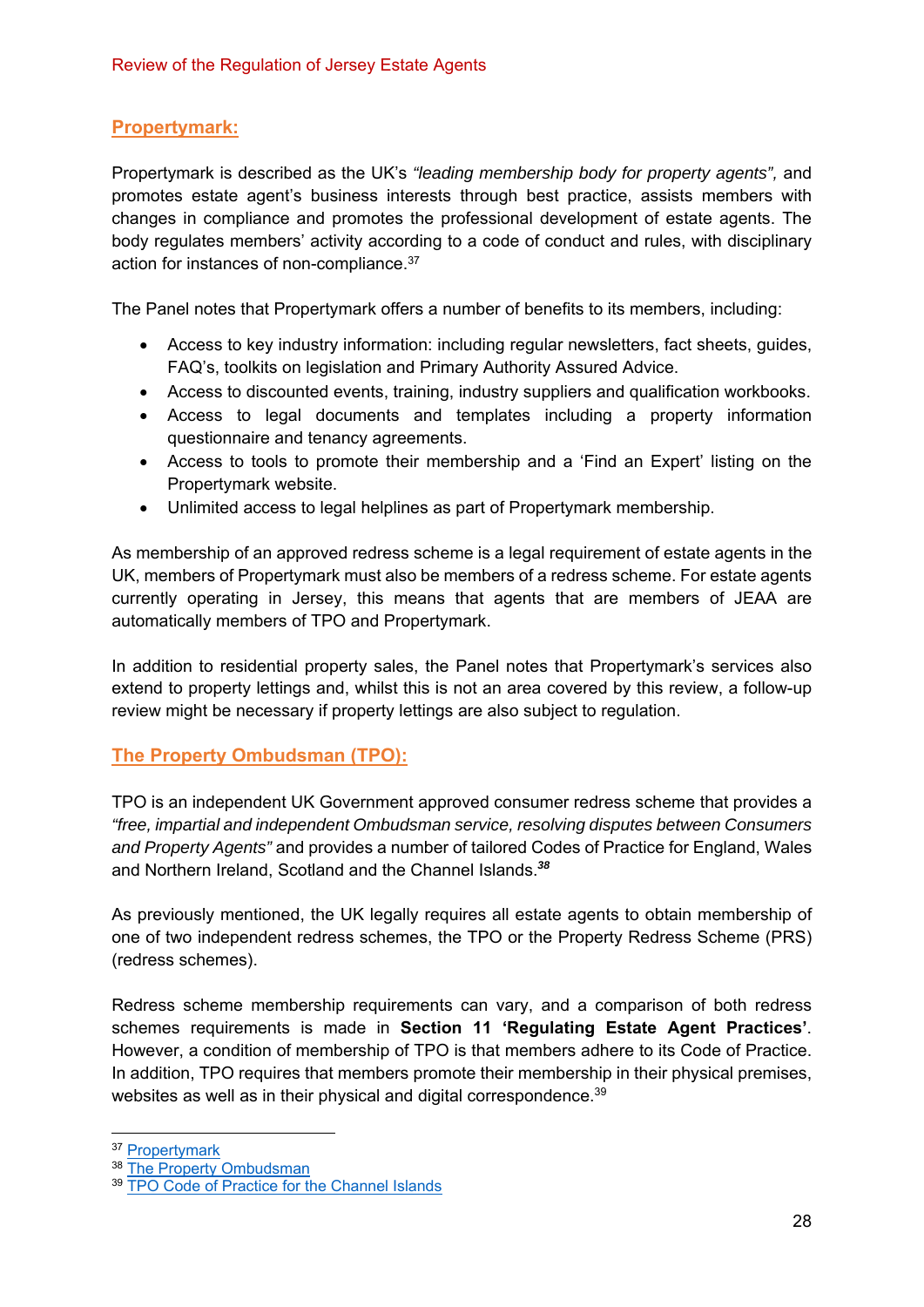In the UK, an online database of estate agents registered with a redress scheme is accessible through a number of different forums, including individual redress scheme websites and the UK National Trading Standards (NTS) service's online 'Property Agent Checker' database.

The mandatory register of estate agents in the UK forms part of the legal requirement that all estate agents must join a redress scheme, and that information about membership of either of these schemes is made publicly available. This is in contrast to Jersey where there is only a confidential list of estate agents maintained by the Jersey Financial Services Commission.

In addition, both redress schemes maintain a public list of 'expelled' members, and operate a Memorandum of Understanding, that prevents an expelled member joining the alternate redress scheme.

According to the NTS, its 'Property Agent Checker' helps consumers and enforcement bodies to:

- *"Check: whether an agent is correctly registered*
- *Find: agents that are correctly registered, searching by town or postcode"40*

The Panel acknowledges that UK consumers benefit from an accessible public database of estate agents registered with a redress scheme, because they can easily check whether a business undertaking estate agency work is correctly registered, as required by law in the UK.

**KEY FINDING 5:** UK consumers can verify whether an estate agent is correctly registered with a redress scheme via the National Trading Standards 'Property Agent Checker' website.

## **Feedback from Regulatory Bodies**

Following its own research, the Panel was keen to understand the views of each of the regulatory bodies and representatives in relation to estate agent regulation in Jersey, and this was provided during the course of its evidence gathering.

The JEAA was one of the first stakeholders to provide evidence to the Panel about the need for regulation of estate agents in Jersey via a Public Hearing on 28th October 2021.

During the Hearing, the Panel learned about the work that had been undertaken by the JEAA so far, in relation to estate agent practices, and was provided with a snapshot of the estate agent industry in Jersey by the President of the JEAA (President).

The President advised that the JEAA had been involved with Propertymark for a number of years, and noted that the JEAA's position with regards to regulating estate agents was not to focus regulation on experienced and well-established agents, but to address the high start-up rate of individual newly formed estate agents in Jersey, and expressed concern that some new entrants to the market lacked sector-specific experience:

<sup>40</sup> UK National Trading Standards (NTS) 'Property Agent Checker' (website)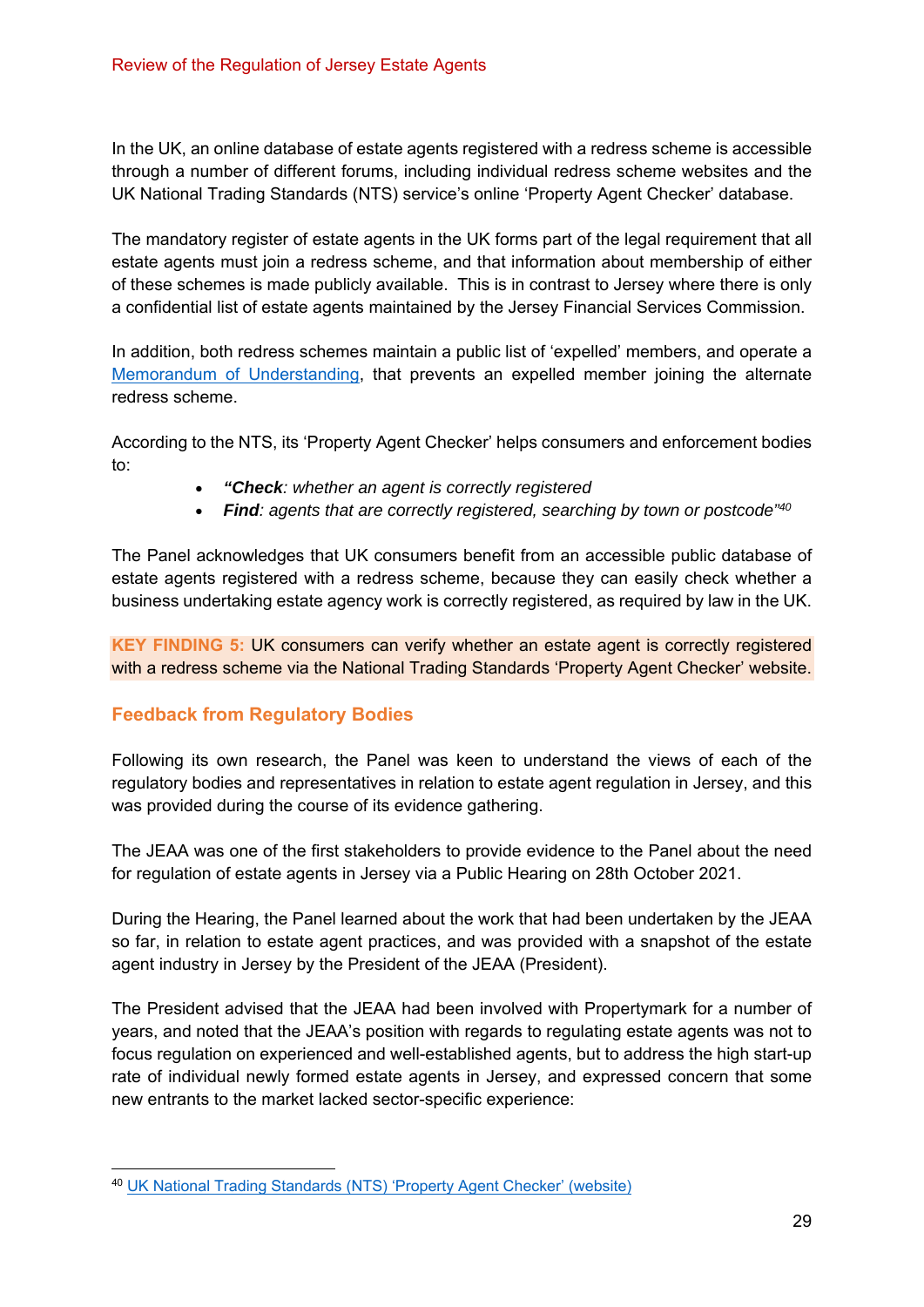### **Deputy D. Johnson of St. Mary (Chair):**

*"We have some questions here but would you like, President, to just outline your overall position and your concerns as to the reputation of the profession in the Island possibly?"41*

#### **President, Jersey Estate Agents' Association:**

*"…We have been closely involved with the N.A.E.A. (National Association of Estate Agents) Propertymark for a few years now. Following their submissions on what is known as R.O.P.A. (Regulation of Property Agents) in the U.K. (United Kingdom)…What we are saying is probably if you have someone who has done 15 to 20 years agency in Jersey, maybe reaching the end of their career, there is little merit in someone of that stature, who has been well established and is well-known, to be taking an exam where they have clearly established their own business and practised through the years and are well-learned. But what we have been looking at is Jersey*  has quite a high start-up rate of individual estate agents. Some of them have not *necessarily got the experience that perhaps one would in any other form of business."42*

The Panel notes that one of the benefits of JEAA membership includes automatic membership of Propertymark as long as the criteria is met, which is five years' experience working in the industry and/or a Level 3 Qualification. In their written submission dated 18th November 2021, Propertymark provided the Panel with further details about the benefits of its membership, which include key industry information, discounts on events and training, legal documentation, membership promotion and free legal advice:

## **Submission, Propertymark to Chair of the EIA Scrutiny Panel, 18th November 2021:**

*"Once in membership there are five main member benefits and a requirement for members to undertake at least 12 hours of Continued Professional Development. Firstly, members have access to key industry information. This includes regular newsletters, Fact Sheets, guides, FAQs, Toolkits on legislation and Primary Authority Assured Advice. Secondly, members receive discounts on events, training, industry suppliers and qualification workbooks. Thirdly, members are provided with legal documents and templates including a Property Information Questionnaire and tenancy agreements. Fourthly, members are given tools to promote their membership and a 'Find an Expert' listing on our website. Fifthly, members have unlimited access to legal helplines as part of their membership. Propertymark also provides training through online and classroom courses. The training is offered at foundation, intermediate and advanced levels, catering for everyone at different stages of experience and covering all areas of property related subjects. Our training courses do not equate to a qualification but a certificate of attendance. We also provide training through a series* 

<sup>41</sup> Transcript – Public Hearing with the Jersey Estate Agents Association re Regulation of Jersey Estate Agents – 28th October 2021

<sup>&</sup>lt;sup>42</sup> Transcript – Public Hearing with the Jersey Estate Agents Association re Regulation of Jersey Estate Agents – 28th October 2021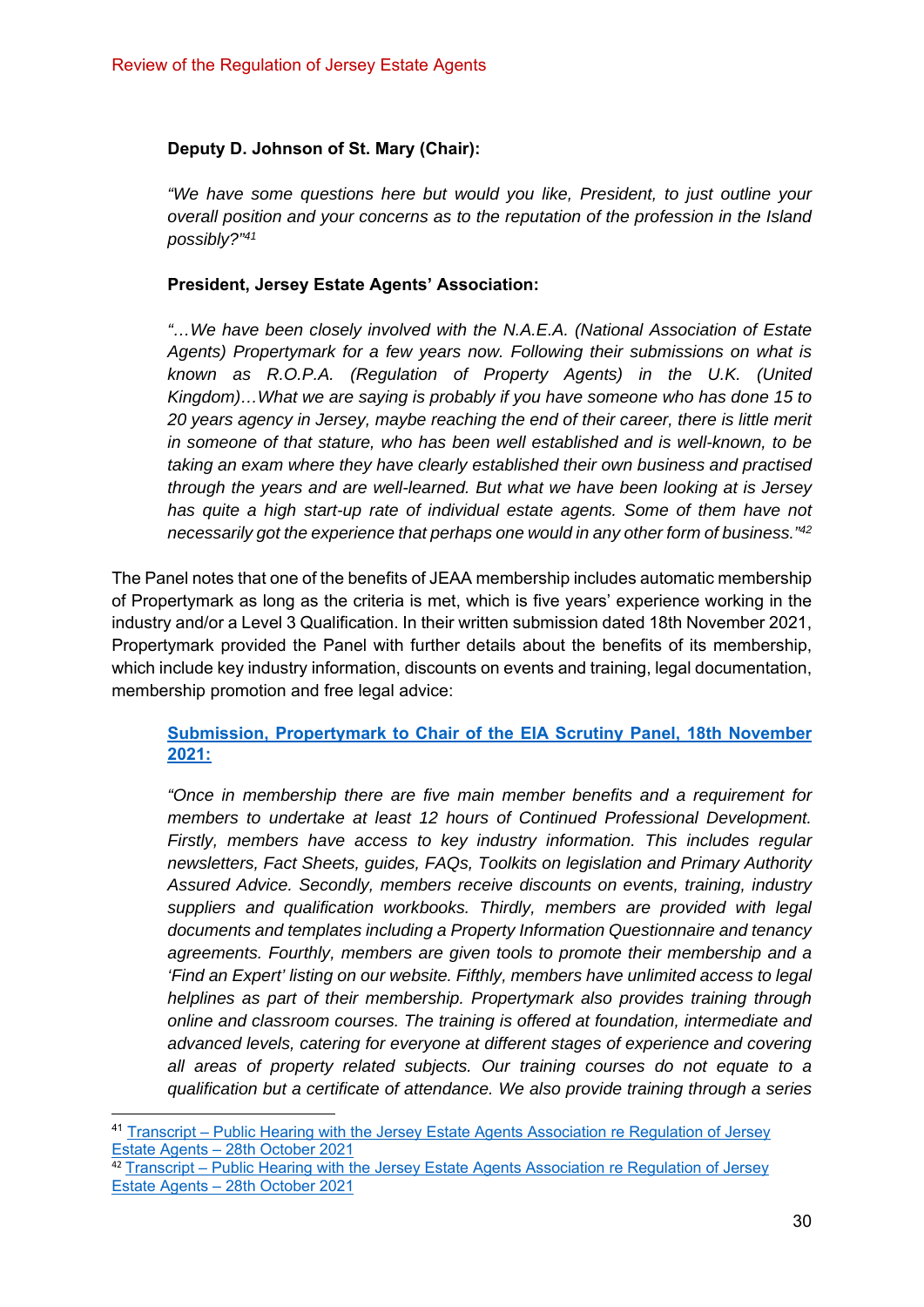*of regional meetings and workshops across the UK, national conferences, road show events and webinars. The training is provided face to face and online."* 

In its submission to the Panel, TPO also highlighted additional benefits of an independent Ombudsman, noting that the mandatory estate agent redress arrangements in the UK, enabled TPO to provide the UK Government with data about enquiries, complaints and membership to identify areas that require policy consideration, and for the benefit of consumers:

#### **Submission, TPO to Chair of the EIA Scrutiny Panel, 10th November 2021:**

*"In this respect, as an Ombudsman, the Property Ombudsman provides the UK Government with a monthly data set for enquiries, complaints and membership to help them identify areas that require policy consideration. We are able to do this under the mandatory redress arrangements that exist for UK agents. Furthermore, we are also able to use this data and insight to provide appropriate consumer guidance, advice and signposting which, along with the requirement to feedback best practice recommendations to the sector, is a key service which only Ombudsmen are required to provide and which assists in preventing disputes from occurring in the first instance.* 

TPO went on to recommend that the Government of Jersey consider the benefits of recognising a single, independent and mandatory redress scheme for estate agents in Jersey. TPO then stated that the benefits included data and insights that could be provided to the Government of Jersey regarding issues facing Jersey consumers in relation to estate agents.

The Panel is supportive of TPO's recommendation that the Government of Jersey recognise a single approved property Ombudsman, and a mandatory requirement that Jersey estate agents obtain membership following recognition and approval by the Government of Jersey. The Panel is of the opinion that, joining a redress scheme with clear protections for consumers and established codes of practice to which estate agents must adhere would ensure a means of redress for consumers facing a dispute with an agent.

TPO's submission to the Panel also included an overview of its credentials as an independent estate agent Ombudsman. These can be viewed in more detail here.

The President of the JEAA stated that one of its aims was to promote education and opportunity for future estate agents, conveyancers and surveyors. This, the Panel believes is good practice and in line with what is offered by the TPO:

#### **President, Jersey Estate Agents' Association:**

*"Our aim, and particularly, the vice-president, recently has been looking at educational aspects of the association since we both became president and vice-president to see whether we can push it in that direction that youngsters may be looking for a career, that they can see that they could start in an agency, they can either carry on as an*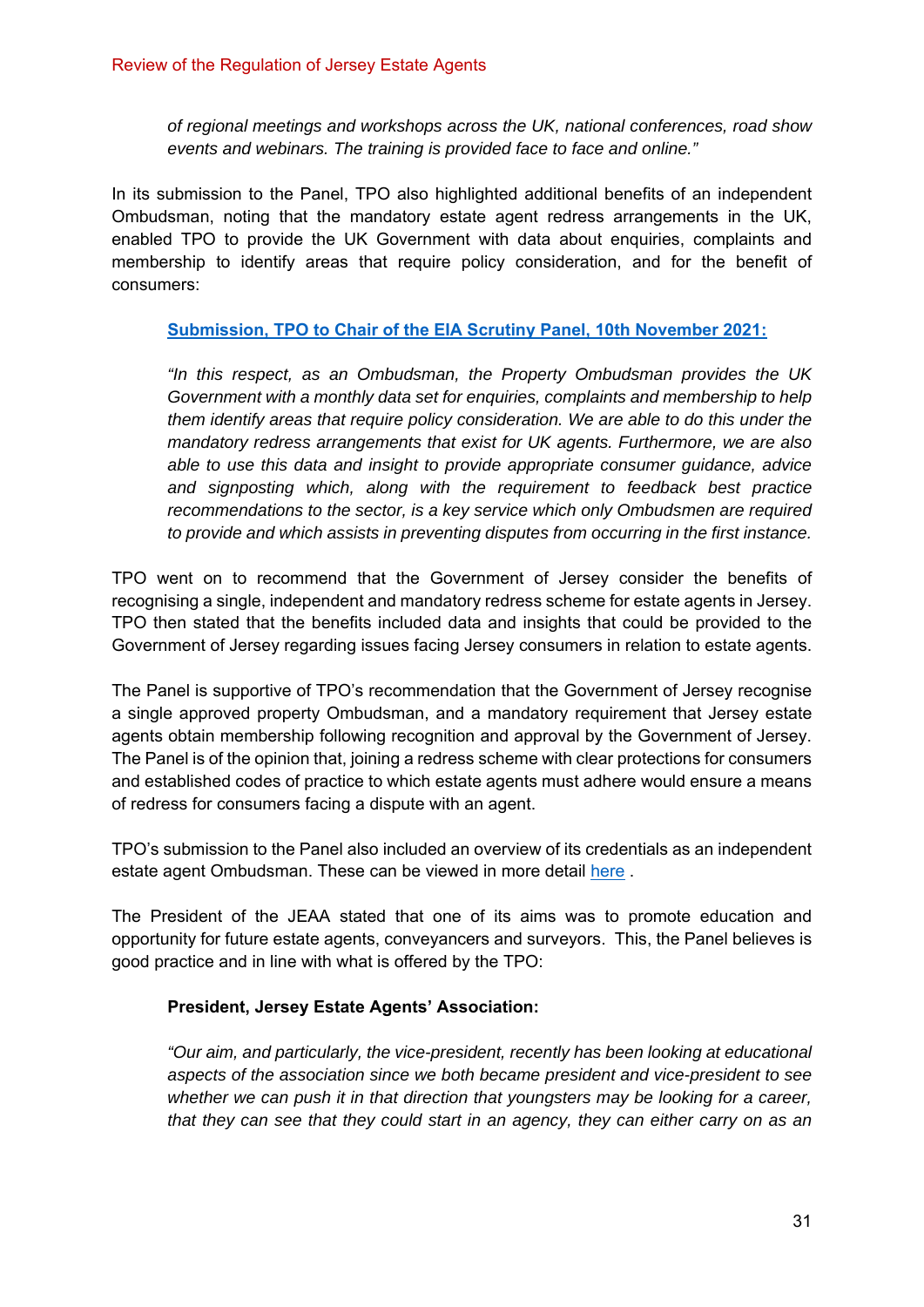*agent or perhaps they might want to go off into one of the other branches of property such as conveyancing, surveying."43*

**KEY FINDING 6:** The Jersey Estate Agents Association is involved with the promotion of education and opportunities for future estate agents, conveyancers and surveyors.

At its hearing with the JEAA, the Panel asked why some local estate agents would not want to become members of the JEAA, and the President explained that with the existing benefits of membership, he could not think of a reason why an estate agent would not wish to join the JEAA:

#### **The Deputy of St. Martin:**

*"So, your members get something back for your money then. You are meeting them, you are providing them training and you are trying to invest in... can you identify any other than the obvious reason of cost of why more estate agents locally do not want to join or do not join?"* 

#### **President, Jersey Estate Agents' Association:**

*"We have requirements that we must see the Public Indemnity insurance of estate agents and public liability, so whether that is something. Where agents take client money if they are doing lettings, we require to see client money protection and it is a requirement of Propertymark, client money protection insurance. So, I cannot honestly comment why people would not want to be a member. It is not particularly onerous at the moment, but this is perhaps why there should be some legislation."44*

## **Qualifications for Estate Agents**

After learning that JEAA membership includes membership of Propertymark and that this offers estate agents a number of benefits, the Panel decided to investigate the qualifications that Propertymark offer to those working in the estate agency industry. The Panel understands that Propertymark offers a range of specialist, regulated property qualifications and notes that these are *"nationally recognised by employers and recruiters".* In particular, the Panel note that Propertymark provide 'sale of residential property' qualifications which include an introductory Level 2 and Level 3 sale of residential property award:

 Award in Introduction to Sale of Residential Property (Level 2): "*This is an introductory qualification ideal for somone who wants to enter the profession or is new to the property industry."* 

<sup>&</sup>lt;sup>43</sup> Transcript - Public Hearing with the Jersey Estate Agents Association re Regulation of Jersey Estate Agents – 28 October 2021

<sup>44</sup> Transcript - Public Hearing with the Jersey Estate Agents Association re Regulation of Jersey Estate Agents – 28 October 2021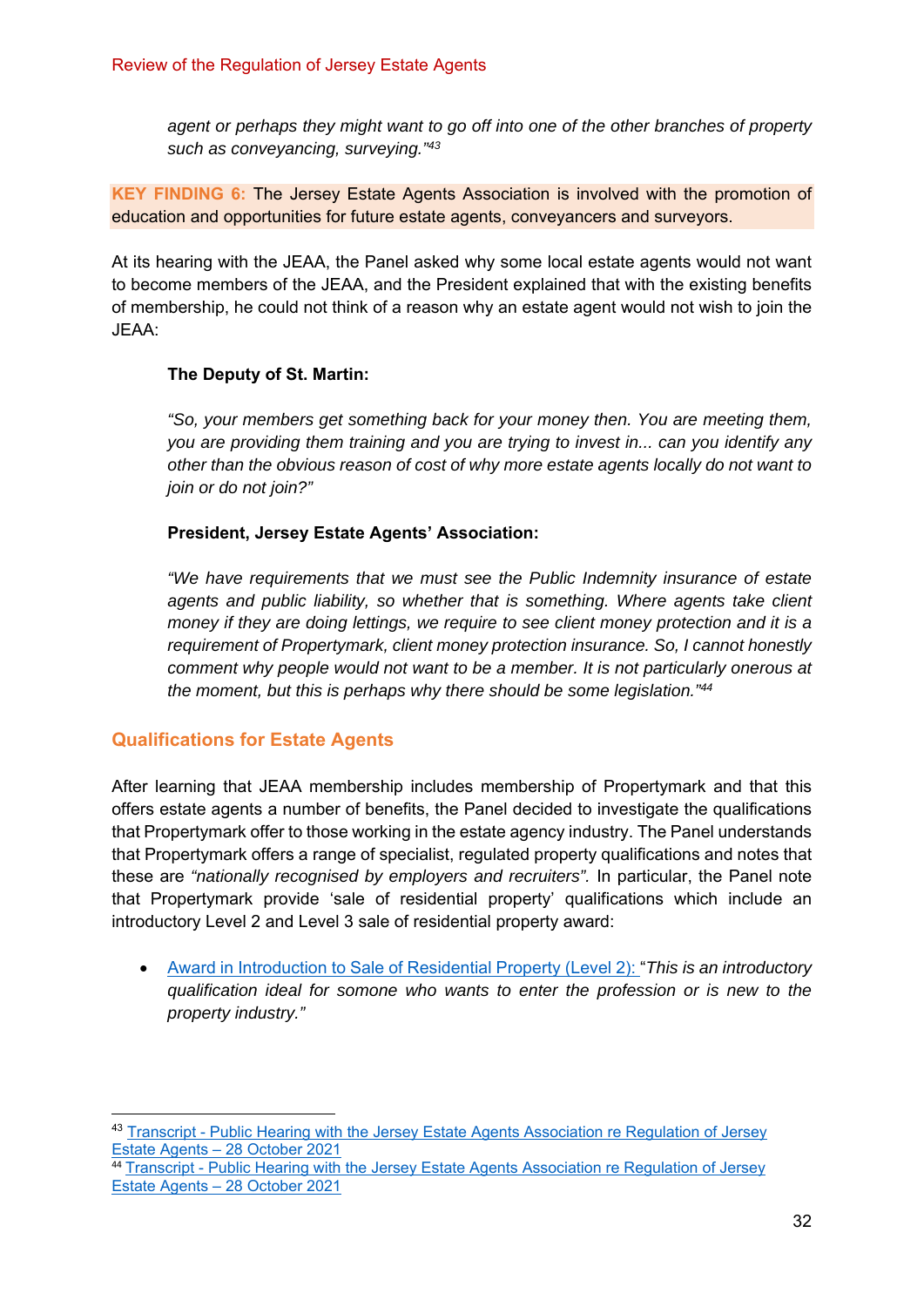Award in Sale of Residential Property (Level 3): *"If you are currently working (or aspiring to work) as an estate agent, sales negotiator, property valuer or sales/office administrator, this is the qualification for you."* 

The Panel notes that membership of the JEAA incorporates all the benefits of Propertymark which includes a substantial number of development opportunities for estate agents, and TPO which offers consumers independent redress and can provide Government with useful data and insights in relation to enquiries, complaints and membership.

The Panel is also encouraged that Propertymark offers Level 2 and Level 3 estate agent qualifications in residential sales.

In **Section 11 'Regulating Estate Agent Practices'** of the report, the Panel considers the recommendations of the Regulation of Property Agents Working Group with regards to the introduction of mandatory estate agent qualifications in the UK.

**KEY FINDING 7:** Since 2018, the Jersey Estate Agents Association incorporates membership of The Property Ombudsman and Propertymark (National Association of Estate Agents) as a condition of membership.

**KEY FINDING 8:** Propertymark (National Association of Estate Agents) offers a range of specialist, regulated qualifications including an Award in Introduction to Sale of Residential Property (Level 2) and an Award in Sale of Residential Property (Level 3).

## **Unregulated estate agents: residential property knowledge and marketing**

On 21st October 2021, the Panel wrote to Propertymark and asked for feedback about its views on the regulation of Jersey estate agents.

In their submission dated 18th November 2021, Propertymark responded that, in an unregulated estate agency market, they would have concerns about estate agents' level of knowledge about the properties they are marketing:

**Submission, Propertymark to Chair of the EIA Scrutiny Panel, 18th November 2021:**

*"Yes, Propertymark would have concerns about estate agents' level of knowledge about properties they are marketing in a market where agents are not regulated. The level of knowledge about properties being marketed is fundamental to ensuring buyers and sellers have the right information at the right time to ensure they can make informed decisions."*

In contrast, TPO noted that whilst it did not have a specific concern about estate agents lacking property knowledge, it did highlight that it had received a significant number of enquiries and disputes relating to communication shortcomings by estate agents: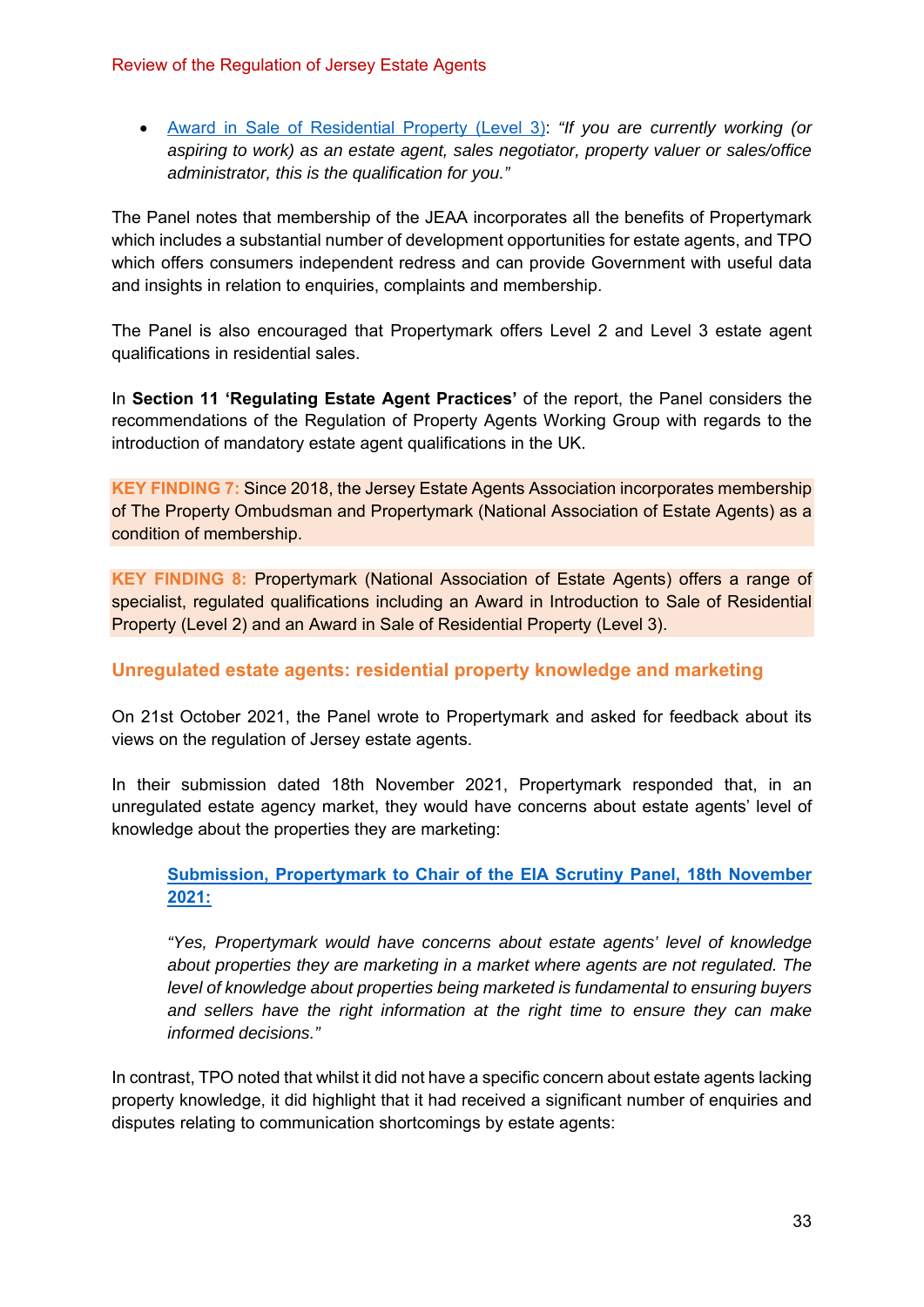**Submission, TPO to Chair of the EIA Scrutiny Panel, 10th November 2021:**

*"Based on the cases referred to the Property Ombudsman, while we do not have a concern about agents' level of knowledge about the properties they market, we do see a significant number of enquiries and disputes where it is apparent that consumers have experienced communication shortcomings surrounding either aspects of a property, the transaction or the agent's services."* 

Propertymark also noted the TPO Code of Practice for the Channel Islands, due to membership being voluntary in nature, meant there was a lack of transparent mechanisms to hold estate agents in Jersey to account against the TPO's standards:

**Submission, Propertymark to Chair of the EIA Scrutiny Panel, 18th November 2021:**

*"The Property Ombudsman (TPO) Code of Practice for Residential Estate Agents in the Channel Islands sets out the requirements around Published Material and Information about a Property, but while residential estate agents in Jersey are not legally mandated to register with the TPO there is no transparent mechanism to hold agents to account against these standards."* 

Propertymark submitted that the absence of estate agent specific legislation gave rise to potential problems for buyers and sellers in Jersey:

**Submission, Propertymark to Chair of the EIA Scrutiny Panel, 18th November 2021:**

*"Propertymark believes that the absence of such estate-agent specific legislation is problematic for buyers and sellers because it leaves them extremely vulnerable to bad practice and questionable standards from non-professional agents who do not voluntarily adhere to the Code of Practice for residential estate agents in the Channel Islands, as members of The Property Ombudsman and/or a professional body such as Propertymark and the Jersey Estate Agents' Association (JEAA).* 

Propertymark then informed the Panel that they believed that one of the first requirements of Jersey estate agents should be a legal obligation to attain professional membership before being permitted to practice as an estate agent:

**Submission, Propertymark to Chair of the EIA Scrutiny Panel, 18th November 2021:**

*"Monitoring compliance with a statutory code of practice requires regulatory oversight which is why estate agents in Jersey should, in the first instance, be legally required to attain professional membership before being permitted to practice."* 

Propertymark then went on to state the requirement that all members must follow TPO's Code of Practice and the rigorous nature of the application process: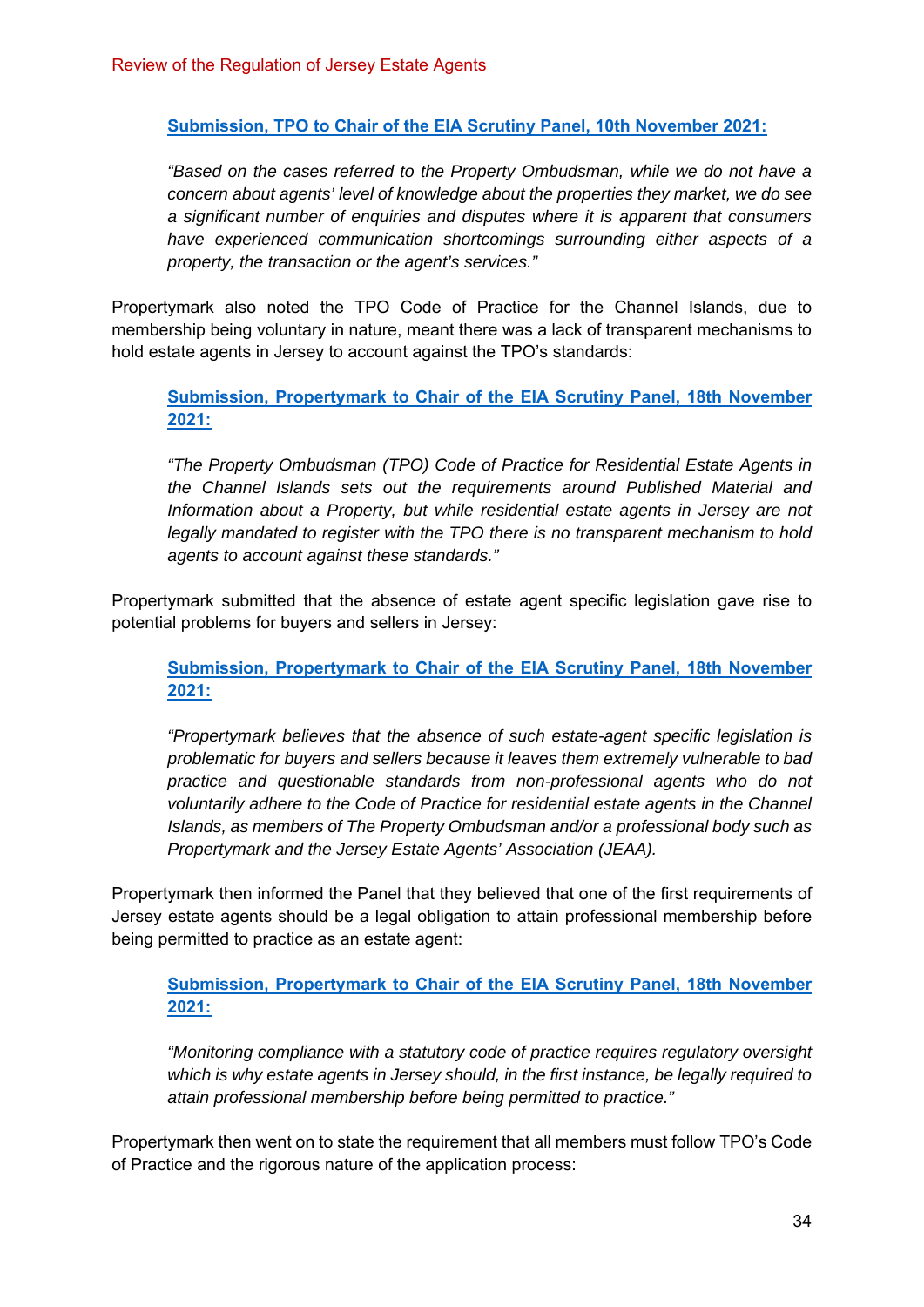*"All Propertymark members must adhere to the TPO's code of practice once their application is successful. An application for membership is a rigorous process which begins with individuals completing a form which asks for individual details, employment status and work details, the membership grade the individual is applying for as well as divisional interests and marketing sign up information."* 

**KEY FINDING 9:** All Propertymark (National Association of Estate Agents) members must adhere to The Property Ombudsman's code of practice once their application is successful. The application process requires evidence of professional indemnity insurance, a designated client account, a company registration/Value Added Tax number or owner identification and evidence of membership of a Client Money Protection Scheme and can be approved within 24 hours subject to applicants possessing all the necessary documentation.

The Panel shares Propertymark's concerns about unregulated Jersey estate agents marketing residential properties, without sufficient levels of knowledge as to the properties they are marketing. This is because a consumer's knowledge about the property plays a crucial role when influencing a transactional decision. The Panel note TPO's feedback that it has experienced a significant number of enquiries and disputes relating to communication shortcomings by estate agents in the UK.

The Panel also agree with Propertymark and TPO that membership of a redress scheme should be a mandatory requirement for all estate agents registered to transact residential property in Jersey, with mechanisms in place to ensure agents uphold the minimum standards set out in the relevant redress scheme Codes of Practice and guidance. However, the Panel also believe that options for introducing local independent redress in Jersey, should be explored by the Minister for Economic Development, Tourism, Sport and Culture, to ensure that all redress scheme rules governing Jersey estate agents, fall within the purview of regulation by the Government of Jersey.

In addition, the Panel also believes that this requirement should be enforced through a mandatory local registration scheme that provides details of Jersey estate agent's membership of the Jersey approved redress schemes, and that this is updated and monitored by the Government of Jersey. This is because a local registration scheme will introduce a mechanism to enable the Government of Jersey to make sure that all local estate agents are correctly registered with a redress scheme and allow the status of membership to be verified.

However, there are a number of non-estate agent specific legal protections on offer to consumers in Jersey, in particular the Consumer Protection (Unfair Practices) (Jersey) Law 2018, which applies to all businesses in Jersey including estate agents.

**RECOMMENDATION 2:** The Minister for Economic Development, Tourism, Sport and Culture should introduce a legal requirement that Jersey estate agents obtain membership of a redress scheme approved by the Government of Jersey.

**RECOMMENDATION 3:** The Minister for Economic Development, Tourism, Sport and Culture should consult on options for introducing local, independent redress in Jersey.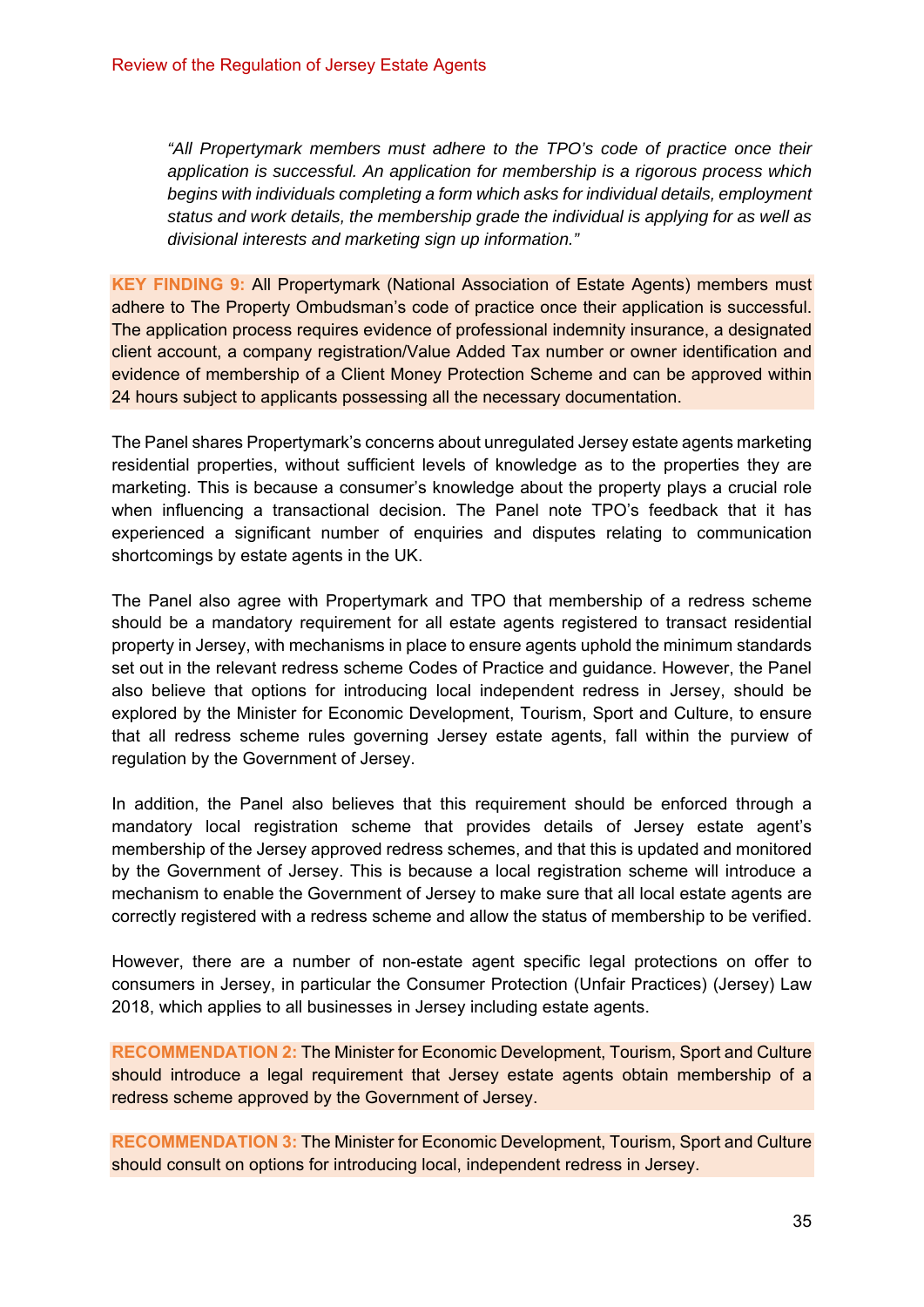**RECOMMENDATION 4:** Alongside a legal requirement to obtain membership of a redress scheme, the Minister for Economic Development, Tourism, Sport and Culture should ensure that transparent mechanisms are in place to hold estate agents to account to the minimum standards laid down in any redress scheme, Codes of Practice or guidance.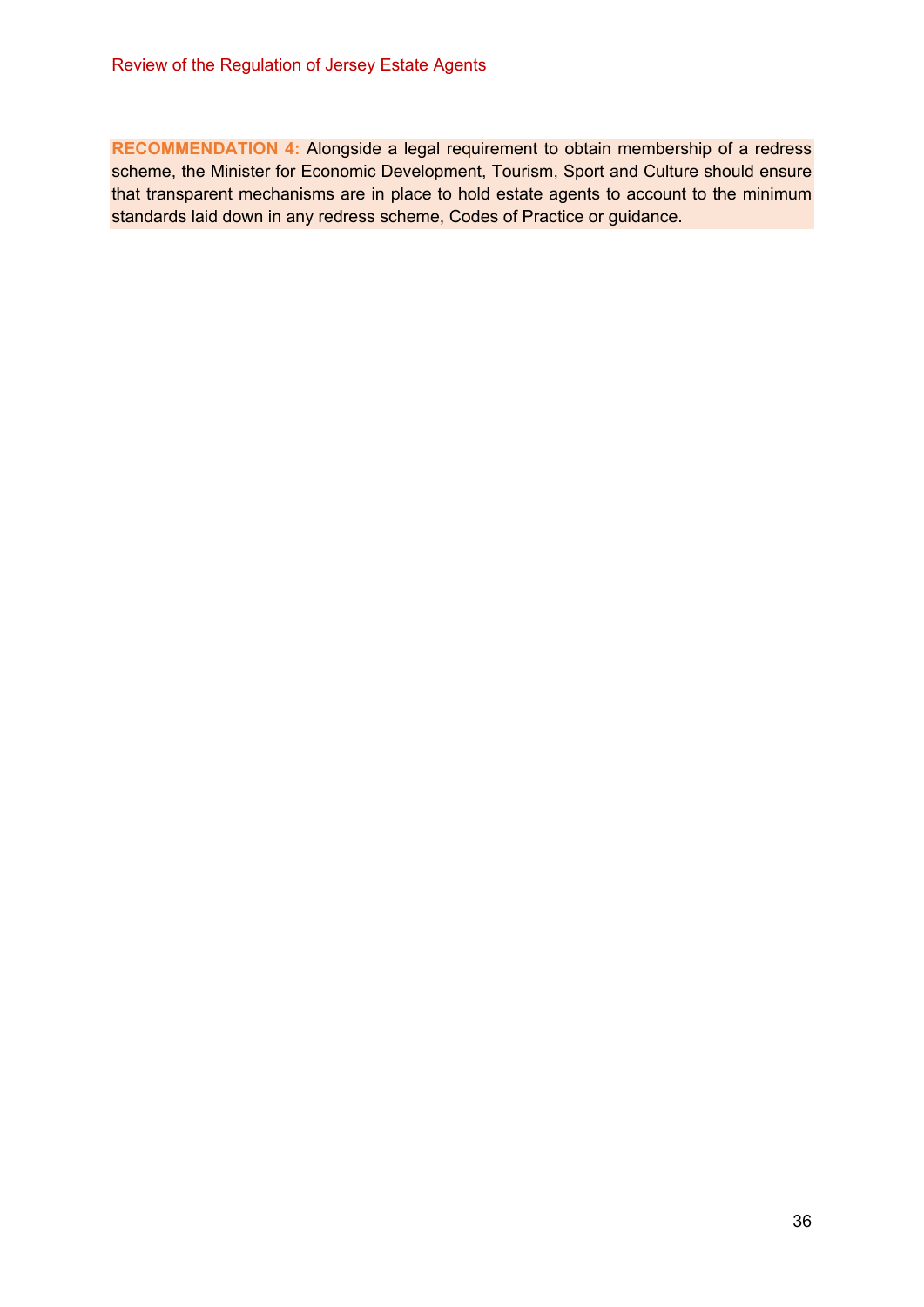## **Section 7 – Current Legal Protections**

Whilst Jersey does not have its own set of estate agent specific regulations, the Panel has identified two pieces of legislation which govern the activities of estate agents in Jersey in a general way, these are the Consumer Protection (Unfair Practices) (Jersey) Law 2018 (Consumer Protection Law) and the Proceeds of Crime (Supervisory Bodies) (Jersey) Law 2008 (Proceeds of Crime Law).

The Consumer Protection Law is designed to protect all consumers and businesses taking part in business to consumer transactions in Jersey, whereas the Proceeds of Crime Law requires that Jersey estate agents register with the Jersey Financial Services Commission (JFSC), for the purposes of supervising estate agent compliance with anti-money laundering and counter-financing of terrorism provisions.

This section of the report deals with the current regulatory position in Jersey. It will analyse how these pieces of legislation currently govern estate agent practices in the Island, the relevant guidance on this legislation and consider the evidence that the Panel has received from key stakeholders in written submissions and Public Hearings.

## **Consumer Protection (Unfair Practices) (Jersey) Law 2018**

On 8th June 2018, the Consumer Protection (Unfair Practices) (Jersey) Law 2018 (Consumer Protection Law) came into force. The Trading Standards Service in Jersey published guidance about the law, its practical implications and the benefits for Jersey businesses on the Government of Jersey website. The Panel notes that the law *"bans traders in all sectors from using unfair commercial practices towards consumers and stops aggressive selling techniques and misinforming and misleading people about products or services."*

In addition, the Trading Standards Service in Jersey published a separate note on the Consumer Protection Law in relation to estate agents and property sales, advising that the law *"applies to the full spectrum of property sales and letting businesses"* and *"It covers traditional*  high street estate agents that provide a wide range of services as well as businesses that *provide a limited service such as introducing potential buyers and sellers or enabling them to exchange contact details and anyone who, as part of their business, supplies services related to letting of privately owned residential property."45*

The Panel notes that the Consumer Protection Law in Jersey is based on the UK's Consumer Protection from Unfair Trading Regulations 2008 (Consumer Protection Regulations) and found that the Trading Standards Service in Jersey, provides UK guidance on the Consumer Protection Regulations, to Jersey estate agents and consumers in relation to the Jersey Consumer Protection Law.

In particular, the Panel has considered the UK 'National Trading Standards Guidance on property sales', which is referenced on the Government of Jersey website by the Trading

<sup>45</sup> Trading Standards Service (Jersey) – Government of Jersey website – Consumer Protection (Unfair Practices) (Jersey) Law 2018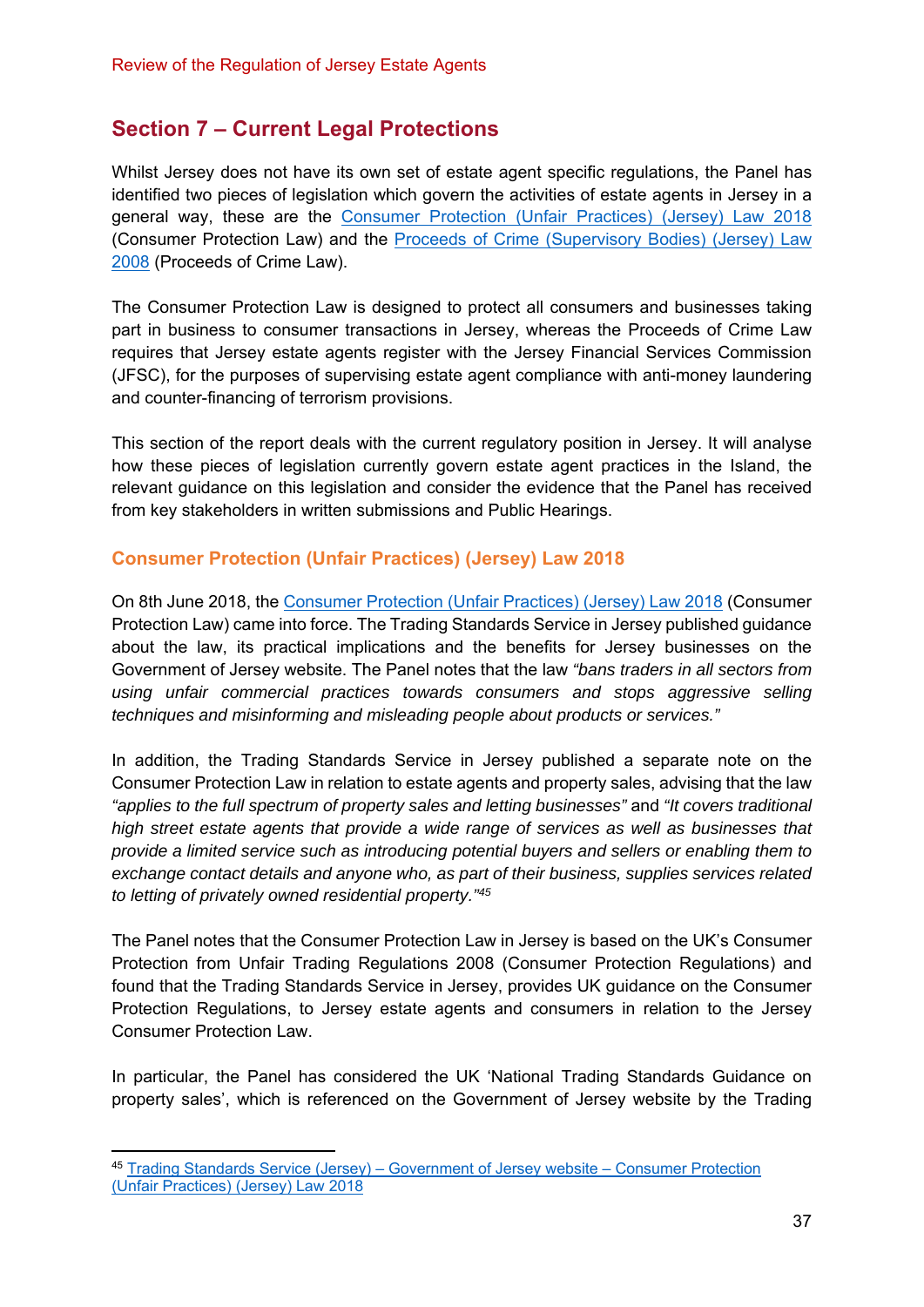Standards Service and will now address some of the key aspects of this guidance in relation to the current regulation of Jersey estate agent conduct.<sup>46</sup>

### **UK National Trading Standards Guidance on Property Sales**

The National Trading Standards Guidance on property sales (Guidance), was produced by the National Trading Standards Estate Agency Team *in "its role as the UK's lead enforcement authority for the Estate Agents Act 1979"*. 47

The Panel found that the National Trading Standards Estate Agency Team is responsible for:

- *"issuing individual banning or warning orders under the Act*
- *maintaining a public register of such banning or warning orders*
- *approving and monitoring consumer redress schemes*
- *providing generic advice and guidance on estate agency matters, in conjunction*  with Citizen's Advice, the Chartered Trading Standards Institute and other partner *agencies"*

The Guidance sets out key aspects of the UK's Consumer Protection Regulations in relation to estate agent conduct. Many of the unfair practices listed below also apply to Jersey estate agents, through the Consumer Protection Law:

- *"Misleading actions: giving false or misleading information to consumers*
- *Misleading omissions: hiding or failing to provide material information to consumers*
- *Aggressive practices: exerting undue pressure on consumers*
- *Failure to show professional diligence: not acting with the standard of care and skill that is in accordance with honest market practice and in good faith*
- *Banned practices: such as displaying a trust mark (a logo) without authorisation and claiming falsely to be a member of a professional body or an approved redress scheme where they are not members."48*

However, the Panel note that much of the Guidance also sets out how an estate agent should conduct their business in relation to the requirements of the mandatory estate agent redress schemes, specific legislative provisions which govern estate agents in the UK and the Consumer Protection Regulations.

The Panel is concerned that the requirement of estate agents to join an approved redress scheme and the UK legislative provisions such as the Estate Agents Act 1979, are important features of this Guidance, and yet cannot apply to estate agents in Jersey. The Panel believes that this is concerning because this is also a key piece of Guidance for Jersey estate agents and consumers in relation to the Consumer Protection Law.

<sup>46</sup> Trading Standards Service (Jersey) – Government of Jersey website – Estate Agents, Letting Agents and Property Sales

National Trading Standards Estate Agency Team

<sup>48</sup> National Trading Standards Estate Agency Team – Guidance on Property Sales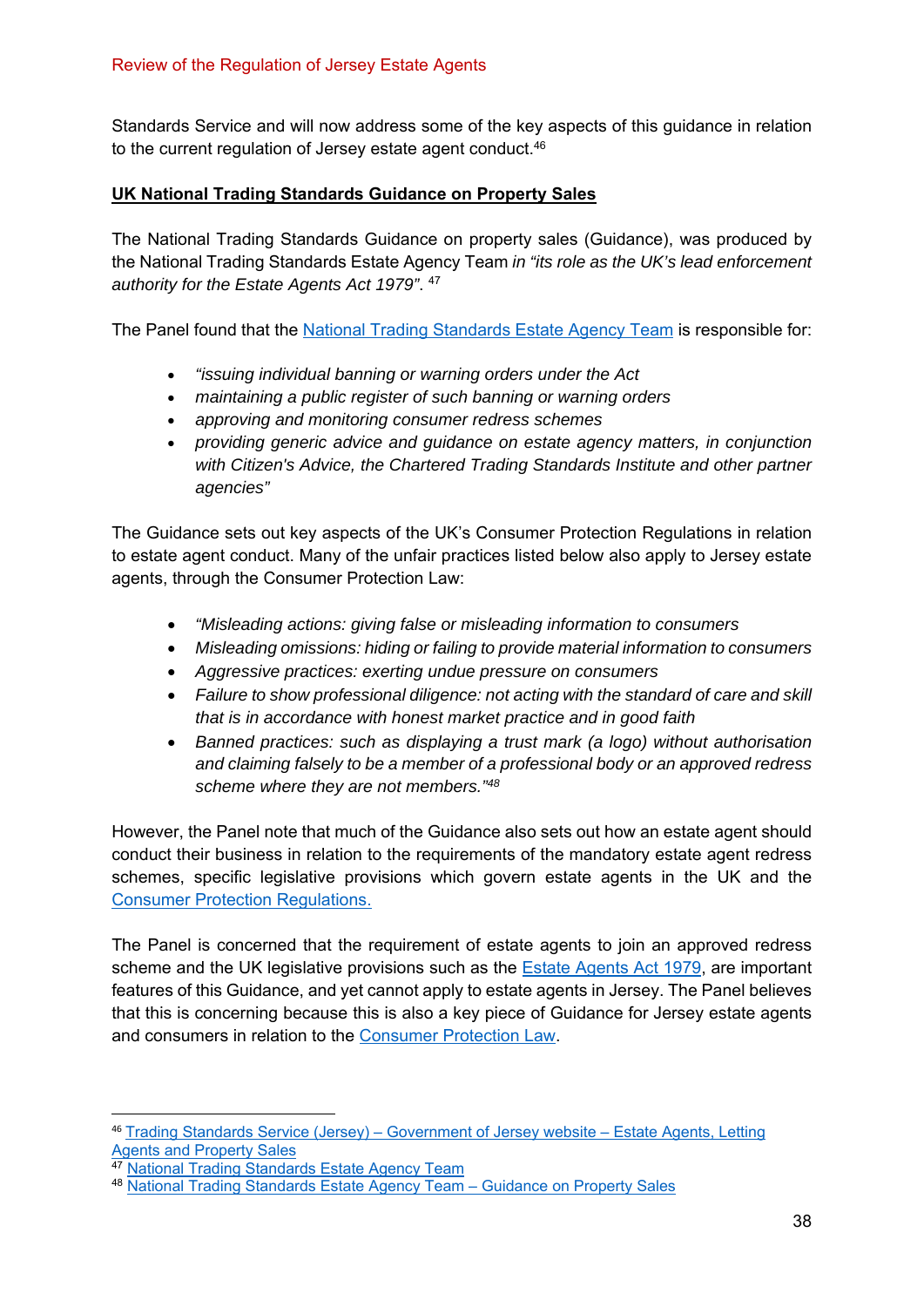The Guidance also notes key examples that apply to UK estate agents, for example under Annexe A of the Guidance in relation to the Estate Agents Act 1979, which among other requirements, specifies that estate agents must register as a member of a UK Government approved consumer redress scheme and, as stated above, there is no legal requirement for Jersey estate agents to follow the provisions of the Estate Agents Act 1979:

*"Requires you, when carrying out estate agency work (as defined by the EAA), to comply with certain rules of conduct when acting for clients, for example:* 

- *Providing them with full and detailed information about fees and charges for your services*
- *Disclosing any personal interest that you may have in the sale*
- *Keeping them promptly informed about offers received*
- *Handling their money properly and*
- *Being a member of or registered with an officially approved consumer redress scheme."49*

**KEY FINDING 10:** The UK's National Trading Standards Estate Agency Team is the lead enforcement authority for the Estate Agents Act 1979 which approves and monitors consumer redress schemes.

**KEY FINDING 11:** The requirement of estate agents to join an approved redress scheme and the UK legislative provisions such as the Estate Agents Act 1979, are important features of the National Trading Standards Guidance on property sales, and yet cannot apply to estate agents in Jersey.

In earlier sections of this report, the Panel has expressed support for a requirement that all Jersey estate agents join a Jersey approved redress scheme, with a legal mechanism in place to implement this, to improve the protections for consumers dealing with estate agents in Jersey. The Panel is of the opinion that the Guidance highlights the fact that these protections are not guaranteed or legally enforceable in Jersey, as they are in the UK.

## **Estate Agent Regulation: Consumer Protection Law and the Jersey Trading Standards Service**

At the Public Hearing with the Minister for Housing and Communities, the Panel sought more information about the position of the Government of Jersey in regard to redress schemes, the UK Regulation of Property Agents Working Group's recommendations on estate agent qualifications, the costs and administration of regulating estate agents and the impact of estate agent conduct on housing availability and affordability.

The Panel's lines of questioning also broadened to include the Consumer Protection Law and the role of the Trading Standards Service in investigating potential breaches of the Consumer Protection Law.

<sup>49</sup> Annex A - National Trading Standards Estate Agency Team – Guidance on Property Sales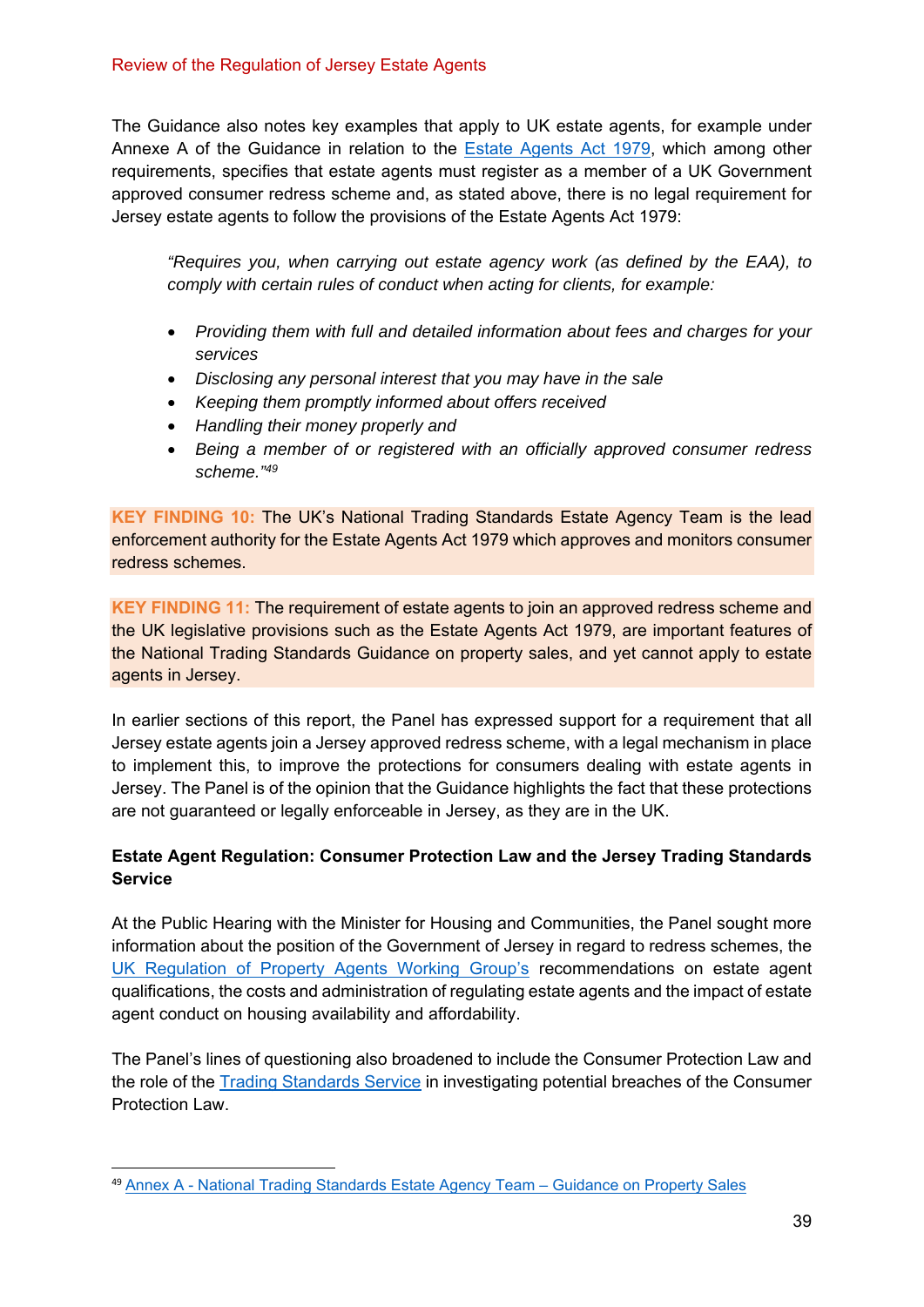The Panel asked about the process that consumers can follow in the event that they have a dispute with a Jersey estate agent, and learned that consumers can directly access a confidential advice service provided by the Trading Standards Service, which will determine whether an agent is a member of the JEAA and provide advice in relation to investigations for potential breaches of the Consumer Protection Law:

## **The Deputy of St. Mary:**

*"The other aspect about enforcement or who should judge on this, are you aware, if there is a breach by a member agent of the code to which he has subscribed; is it the local Estate Agents Association through their officers that determine the extent of that breach and what should happen?"* 

## **Head of Environmental and Consumer Protection:**

*"A consumer could come directly to the Trading Standards Service, who provide a comprehensive and confidential consumer advice service, so we could provide the appropriate advice. We would be able to determine if they were a member of the Association or not and what avenues they would have for complaint and redress, including officers investigating for a potential breach of the Consumer Protection (Unfair Practices) Law."* 

The Panel was keen to understand the protections available to consumers in the event that a Jersey estate agent falsely markets a property. The Head of Environmental and Consumer Protection informed the Panel that the Consumer Protection Law was comprehensive and powerful legislation, that takes a strong position against the provision of misleading information to consumers:

## **The Deputy of St. Mary:**

*"…going back to the consumer protection side and the marketing which the Deputy*  has just mentioned. I think it is the case that if you falsely market a property that that *will be a breach of that particular Act. Am I right in saying that?"* 

## **Head of Environmental and Consumer Protection:**

*"Yes. We have comprehensive legislation. I know I am over-selling it a little bit but it is*  really quite fundamentally powerful legislation and it is very strong on misleading *information that is provided to consumers. In fact when it was introduced in the U.K. and we have an almost identical copy - it led to the repeal of the Property Misdescriptions Act because all of the tools are available in the new legislation to repeal the entire Act in itself. It is very strong on what we call misleading actions but also misleading omissions…" 50*

<sup>50</sup> Transcript – Public Hearing with the Minister for Housing and Communities re Regulation of Jersey Estate Agents – 27th October 2021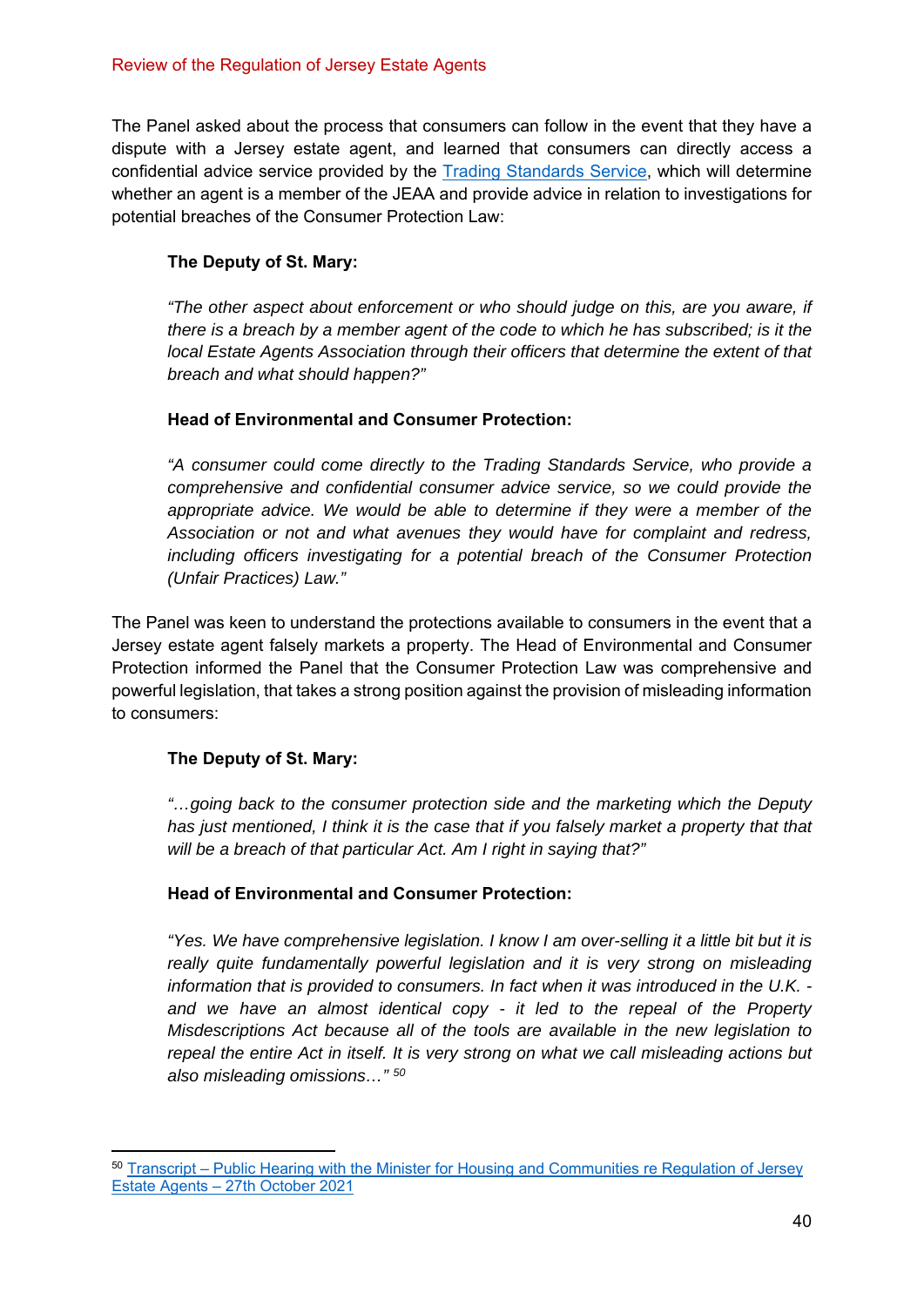However, whilst the Panel was assured about the strength of the Consumer Protection Law in relation to misleading actions and omissions that might influence a transactional decision, the Panel is concerned that the current rules do not account for all the nuance and complexity of marketing a property in Jersey. This is because the Consumer Protection Law covers all business to consumer transactions in Jersey and is not tailored to the property market. This was also one of the concerns raised by Propertymark in their submission to the Panel:

## **Submission, Propertymark to Chair of the EIA Scrutiny Panel, 18th November 2021:**

*"Marketing a property is not straightforward. Agents must deal with a product that will often come with significant history that is unique to it and can have a multitude of different things affecting it. Determining what counts as material information is complicated and will be different for each property, so compelling sales agents to comply with clearly defined guidance on what counts as material information can mitigate significant risks to consumer rights.* 

The Panel followed up this line of questioning at the Public Hearing with the Minister for Housing and Communities and asked about the options for financial compensation of consumers that find that they have been misled by an estate agent, and was advised that the Consumer Protection Law predominantly legislates for criminal offences:

## **The Deputy of St. Mary:**

*"…I just wonder how much loss could be proved by a purchaser aggrieved, they have not been drawn into a transaction, which he subsequently finds out on inspection is not quite what he thought it was. It is a grey area I think but I do wonder whether there is much financial recompense a sort of disillusioned purchaser can get in those circumstances."* 

## **Head of Environmental and Consumer Protection:**

*"Consumer protection legislation is predominantly around criminal offences, so it goes beyond the losses of perhaps a consumer who had made an offer or had decided to instruct a surveyor and, therefore, immediately becomes out of pocket if it all goes horribly wrong. But action could be taken against an estate agent where they have misled consumers to go and even view. It is such an incredibly broad piece of legislation, it covers the end to end. You could commit an offence by misleading a number of people to just view a property and even if there was no offer ever made."51*

The Panel then sought more information about the current process that consumers can follow, to lodge a complaint with the Trading Standards Service about an estate agent. The Panel found that three options are available once an investigation leads to legal action under the Consumer Protection Law, principally; invoking a 'name and shame' provision if the agent concerned is willing to admit and change their course of conduct, an injunction by the Attorney

<sup>51</sup> Transcript – Public Hearing with the Minister for Housing and Communities re Regulation of Jersey Estate Agents – 27th October 2021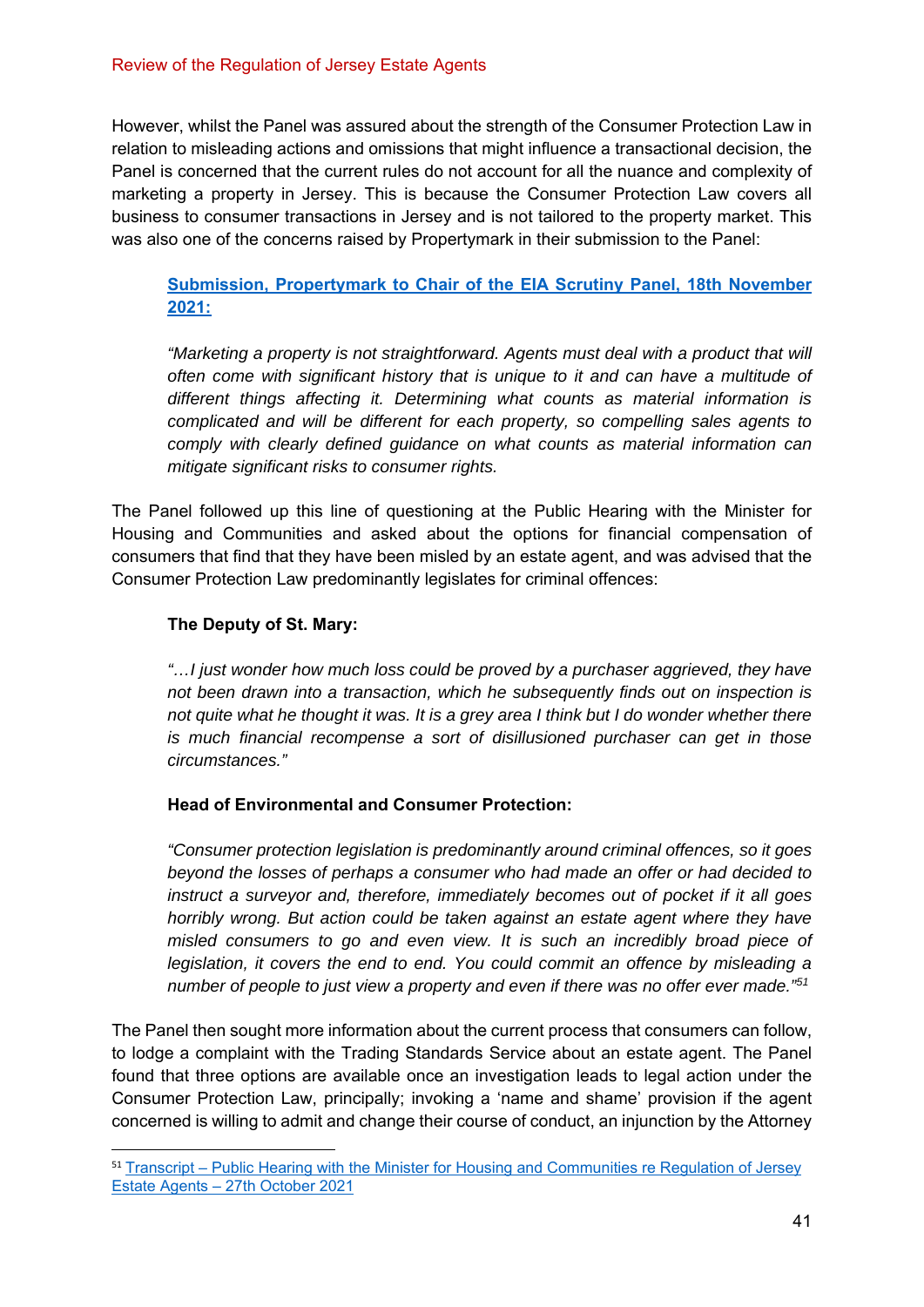General that forces an agent to cease and desist a particular course of conduct and finally criminal actions which can result in a Level 3 fine on the standard scale (£10,000).

However, as previously discussed in this report the Panel is concerned that unlike the UK, there is no legislation in Jersey that makes provision for consumer redress, and this was confirmed by the Head of Environmental and Consumer Protection during the Hearing:

## **Deputy M. Tadier:**

*"Then to do with the manoeuvrability of the law, if you like, from a consumer's point of view, how easy is it for people to make a complaint about an estate agent if they wished to through your body? Does that happen very often? In terms of the burden of proof, the defences and then the penalties, do you think it is a feasible methodology to pursue or does it need a separate system, do you think?."* 

#### **Head of Environmental and Consumer Protection:**

*"I think that it is very easy to make a complaint to the Consumer Advice Service through numerous ways; telephone, email, whatever. In terms of moving through the legislation, it was designed in a way that there were various routes, without having to go straight to full criminal or nothing. We introduced a number of other layers, so one of which is our powers in the legislation for the chief trading standards officer to enter into undertakings with businesses, effectively, where they will admit that they have done something wrong and they will cease and desist the course of conduct. That can be shared with the Attorney General and, if necessary, it can also be published."* 

The Head of Environmental and Consumer Protection went on to say:

*"Effectively, there is a name and shame provision and that is quite a relatively easy route to go down to come to a satisfactory resolution if the business is willing to admit and change their course of action. There is another alternative route where the Attorney General can take an injunction against that business to cease and desist that course of conduct, which is incredibly powerful because then if you breach a court order then there are some very serious penalties within the court. The third route of course is taking criminal action and it being an offence, which is a level 3 fine under that legislation. 52*

The Head of Environmental and Consumer Protection then confirmed that the legislation does not offer any provision for redress to consumers in Jersey and is predominately about the business and its practices.

Overall, whilst the Panel is confident that the Trading Standards Service can provide a confidential and effective advice service for consumers facing a dispute with a Jersey estate agent, the Panel is concerned that the outcomes of this service are limited to investigations of potential breaches of the Consumer Protection Law, which predominantly deals with criminal

<sup>52</sup> Transcript – Public Hearing with the Minister for Housing and Communities re Regulation of Jersey Estate Agents – 27th October 2021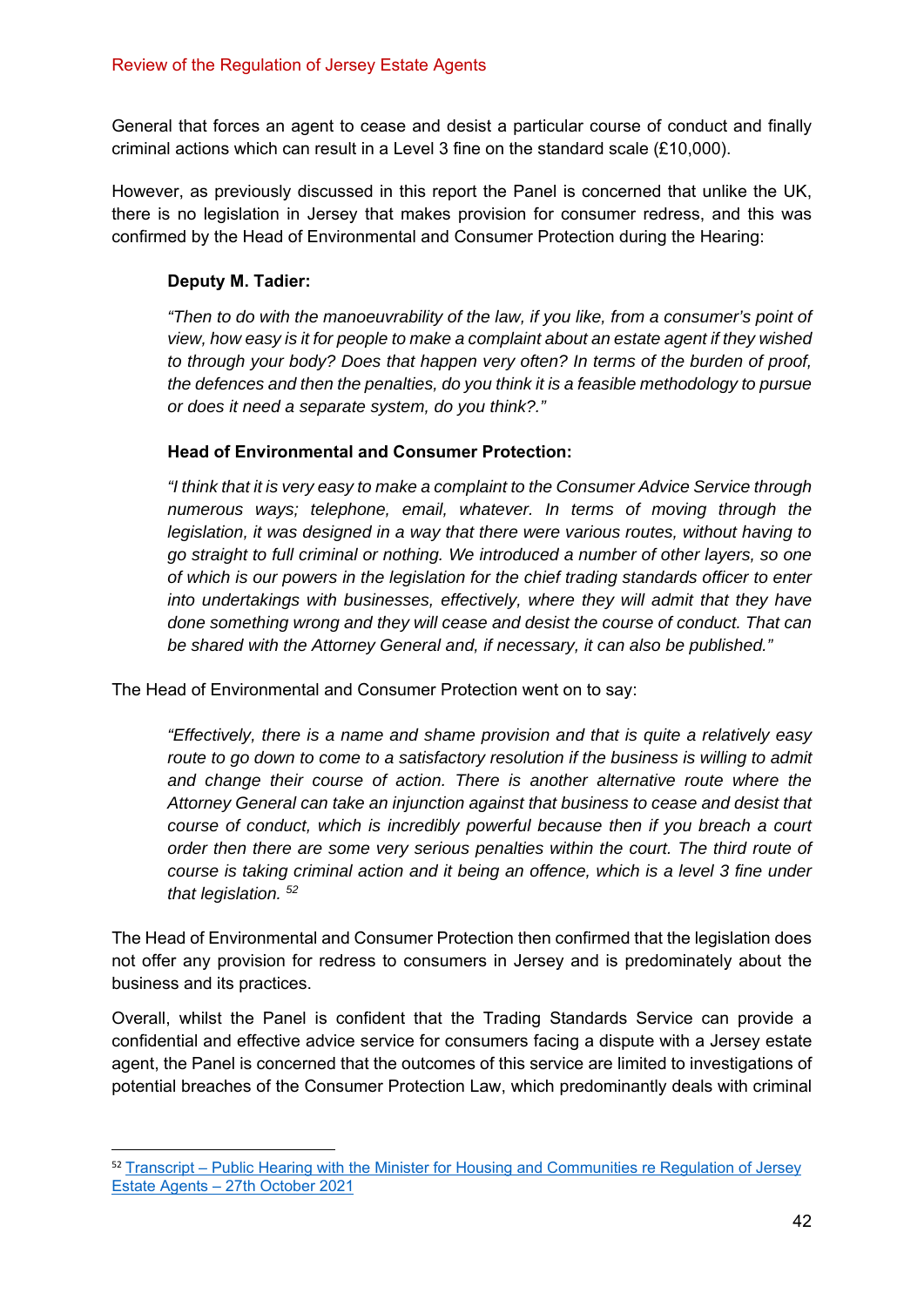offences, and may not be adequate to deal with a consumer complaint relating to the conduct and practices of a Jersey estate agent.

Therefore, the Panel is concerned that Jersey consumers are placed at a disadvantage when compared with the protections available to consumers in the UK. This is because the evidence that the Panel has received so far, points strongly to a lack of redress that can account for all the specific issues and complexities that consumers will likely face when buying and/or selling a residential property in Jersey. The Panel believes that this could be rectified by mandating that estate agents join a Jersey approved redress scheme.

The Panel will now consider estate agent compliance with another piece of legislation governing agents in Jersey, in relation to anti-money laundering and counter financing of terrorism provisions.

## **Proceeds of Crime (Supervisory Bodies) (Jersey) Law 2008**

There are a number of pieces of primary and secondary legislation that have been implemented in Jersey, in order to combat money laundering and the financing of terrorism.<sup>53</sup>

During the scoping and terms of reference stage of the review, the Panel identified Schedule 2 of the Proceeds of Crime (Jersey) Law 1999, as a provision governing estate agents' activities for the purposes of anti-money laundering and counter financing of terrorism (AML/CFT).

During the evidence gathering stage of the review, it was submitted to the Panel by the JFSC that estate agents in Jersey are also required to register with the JFSC and abide by the Proceeds of Crime Law:

**Submission – JFSC – 4th November 2021:**

*"Jersey estate agents are required to register with the JFSC under the Proceeds of Crime (Supervisory Bodies) (Jersey) Law 2008. Once registered, we supervise estate agents in respect of anti-money laundering and countering the financing of terrorism (AML/CFT)."* 

The JFSC have produced guidance for estate agents to assist with compliance with Jersey's AML/CFT provisions, the 'AML/CFT Handbook for Estate Agents and High Value Dealers' (Handbook). In particular, the Panel notes that estate agents have previously been used by criminals for money laundering and the purposes of financing terrorism in some jurisdictions:

## **JFSC – AML/CFT Handbook:**

*"Estate agents, art and antique dealers, jewellers, and the motor and yacht trade have all been used in some jurisdictions as a conduit for criminal property to enter the* 

<sup>53</sup> Financial crime in the Channel Islands: Jersey: Overview offences – Thompson Reuters Practical Law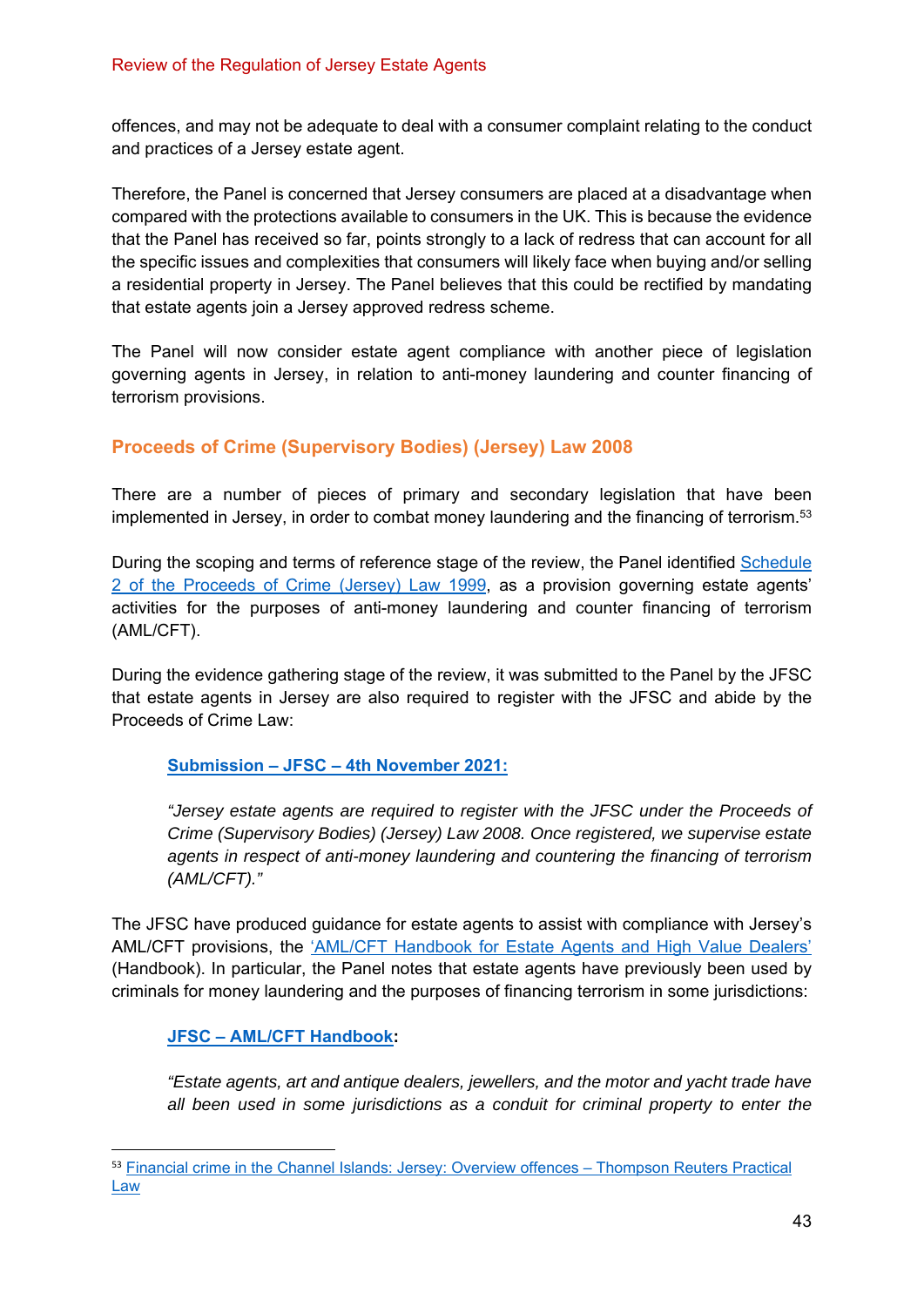*financial system. Estate agents and high value dealers in Jersey should be on guard to ensure that they are not used as such a conduit. Some have also been used to assist terrorists to plan and finance their operations."* 

In addition, the Panel note that the Handbook clearly sets out the consequences for estate agents and Jersey's reputation as an international finance centre, if an agent participates in Monday laundering or the financing of terrorism:

## **JFSC – AML/CFT Handbook:**

*"Any estate agent or high value dealer in Jersey that assists in money laundering or the financing of terrorism, whether:* 

- *with knowledge or suspicion of the connection to crime; or*
- *acting without regard to what it may be facilitating through the provision of its services, will face the loss of its reputation, risk discipline by the Royal Court, damage the integrity of Jersey's professional and finance industry as a whole, and may risk prosecution for criminal offences."*

However, the Panel is assured to learn that the JFSC, as the AML/CFT supervisor of estate agents in Jersey, believes that estate agents are capable of fulfilling their AML/CFT obligations. The Panel found that a number of estate agents have taken part in JFSC thematic examinations to highlight areas of improvement for estate agents:

**Submission – JFSC – 4th November 2021:**

## *"Do you have concerns about the ability of estate agents to fulfil the requirements of Schedule 2 of the Proceeds of Crime (Jersey) Law 1999?*

*At a sectoral level we consider that estate agents are able to fulfil their AML/CFT obligations. Without commenting on individual businesses, we would highlight that a number of estate agents have taken part in our recent thematic examinations. These examinations highlight areas of improvement which are expected of all businesses that we supervise."* 

The Panel is also assured to learn that the JFSC does not believe that there is an AML or CFT risk to the Island as a result of unregulated estate agent practices:

## **Submission – JFSC – 4th November 2021:**

## *Do you believe unregulated estate agents are a potential risk to Jersey's strong international reputation?*

*"As we are the AML/CFT supervisor for estate agents and we monitor the regulatory perimeter, we consider that this question does not apply to AML/CFT regulation. We consider that there is a potential risk through the lack of formal conduct and prudential*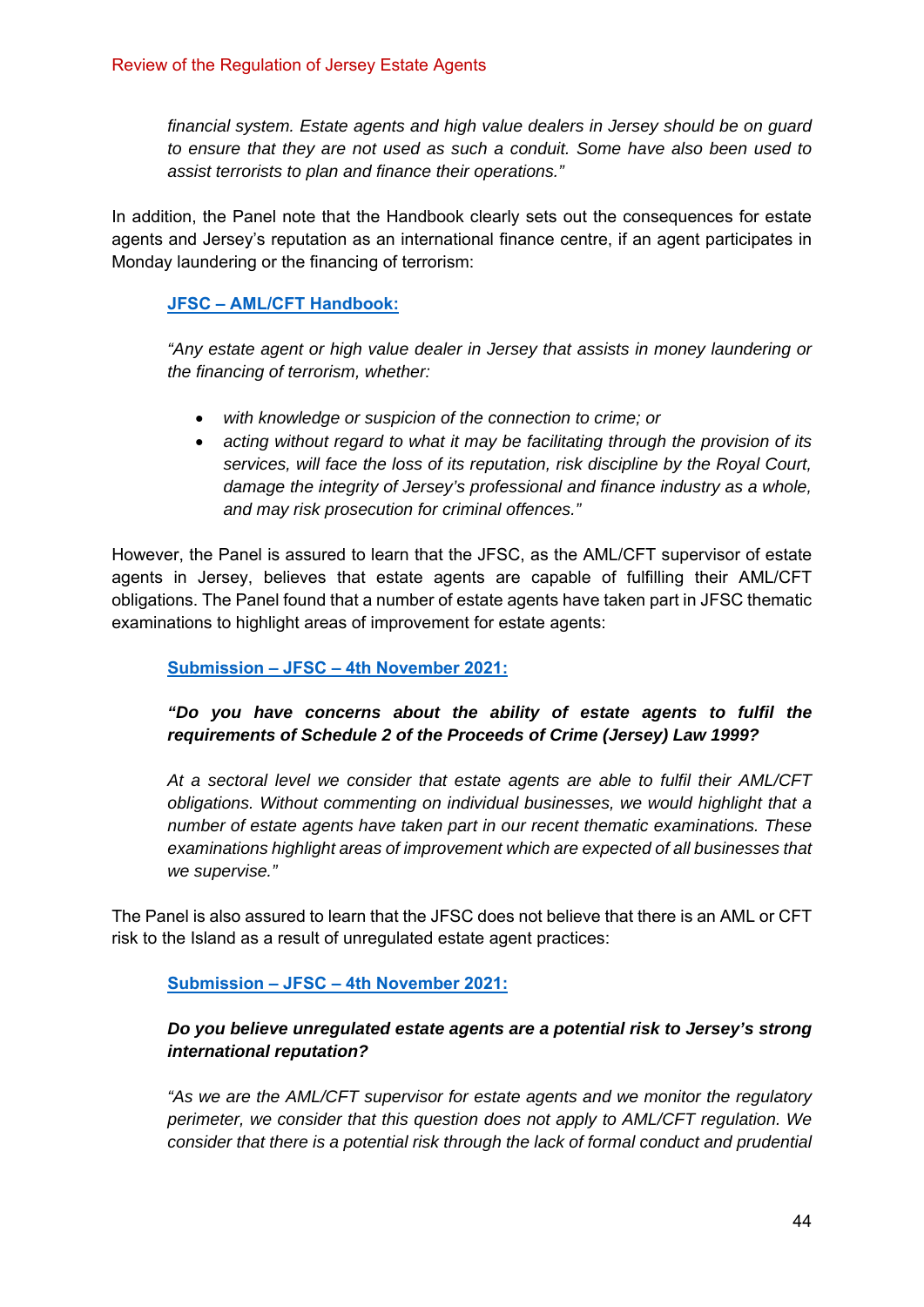*regulation which are important aspects of what we do in respect of financial services businesses."* 

However, the Panel acknowledges that the JFSC, consistent with the evidence the Panel has received from other stakeholders, believes there is a potential risk associated with a lack of *"formal conduct and prudential regulation"* of estate agents in Jersey:

*"…We consider that there is a potential risk through the lack of formal conduct and prudential regulation which are important aspects of what we do in respect of financial services businesses. While we are not aware of estate agents causing reputational damage as a result of poor practices, there are clear benefits from our conduct and prudential work and these benefits include protecting the Island's strong international reputation. We do not think that we would be the right body to regulate estate agents for non-AML/CFT matters, yet we do think that a right-sized conduct and (if appropriate) prudential regime would be beneficial."*

**KEY FINDING 12:** Based on the evidence received from the Jersey Financial Services Commission, the Anti-Money Laundering/Counter-Financing of Terrorism risk posed by the estate agent sector to Jersey is well mitigated by the existing AML/CFT regime.

**KEY FINDING 13**: There is no estate agent specific legislation that covers the activities and conduct of estate agents in Jersey or provides consumers with a means of redress.

A comparative analysis and breakdown of estate agent regulation between Jersey, Guernsey, the United Kingdom (UK) and the European Union (EU), can be found in **Appendix 1 'Comparisons with other jurisdictions'** of this report.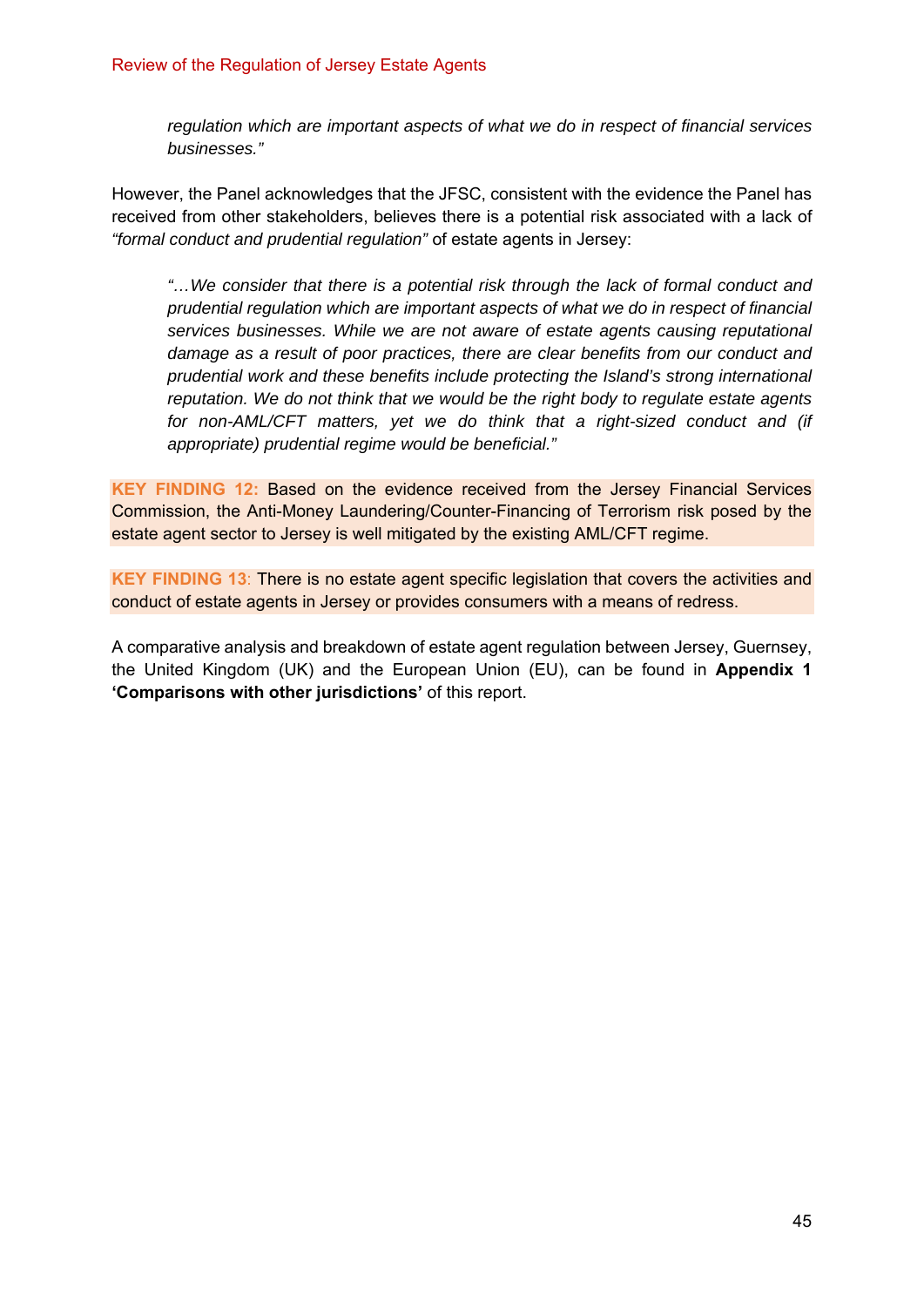## **Section 8 – Regulating Estate Agent Practices**

During the course of its review, the Panel has established that there is limited protection against unfair estate agent practices and conduct available to consumers through the Consumer Protection Law (Section 10 of this report). However, the Panel also established that the Consumer Protection Law predominately deals with criminal offences, and that there is no means of redress for Jersey consumers or estate agent specific legislation in Jersey.

The Panel has recommended in Section 9 of this report that the Minister for Economic Development, Tourism, Sport and Culture introduce a mandatory requirement that all Jersey estate agents become members of a redress scheme approved by the Government of Jersey. This section of the report will analyse the mechanisms that have been used to introduce this requirement in the UK and how this might be replicated in Jersey. It will also consider the impact of introducing a requirement to join a redress scheme by analysing the requirements, types, costs of memberships and compensation awards.

The latter half of this section will analyse the potential for comprehensive regulation of estate agents in Jersey through estate agent specific legislation. The Panel has considered key pieces of legislation already governing agents in the UK, principally the Estate Agents Act 1979 (EAA 1979) and the Consumer Protection from Unfair Trading Regulations 2008 (Consumer Protection Regulations) which is considered in **Appendix 1 'Comparisons with other jurisdictions'** of this report. The Panel believes it is important that following the introduction of a requirement that Jersey estate agents join a redress scheme, the Minister for Economic Development, Tourism, Sport and Culture should consult with industry and relevant UK authorities on specific legislative provisions for estate agents operating in Jersey, similar to that of the Estate Agents Act 1979.

Finally, the Panel will address the future regulation of estate agents in the UK following the publication of the Regulation of Property Agents Working Group (RoPA) report in 2019, and the subsequent developments in the regulation of estate agents in the UK, to introduce estate agent regulation, a mandatory code of practice and qualifications.

## **United Kingdom: Estate Agents (Redress Scheme) Order 2008, redress scheme membership requirements, types, costs and consumer compensation**

As previously stated in this report, it is a legal requirement of estate agents in the UK to obtain membership of one of two UK Government approved consumer redress schemes, The Property Ombudsman (TPO) or the Property Redress Scheme (PRS).

This has been a mandatory requirement of estate agents in the UK since 1st October 2008 and was initially brought into force by the Estate Agents (Redress Scheme) Order 2008 (Redress Scheme Order). The Panel notes that the Redress Scheme Order required *"every person who engages in estate agency work in the United Kingdom in relation to residential property to be a member of an approved redress scheme for the purpose of dealing with complaints relating to that work."*<sup>54</sup>

<sup>54</sup> The Estate Agents (Redress Scheme) Order 2008 – Explanatory Note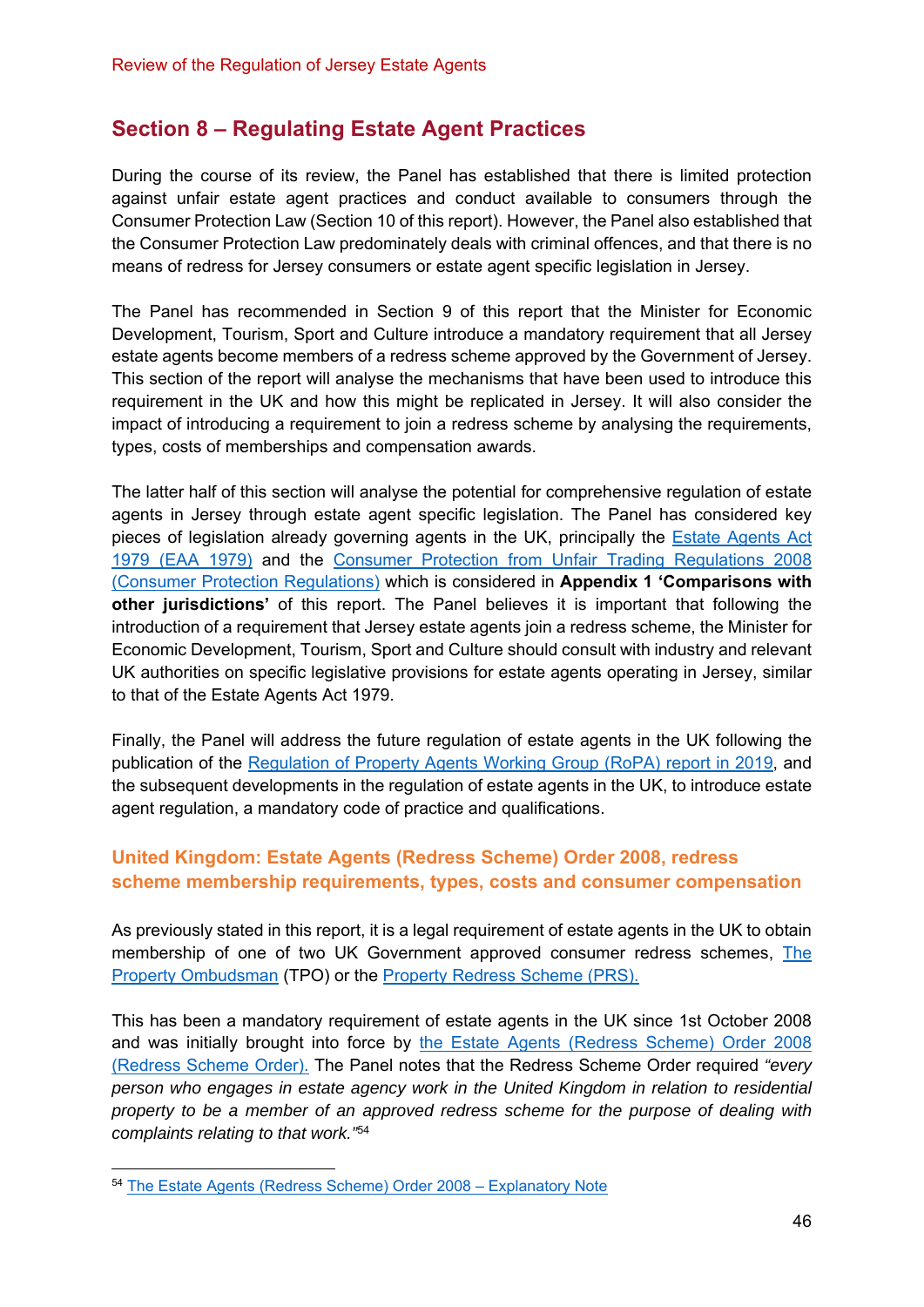**KEY FINDING 14:** It has been a mandatory requirement of estate agents in the UK, under the Estate Agents (Redress Scheme) Order 2008, to join an approved consumer redress scheme since 1st October 2008.

The requirement of estate agents to join a redress scheme is now provided for in Schedule 3 of the EAA 1979. In the UK, organisations that wish to apply to become a redress scheme, are now approved by the National Trading Standards Estate and Lettings Agency Team (NTS) and subject to the requirements of the EAA 1979.55

**KEY FINDING 15:** Organisations that wish to apply to become an estate agency redress scheme operator, are now approved by the National Trading Standards Estate and Lettings Agency Team.

The Panel acknowledges that the definitions set out in the EAA 1979 do not directly apply to Jersey estate agents because there is no equivalent Jersey legislation. However, the Panel note under Schedule 2, Part B, Article 3 of the Proceeds of Crime (Jersey) Law 1999 (Schedule 2), the definition of estate agents for the purposes of compliance with anti-money laundering provisions:

#### **Schedule 2, Part B, Article 3 of the Proceeds of Crime (Jersey) Law 1999:**

- *"(1) The business of providing estate agency services for or on behalf of third parties concerning the buying or selling of freehold (including flying freehold) or leasehold property (including commercial and agricultural property), whether the property is situated in Jersey or overseas.*
- *(2) The business of providing estate agency services for or on behalf of third parties concerning the buying or selling of shares the ownership of which entitles the owner to occupy immovable property, whether the property is situated in Jersey or overseas."*

The Panel believes that the requirement to join a redress scheme should apply to all estate agents registered with the JFSC under Schedule 2. This is because the Schedule 2 definition currently applies to all Jersey businesses that are registered with the JFSC to facilitate residential property transactions in Jersey.

**RECOMMENDATION 5:** The Minister for Economic Development, Tourism, Sport and Culture should introduce a requirement that estate agents in Jersey, as defined by Schedule 2, Part B, Article 3 of the Proceeds of Crime (Jersey) Law 1999, must join a Jersey approved redress scheme.

<sup>55</sup> National Trading Standards Estate and Lettings Agency Team – Redress Scheme Approval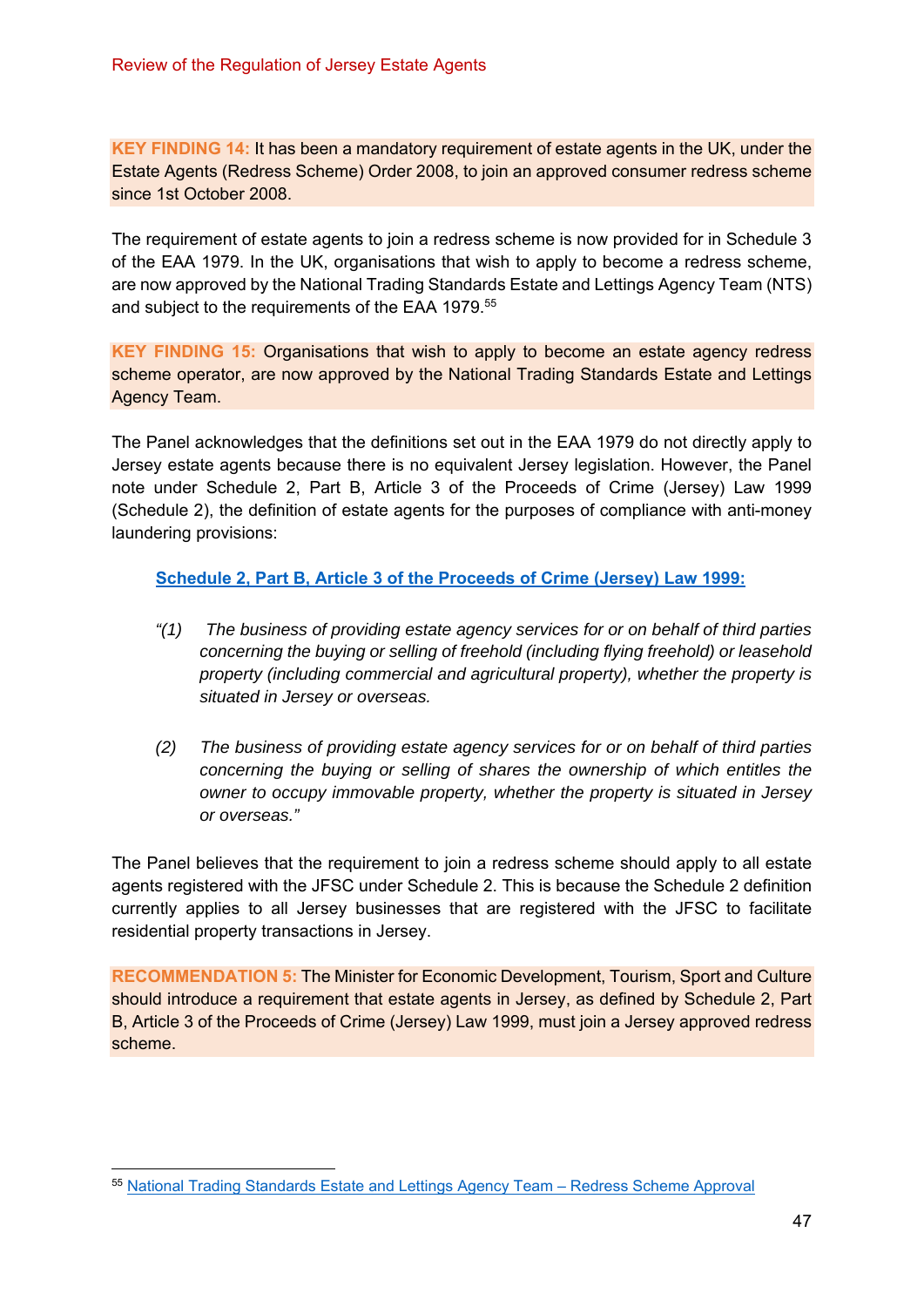#### **Impact: redress scheme membership requirements**

The Panel decided to analyse some of the redress scheme joining requirements to assess the potential barriers that unregulated estate agents in Jersey might face. The Panel learned that the membership criteria for estate agents that wish to join either of the redress schemes generally consist of a requirement to provide evidence of:

- **1. Professional Indemnity Insurance (PI insurance):** PI insurance is an important cover for businesses that give advice or provide a professional service to clients. For example, TPO requires that estate agents PI insurance must have a claim limit of no less than £100,000 and a maximum excess of £1,000.
- **2. Designated Client Account (residential lettings):** this is required for residential lettings and is used to hold tenant deposits or rent payments before funds are transferred to a client.
- **3. Company registration/VAT number or Identification:** an applicant estate agent must provide either a company registration number, VAT number or identification of the business owner such as a utility bill dated within 3 months of the application and a copy of valid photographic identification.
- **4. Client Money Protection Schemes (residential lettings):** Lettings agents must evidence membership of a government approved Client Monday Protection Scheme as of 1st April 2019.

The Panel accepts that these requirements are targeted at estate agents in the UK. However, the Panel also believes that these requirements can be developed further in consultation with redress schemes in the UK, to ensure that all Jersey estate agents can meet the equivalent requirements. This is because the Trading Standards Service in Jersey has already undertaken work in consultation with TPO in the UK, to develop a Code of Practice for the Channel Islands that reflected Jersey's regulatory framework. The Panel believes this prior engagement will assist the Minister for Economic Development, Tourism, Sport and Culture with any future regulation of Jersey estate agents, and this was demonstrated by the Head of Environmental and Consumer Protection during a Public Hearing with the Minister for Housing and Communities on 27th October 2021:

**RECOMMENDATION 6:** The Minister for Economic Development, Tourism, Sport and Culture should consult with the redress schemes to ensure that all Jersey estate agents can meet their requirements.

#### **Head of Environmental and Consumer Protection:**

*"…I have done quite a bit of extensive work with the director of policy for the Property Ombudsman, specifically around the introduction of new consumer protection legislation that came in 2018. The work was to revise their code of practice, which they have produced for the Channel Islands, to make sure that it was up to date and it*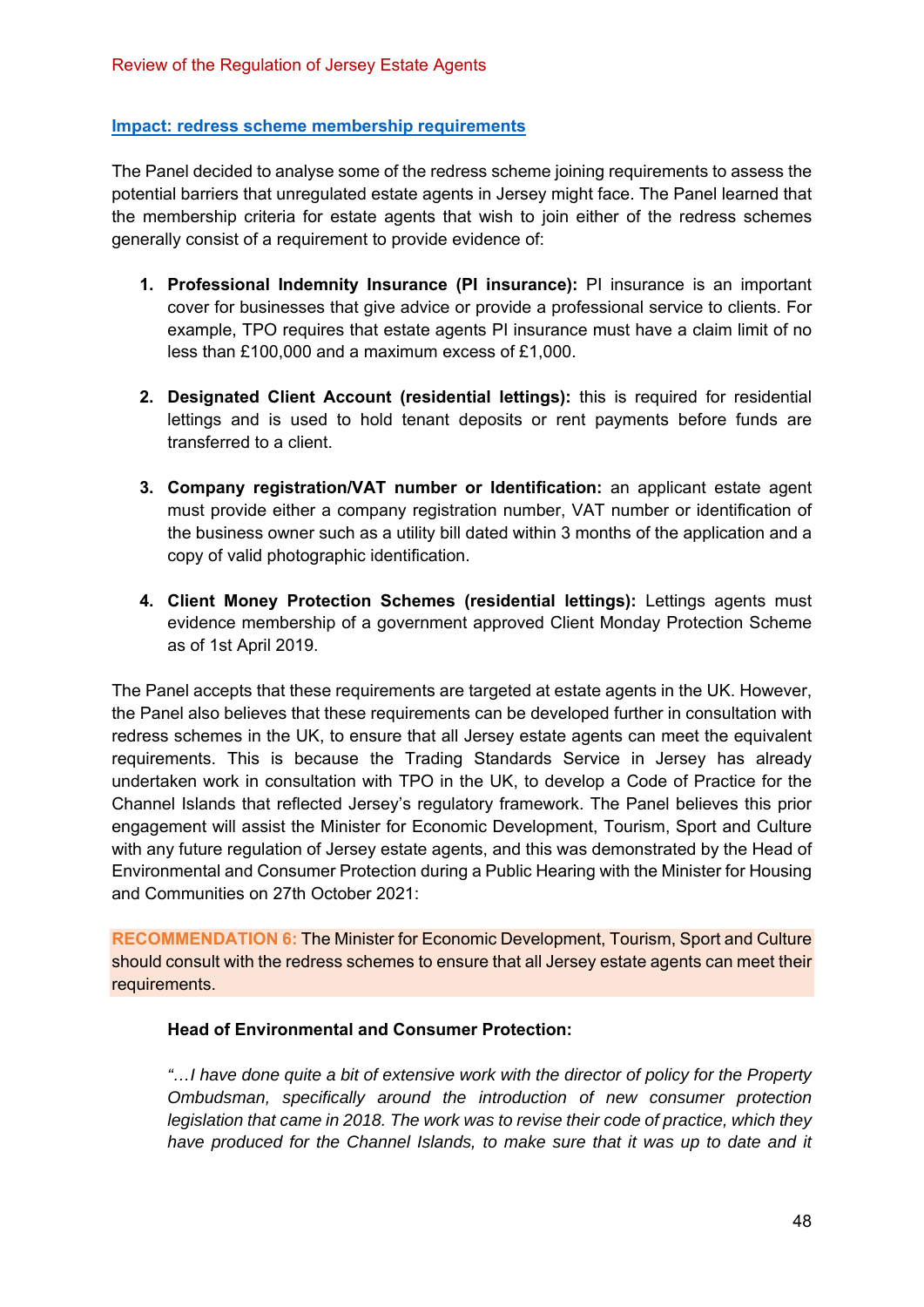*reflected the regulatory framework, not just in relation to property sales, but also letting agents."56*

**KEY FINDING 16:** The Trading Standards Service in Jersey has engaged with The Property Ombudsman in the development of the Consumer Protection (Unfair Practices) (Jersey) Law 2018.

The Panel has also considered the types and costs of redress scheme memberships available to local agents and noted two 'tiers' of membership in relation to residential estate agent sales. The Panel decided to analyse these two types of membership to further understand the potential implications for Jersey estate agents.

## **Impact: redress scheme membership types and cost**

The Panel found that each redress scheme has two key membership types that apply to estate agents dealing in residential sales in the UK. TPO provide a 'membership option' which applies to agents dealing in residential sales, lettings, buying services, commercial sales and lettings, international sales and lettings, auctions and chattels and also includes their basic 'registration only' membership:

## **TPO – Membership:**

- o Membership fee: £238 plus VAT
- o Joining fee: £63 plus VAT
- o Total for each branch: £361.20 including VAT
- o Full review fee: £365 plus VAT

The Panel note that TPO's 'Registration Only' option costs the same amount as the 'Membership' option, and is the *"minimum legal requirement for all agents dealing in residential sales (UK only) and residential lettings (England only)"*:

- **TPO Registration Only:** 
	- o Membership fee: £238 plus VAT
	- o Joining fee: £63 plus VAT
	- o Total for each branch: £361.20 including VAT
	- o Full review fee: £365 plus VAT**<sup>57</sup>**

By contrast, the Panel found that the PRS offered redress scheme membership at a lower cost than TPO. The comparable PRS membership options include an 'Enhanced Model' which provides members with one annual fee for an agents head office and each agency branch, and no additional 'complaint fees' for sales and lettings subject to a fair usage policy:

## **PRS – Enhanced Model:**

- o £199 (plus VAT) per application (Head Office/person) +
- o £199 (plus VAT) per extra Branch if applicable.

<sup>56</sup> Transcript – Public Hearing with the Minister for Housing and Communities re Regulation of Jersey Estate Agents – 27th October 2021<br>57 The Proport : 2001

The Property Ombudsman – Membership Types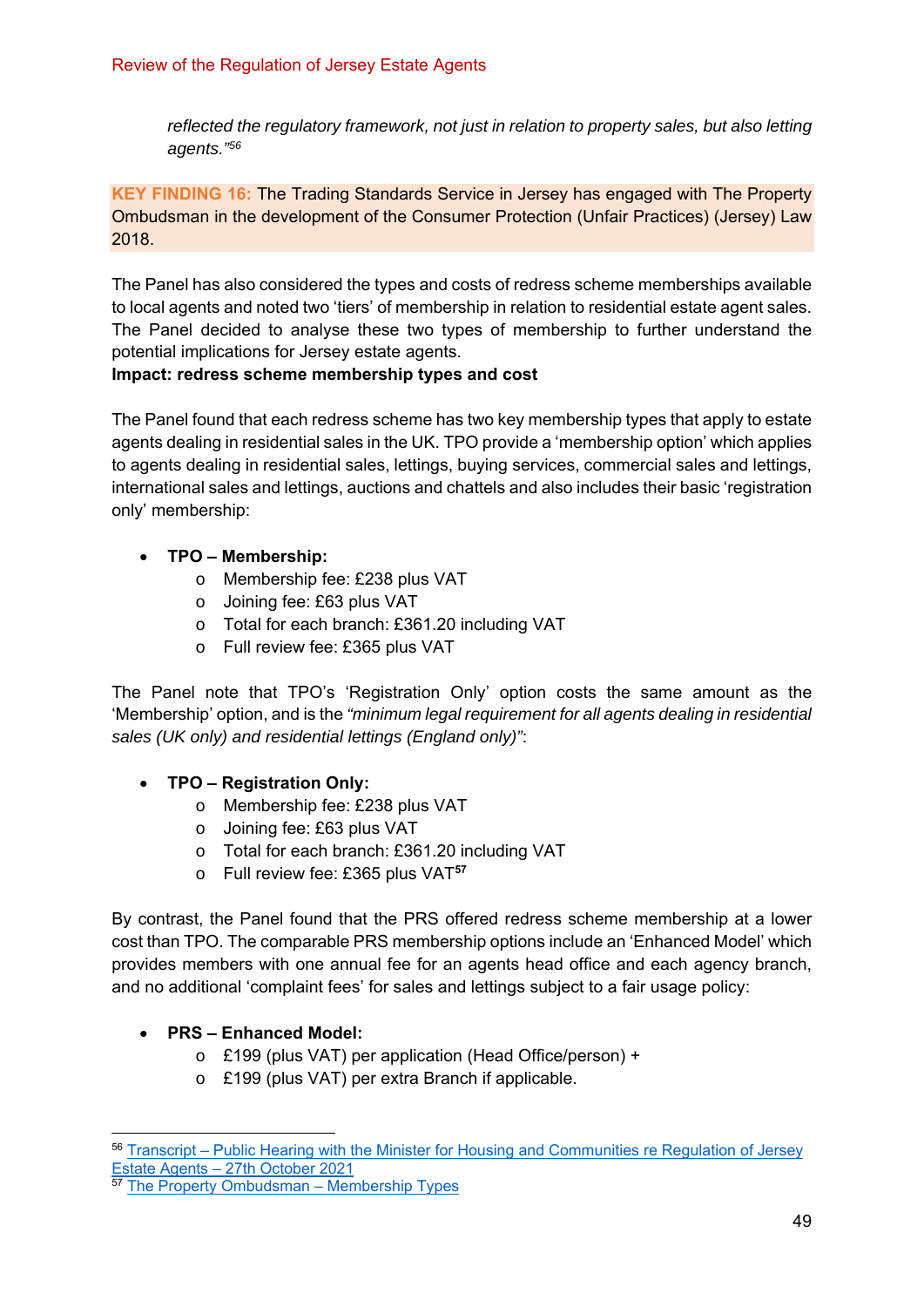PRS also offer an 'Entry Model' arrangement, which is lower in price but charges £100 plus VAT for complaints arising from sales and lettings:

## **PRS – Entry Model:**

- o £125 (plus VAT) per application (Head Office/person) +
- o £125 (plus VAT) per extra Branch if applicable.
- o £100 complaint fee (plus VAT) 58

Finally, the Panel has considered the circumstances where a redress scheme could make an award of compensation to be paid by an estate agent to a consumer. The Panel believes that the extent to which compensatory awards made by redress schemes are enforceable, challengeable or accessible to Jersey residents needs to be explored further. This is because redress schemes do not currently have any authority over estate agents in Jersey and compensation is one of the key functions of the redress schemes.

#### **Impact: compensation awards**

In the UK, if a redress scheme chooses to support a consumer complaint, it can take a number of actions against a member agent, these actions range from asking the agent to formally apologise to changing their internal procedures or awarding the payment of compensation.

The Property Ombudsman can award compensation of up to £25,000, however, the Panel notes that *"amounts over £500 are not awarded very often – only when there is absolutely no doubt that an agent has caused you significant financial loss."*<sup>59</sup>

The Panel believes it is important to establish whether introducing a requirement that Jersey estate agents join a redress scheme will automatically entitle consumers in Jersey to compensation awards made by the redress schemes, whether there are mechanisms in place for Jersey residents to challenge decisions made by the redress schemes and whether such mechanisms are reasonably accessible to Jersey residents or would, for example, require off-Island travel and additional expenses. The Panel also believes it is important that the Minister for Economic Development, Tourism, Sport and Culture investigate these potential issues to determine whether there are any barriers to redress schemes making compensation awards in Jersey and whether these could be challenged. This is because the ability of a redress scheme to order compensation is an important function of the redress service, in situations where a redress scheme determines that an estate agent has caused a consumer significant financial loss.

**RECOMMENDATION 7:** The Minister for Economic Development, Tourism, Sport and Culture should investigate whether compensation awards made by the redress schemes are similarly available to Jersey residents, whether mechanisms are in place to challenge decisions of the Jersey approved redress schemes in relation to compensation and whether these mechanisms are reasonably accessible.

<sup>58</sup> Property Redress Scheme – Membership Types

<sup>59</sup> The Property Ombudsman – Our Final Decision and Compensation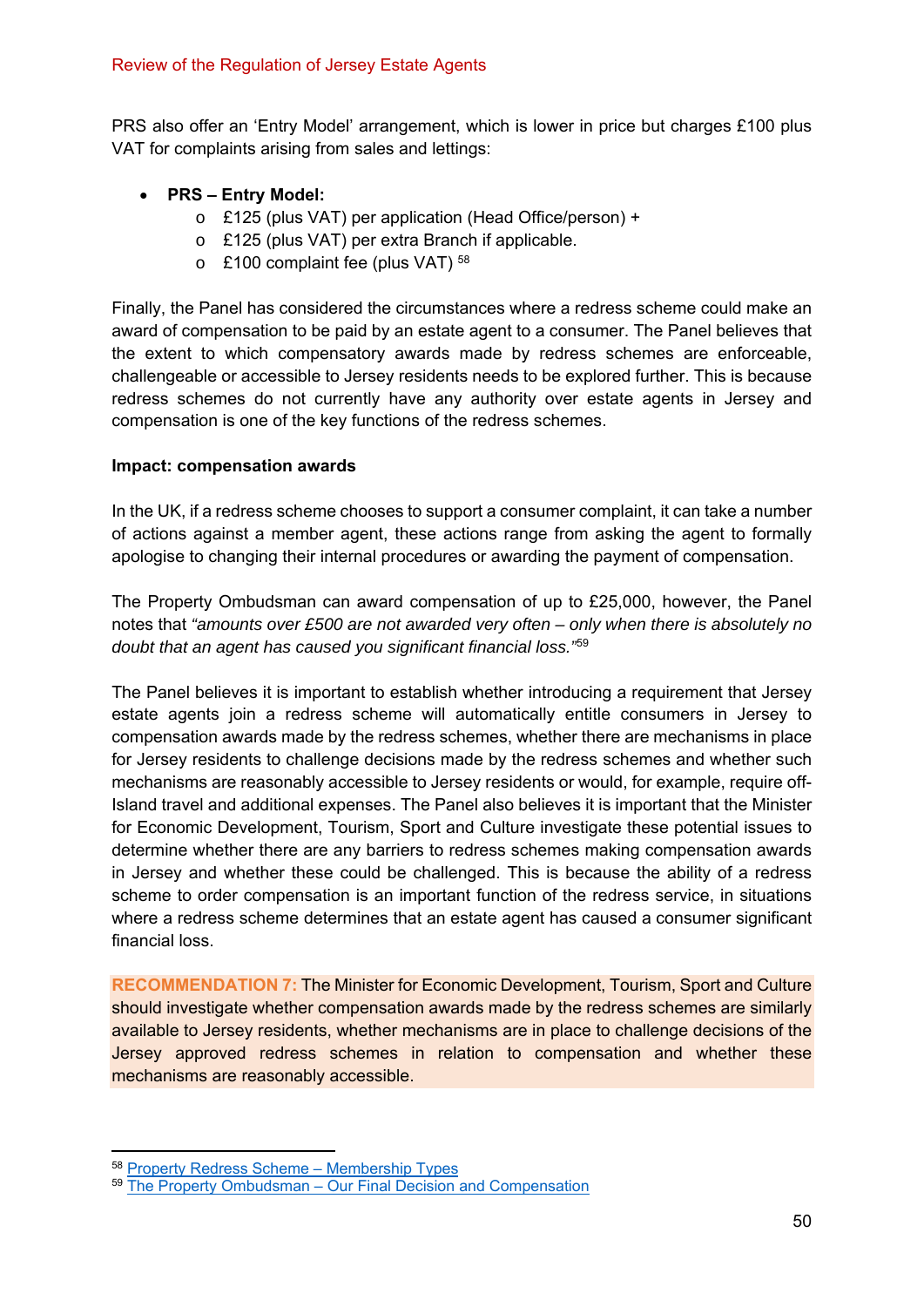## **Regulation of Property Agents Working Group: Licensing and Qualifications**

A UK research briefing on 'Regulation of estate agents' produced by the House of Commons in August 2021, noted that in recent years, there have been calls on the UK Government to require that all estate agents are properly licensed and qualified.

In October 2018, the Regulation of Property Agents: Working Group was set up to advise the UK Government on a new approach to regulation of property letting, management and estate agents in the UK, following the UK Governments calls for evidence in 2017.

In July 2019, the Regulation of Property Agents Working Group published its report (RoPA report) making the case for regulation of estate agents in the UK, which considered the case for and against regulation, the outcomes of considerations about regulation, the scope of the report, details about potential estate agent licensing, how codes of practice could set industry standards, an approach to estate agent qualifications, issues specific to the leasehold sector, governance and formal powers for a new estate agent regulator and addresses the existing enforcement structure for property agents and how this could be adapted into a new system.

Based on the evidence that the Panel has received from key stakeholders in relation to qualifications, codes of practice and regulation, this final section will analyse the sections of the RoPA report that make the case for mandatory regulation of estate agents, codes of practice and qualifications.

## **Estate Agent Regulation**

The RoPA report is in favour of regulation of estate agents in the UK, in particular, the need for a regulator that can take preventative steps to minimise the risk of bad estate agent practice and conduct. It is stated in the RoPA report that despite the protections currently available through local Trading Standards, redress schemes and industry self-regulation, that each existing protection has limitations that can only be addressed by a new regulatory framework. In addition, the Panel notes that the RoPA report makes reference to the EAA 1979 as one of the key provisions applying to property agents in the UK and that the NTSEAT operates two lead enforcement authorities for the EAA 1979 in the UK:

#### **RoPA Working Group: Final Report:**

*"These authorities, based at Powys County Council (for sales) and Bristol City Council (for lettings), operate under a joined-up superstructure as the National Trading Standards Estate and Letting Agents Team. The lead enforcement authorities receive funding from Government to provide support and guidance to local authorities, and have powers to take on cases in extremis and to ban sales agents from practice."* 

In particular, the Panel found that whilst the RoPA report was supportive of Trading Standards current involvement in relation to *"dealing with illegal behaviour by agents"*, the RoPA Working Group believe the current system is reactive rather than proactive. The Panel is also supportive of a proactive approach to estate agent regulation and believe it is important that the Government of Jersey monitor developments in the regulation of estate agents in the UK.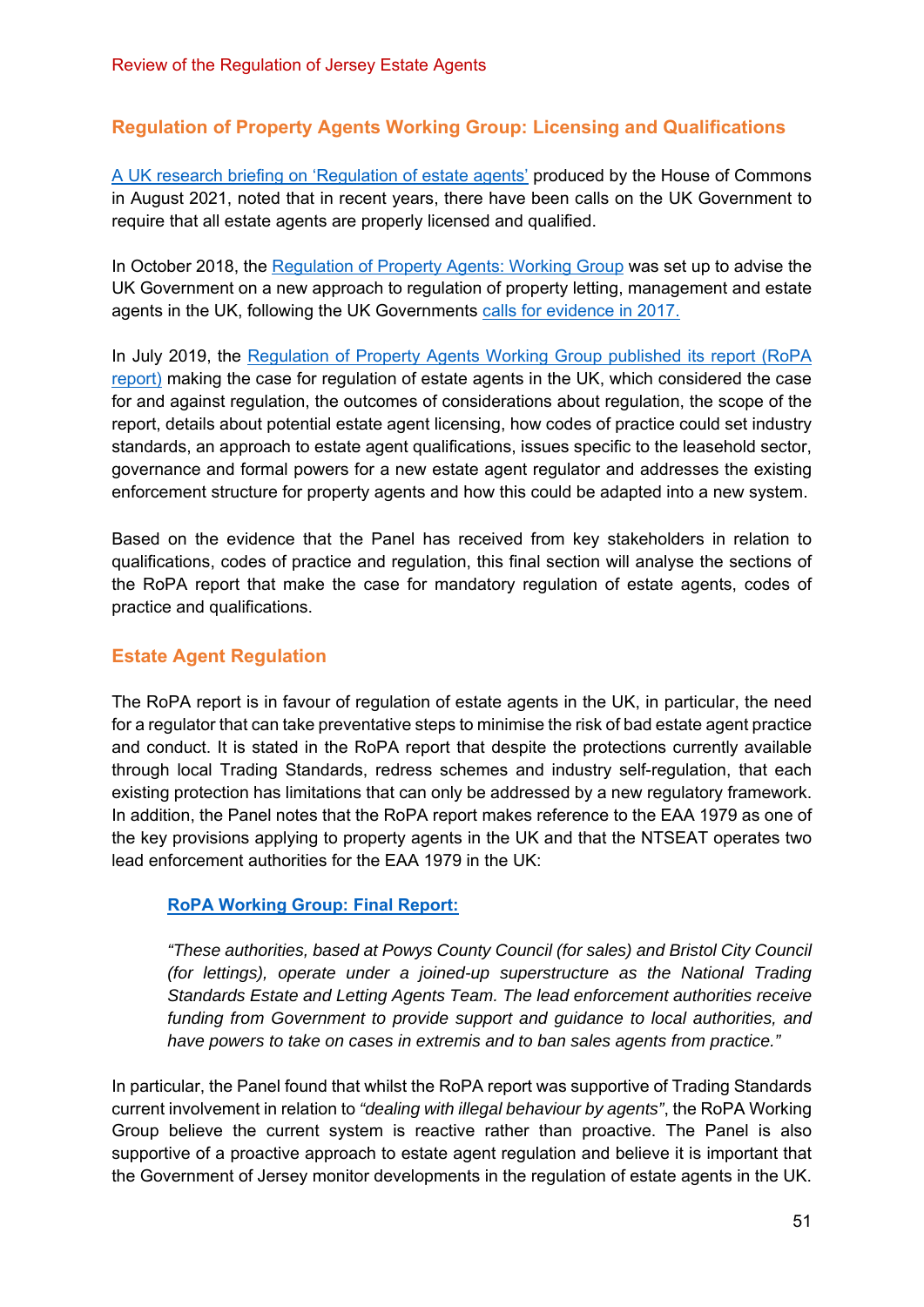This is because it will help ensure that Jersey estate agent regulations keep pace with the most up to date UK legislation:

### **RoPA Working Group: Final Report:**

*"However, the traditional approach to policing this sector by passing laws and asking Trading Standards to enforce them will not, in our view, tackle the increasing number of complaints about property agents and the pervasive lack of consumer trust. Trading Standards' role is reactive rather than proactive – they investigate after a problem has occurred."* 

The RoPA report is supportive of an estate agent regulator that can use tools to take greater preventative action. The Panel believes that the Government of Jersey should monitor any future developments regarding the establishment of a UK estate agent regulator and assess to what extent its jurisdiction could be extended to Jersey. This is because, as previously stated, each of the current protections available to consumers in the UK has limitations which could only be addressed by an independent regulator:

#### **RoPA Working Group: Final Report:**

*"A regulator, on the other hand, could use tools such as a code of practice and mandatory qualification requirements to prevent the problem from arising in the first place."* 

One of the key recommendations in this report relates to a mandatory requirement that all Jersey estate agents join a Jersey approved redress scheme. The Panel note in the RoPA report that the redress schemes deal with a high volume of individual consumer complaints each year and whilst they possess significant powers to resolve individual issues, it is not always possible for the redress schemes to address systemic problems in the estate agency market. However, the Panel learned that redress schemes are in a strong position to deal with individual consumer complaints:

#### **RoPA Working Group: Final Report:**

*"All residential property agents are required by law to belong to a redress scheme, and so the schemes are in a stronger bargaining position with their members than the professional bodies. However, the redress schemes focus on individual cases; they cannot mandate that agents be qualified or adhere to a code of practice. They can order agents to pay financial awards where those agents have harmed consumers, but the value of these awards cannot exceed the individual harm done."* 

However, the Panel is concerned to learn that there is evidence in the UK that not all estate agents are members of one of the approved redress schemes, and that consumers may not know or feel able to complain to a third party: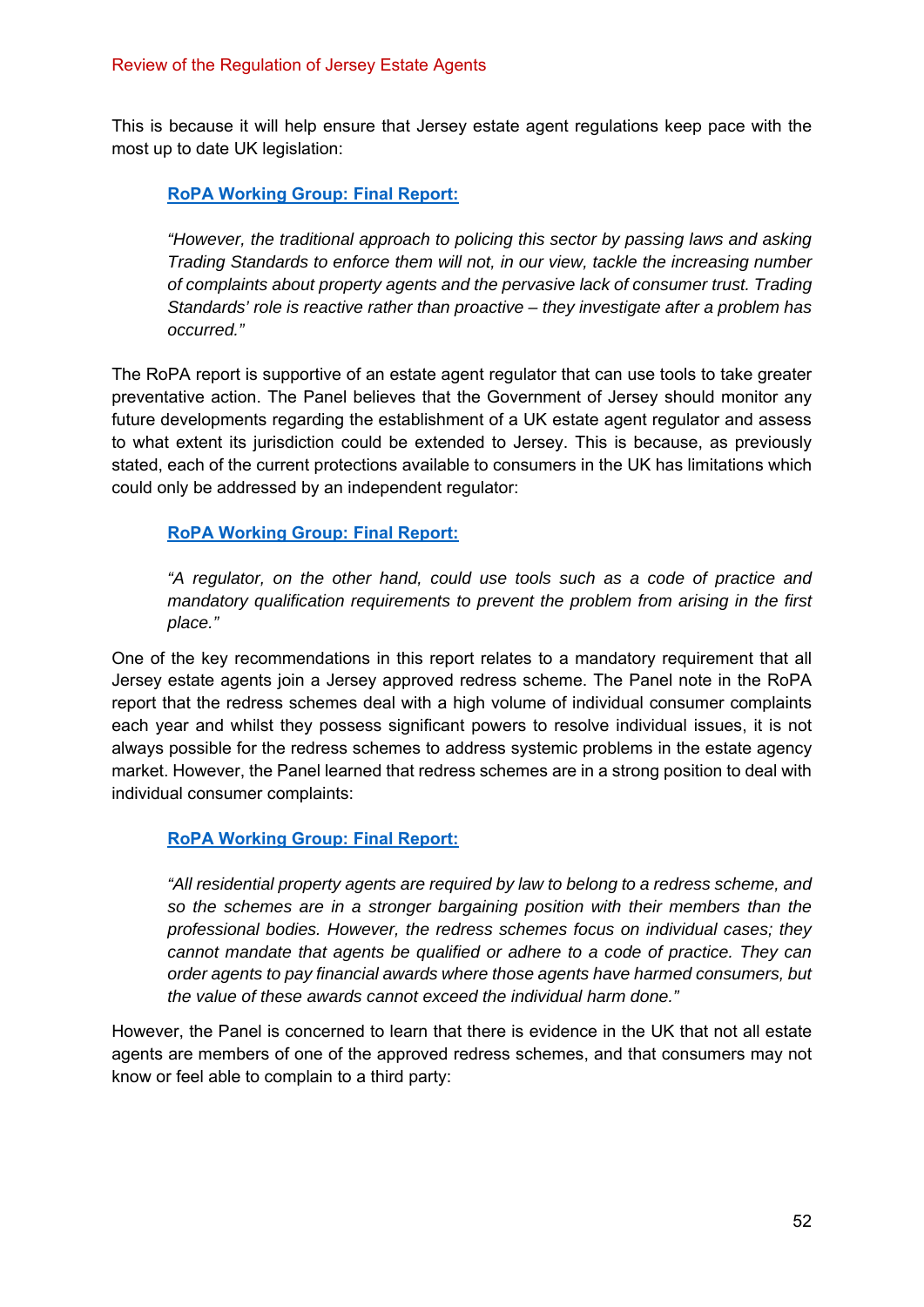### **RoPA Working Group: Final Report:**

*"Moreover, while agents are required to join a redress scheme, there is evidence that not all do;11 even where they do so, consumers may not know how – or feel able – to formally make a complaint to a third party."60*

The Panel believes this provides further supporting evidence of the need for a mandatory requirement that all Jersey estate agents join a Jersey approved redress scheme, enforced through a local registration scheme that is monitored and updated by the Government of Jersey. The Panel also believes the RoPA report highlights the need for a local campaign in Jersey to raise awareness about the redress schemes, consumers rights to redress and means to report individuals or businesses that undertake estate agency work without membership of a redress scheme. This is because a significant number of agents in Jersey are not members of a redress scheme, and consumers may not be aware of their rights to redress if a requirement to join a redress scheme is introduced.

In respect of the regulation of estate agents, the Panel note one of the key **recommendations of RoPA is "***that all those carrying out property agency work be regulated, even if it is not their largest or traditional core function."61*

#### **Codes of Practice**

The Panel notes that there is no mandatory code of practice for property agents in the UK, this is despite redress schemes such as The Property Ombudsman developing codes of practice for its members throughout the UK and the Channel Islands. Whilst a member of a redress scheme may be subject to investigation if it does not follow the redress scheme code of practice, there is no overarching code applying to all UK property agents. However, the Panel learned from the RoPA report that a number of these existing codes are admissible as evidence in proceedings before a court:

#### **RoPA Working Group: Final Report:**

*"There is no mandatory code of practice for property agents. However, there are two codes – the Royal Institution of Chartered Surveyors (RICS)' code, Service Charge Residential Management Code,22 and the ARHM Code of Practice for England23 (relating to retirement housing management) – which the Secretary of State for Housing, Communities and Local Government has adopted under section 87 of the Leasehold Reform, Housing and Urban Development Act 1993. The existing codes do carry weight and are admissible as evidence in relevant proceedings before a court or tribunal whether or not the agent in question has signed up to the code."* 

The Panel is supportive of codes of practice for the estate agency industry. This is because as RoPA noted in its report, mandating a code of practice for estate agents can *"drive forward sector improvement and, by doing so, support the professionalisation of the sector"*. The Panel

<sup>&</sup>lt;sup>60</sup> Chartered Trading Standards Institute: "Problems with a letting agent in London - 'Report it to sort <mark>it'</mark>", 13 September 2018

<sup>&</sup>lt;sup>61</sup> Regulation of Property Agents Working Group – Final Report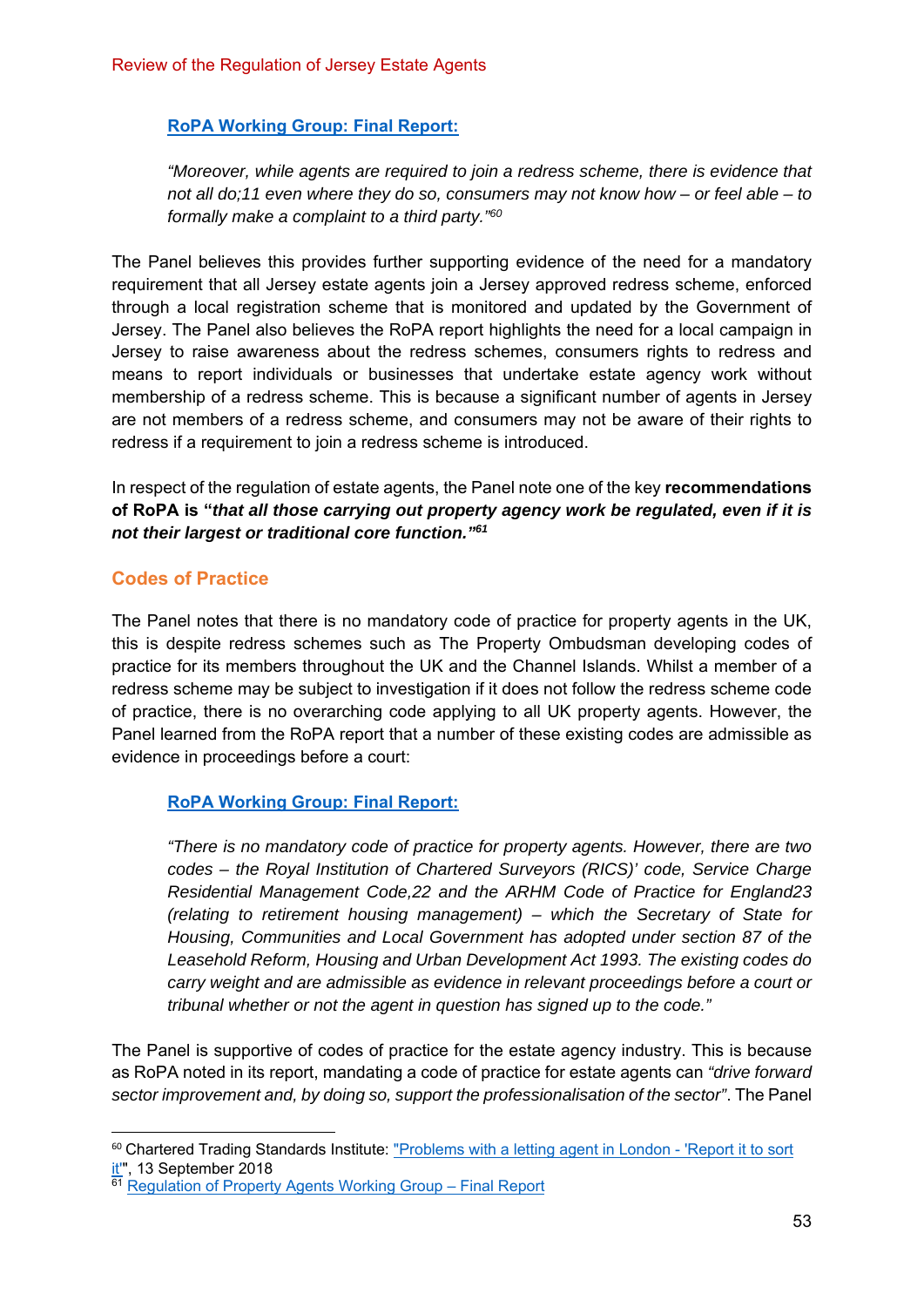has highlighted the four key benefits that a code of practice can bring to the estate agency sector, from the RoPA report:

**RoPA Working Group: Final Report:**

- *"Firstly, codes of practice provide consumers with a clear statement of standards with which to hold their service provider to account.*
- *Secondly, a code of practice can form the basis for judgements for a redress scheme.*
- *Thirdly, a code of practice provides aspirational goals. Where suggested 'shoulds' (i.e. points of best practice) complement obligatory 'musts' (legal requirements).*
- *Fourthly, a code of practice gives industries a more flexible way to adapt to change than relying on legislation alone."*

The Panel found that one of the key **recommendations from RoPA in relation to codes of practice was** *"a single, high-level set of principles applicable to all property agents which is set in statute (the 'overarching' code). Then, underneath these core principles, there should be codes specific to various aspects of property agent practice, which would be binding only on those providing the services described: these would comprise the 'regulatory' codes."* 

## **Qualifications**

Another consistent theme that the Panel observed throughout its evidence gathering process was a belief that all estate agents in Jersey should be 'qualified'. Whilst this is discussed earlier in this report, the Panel wishes to highlight the importance of this topic and its discussion within the RoPA report which recommends that all estate agents attain a Level 3 qualification (equivalent to an A-Level) and all estate agency company directors and management agents attain a minimum Level 4 qualification. The RoPA report notes that once agents obtain the right qualifications, it can be of significant benefit to consumers:

**RoPA Working Group: Final Report:**

- *"Qualifications provide agents with the skills they need;*
- *They provide a mark of competence to reassure consumers; and*
- *They require commitment from agents, potentially discouraging people from entering the sector for reckless, short-term reasons."*

## **Grandfathering**

However, during the evidence gathering process, the Panel noted support for appropriate transitional arrangements and 'grandfathering' if a requirement to attain estate agent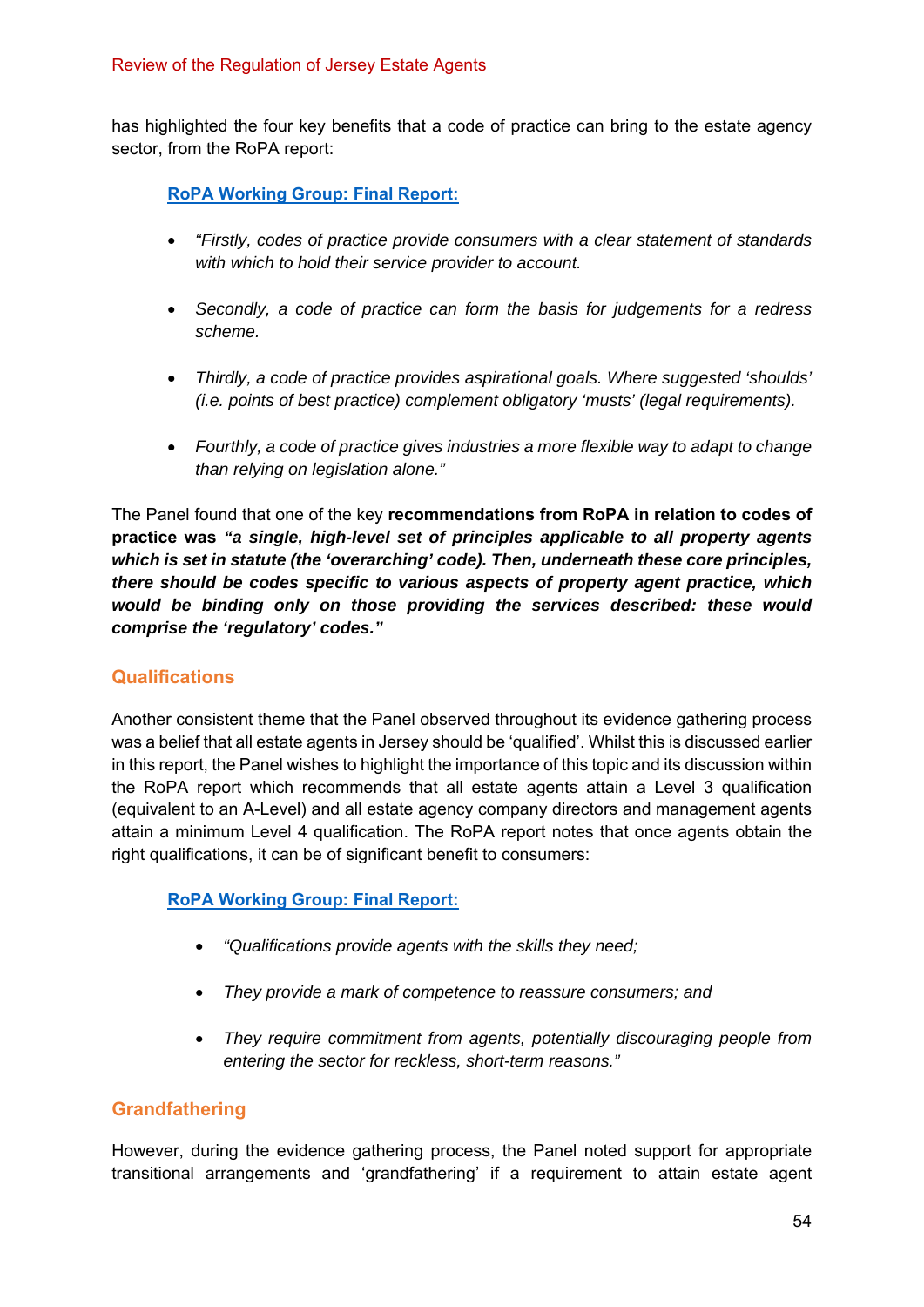qualifications was introduced in Jersey. Support for grandfathering was expressed by the Minister for Housing and Communities during a Public Hearing on the 27th October 2021:

### **The Deputy of St. Martin:**

*"Do you think there is a case for grandfathering here or should we be insisting that everybody who has some sort of interface with the general public when it comes to property has at least shown that they have some basic qualification?"* 

#### **The Minister for Housing and Communities:**

*"There is a definite case for grandfathering and the Jersey Estate Agents Association also believe that. There are highly-reputable men and women who have been working in this industry for decades. It would be an insult to suggest that they need to take an A-level exam to continue work however long until their retirement. It is for new startups that it would be reassuring if they had just done the basic qualification." 62*

The RoPA report also makes the case for transitional arrangements and grandfathering to ensure that unqualified estate agents can meet future minimum qualification requirements:

#### **RoPA Working Group: Final Report:**

*"Many agents would not meet our proposed qualification requirements were they to be introduced tomorrow, so an appropriate phasing-in approach will be necessary. We noted the Scottish experience of regulating letting agents, where there was great pressure on training providers in the run-up to mandatory qualifications coming in to force."* 

In addition, the Panel notes that RoPA suggests a number of steps that could be taken by a new estate agency regulator to alleviate pressures on agents in relation to compliance with a qualification requirement:

**RoPA Working Group: Final Report:**

- *"Offering an incentive (such as reduced licence fees or a longer licence period) for early adopters;*
- *Ensuring there is no loss of licence length if agents acquire licenses before the introduction date;*
- *Supporting qualification and training providers to use e-learning, which unlike classroom learning does not have a physical limit on uptake; and*
- *Allowing agents who have some (if insufficient) qualification extra time to meet requirements."*

The Panel is keen to highlight that the RoPA report contains important recommendations about the future of estate agency work in the UK and that the evidence the Panel has received indicates that these should be considered as part of any consultation on the future of estate

<sup>62</sup> Transcript – Public Hearing with the Minister for Housing and Communities re Regulation of Jersey Estate Agents – 27th October 2021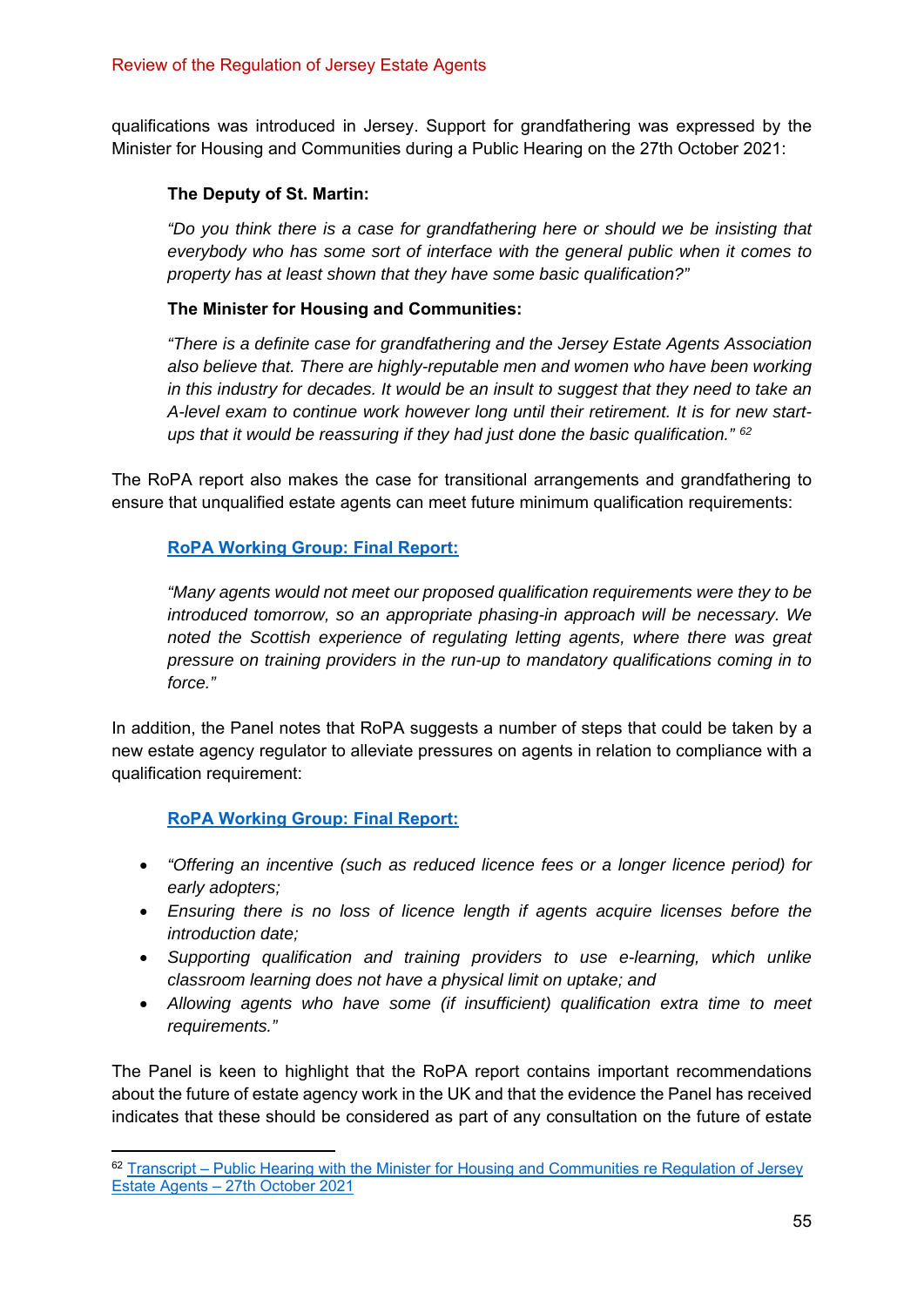agent regulation in Jersey. The Panel is supportive of a phased in approach to mandatory estate agency regulations, a code of practice and qualifications in a way that provides a transitional period from an unregulated estate agency market to a regulated market that can be made accessible to all agents in Jersey. This is because unregulated Jersey estate agents will need time to prepare for any future changes to the Jersey estate agency market.

Overall, the Panel believes that the Minister for Economic Development, Tourism, Sport and Culture should introduce a requirement to join a redress scheme along with a local registration scheme to ensure compliance. In addition, the Panel believes that a process of consultation with the redress schemes and any relevant authorities needs to be undertaken to ensure that redress scheme membership is accessible to all estate agents in Jersey and that there are no barriers to registration of Jersey estate agents. This is because consultation with the redress schemes and any other relevant authorities such as Trading Standards in the UK and Jersey, will support the process of introducing a requirement for all Jersey estate agents to join a redress scheme. The Panel learned that the local Trading Standards Service has previously engaged with TPO on the introduction of the Consumer Protection Law and believes this will assist with future consultation to introduce Jersey approved consumer redress and estate regulation in Jersey.

**RECOMMENDATION 8:** The Minister for Economic Development, Tourism, Sport and Culture should ensure that there are no barriers to registration of Jersey estate agents onto the redress schemes.

However, the Panel also believes that consumers in Jersey would benefit from comprehensive legislative reforms to introduce estate agent regulation to Jersey. This is because there is no estate agent specific regulation which benefits local consumers, and key pieces of UK estate agent law such as the EAA 1979 cover aspects other than the requirement to join a redress scheme; these include details about the lead enforcement authority for the EAA 1979, provision of information, entry and inspection under the EAA 1979, dealings with client money and accounts, regulation of other aspects of estate agency work and supervision, enforcement and publicity of estate agency work. As previously stated, the Panel believes it is important that the Minister for Economic Development, Tourism, Sport and Culture consult with key stakeholders to determine to what extent estate agent legislation could be introduced in Jersey as well as monitoring of future developments in estate agent regulation in the UK.

**RECOMMENDATION 9:** The Minister for Economic Development, Tourism, Sport and Culture should undertake a process of consultation with industry, local Trading Standards, the National Trading Standards Estate Agency Team and Jersey approved redress schemes on estate agent legislation for Jersey.

**RECOMMENDATION 10:** The Minister for Economic Development, Tourism, Sport and Culture should consider the recommendations of the Regulation of Property Agents report in any future regulation of estate agents in Jersey.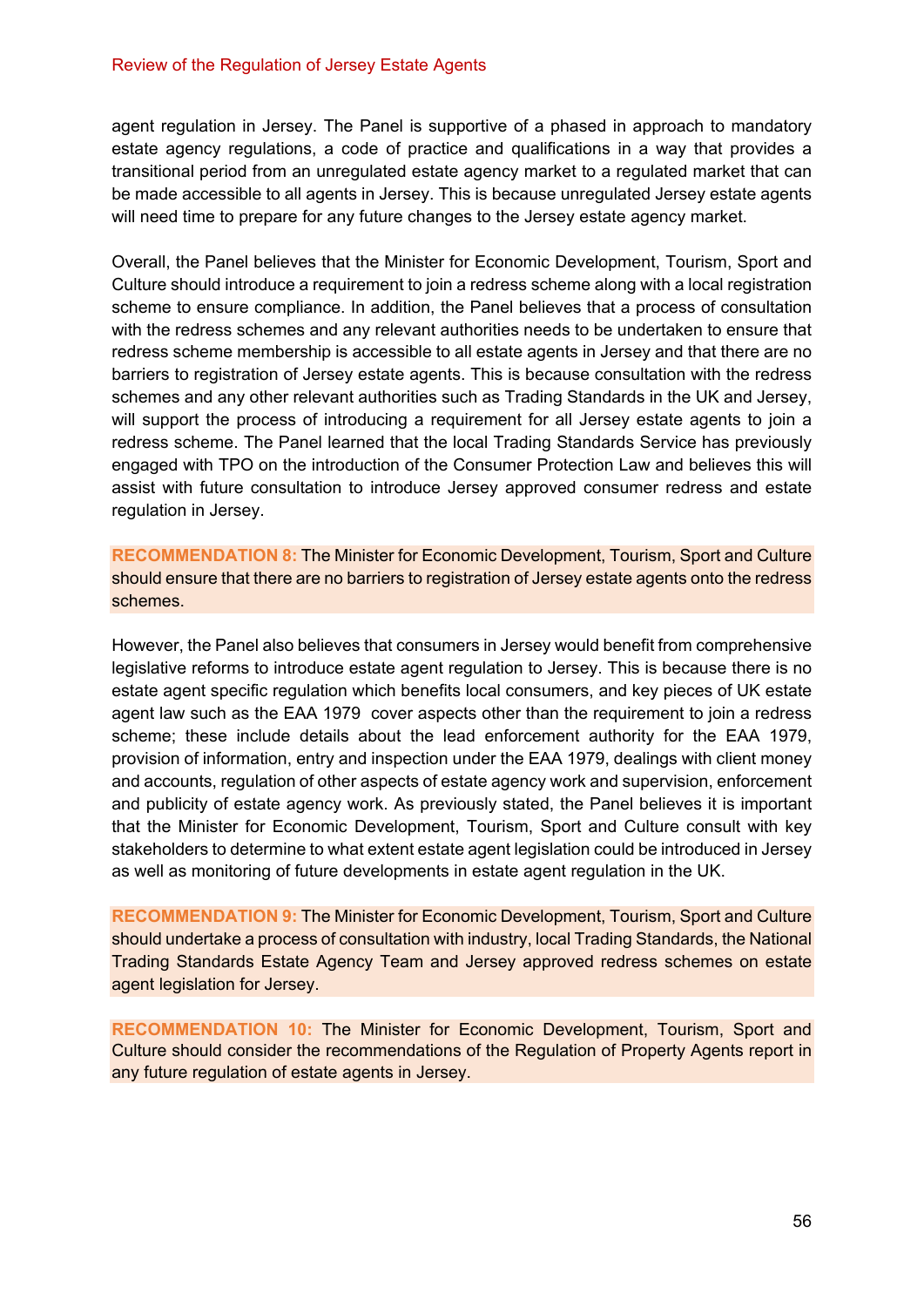## **Section 9 – Conclusion**

The Panel has made a number of recommendations within this report which it believes will assist with the regulation of estate agents in Jersey. The Panel considers the recommendations offer a 'phased in' approach towards a regulated estate agency market that can be developed in consultation with key local stakeholders such as the Jersey Estate Agents Association and the Trading Standards Service in Jersey, as well as key stakeholders in the UK such as the National Trading Standards Estate Agency Team and redress schemes. Jersey is already regarded as a well-regulated environment, particularly with regards to the financial services industry, and the Panel believes that proportionate, estate agent specific rules and regulations need to be extended to all estate agents operating in Jersey. The Panel is supportive of an estate agency market that protects all parties to a residential property transaction, and believes it is important to follow best practice and follow examples set in the UK, which already has in placed established rules governing the conduct and practices of estate agents. These are referenced throughout this report and the Panel is strongly of the view that, with proportionate on-Island regulation of estate agents, the sector can be improved for the benefit of consumers and estate agents alike.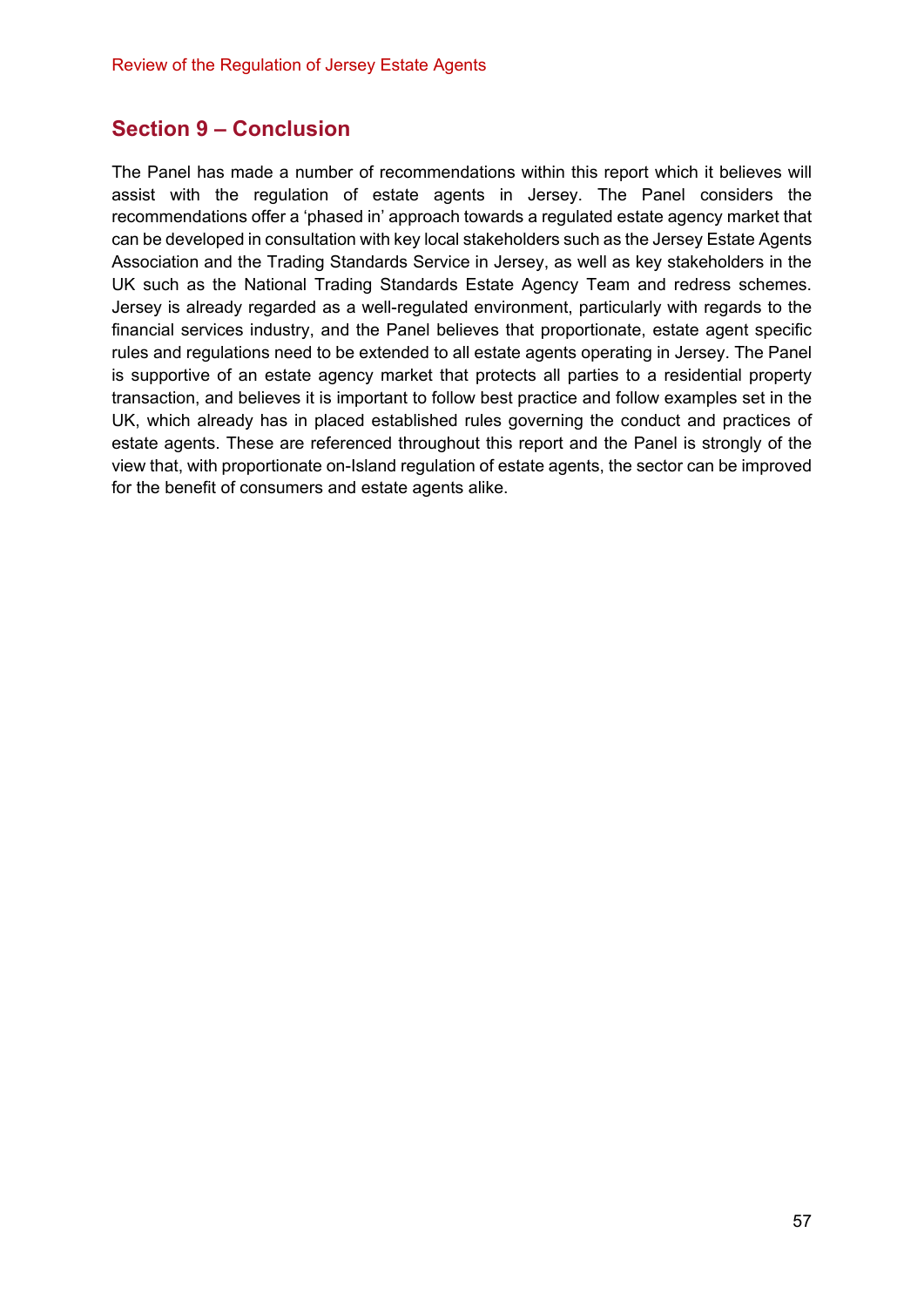# **Appendix 1 - Comparisons with other Jurisdictions**

The Panel has made comparisons with other jurisdictions throughout this report to use as a contrast existing legal provisions regulating estate agents in Jersey. A brief overview of these is as follows however, more detail can be found in the tables following this summary.

## **Jersey vs United Kingdom (UK)**

- Neither Jersey nor UK estate agents are required to be licensed or qualified to operate an estate agency.
- The principal regulations governing UK estate agent conduct are the Estate Agents Act 1979 (EEA 1979) and the Consumer Protection from Unfair Trading Regulations 2008. In contrast, Jersey estate agents are only expected to comply with the Consumer Protection (Unfair Practices) (Jersey) Law 2018 which is based on UK legislation.
- The National Trading Standards Estate Agency Team is the UK's lead enforcement authority for the EAA 1979. There is no estate agent specific legislation in Jersey.
- An Estate Agents Public Register is maintained to provide details of individuals and/or businesses who are currently prohibited from engaging in estate agency work or who have received a formal warning under the EEA 1979. No such register exists in Jersey.
- Anti-Money Laundering compliance: Both Jersey and UK estate agents must abide by anti-money laundering regulations. In the UK, estate agents are also required to register with Her Majesty's Revenue and Customs.

## **United Kingdom: Estate Agents Act 1979 (EAA 1979)**

The Panel has established in this report that there are key pieces of legislation that specifically govern agents in the UK, including the EAA 1979.

The EAA 1979 is a comprehensive piece of legislation which governs the conduct and practices of estate agents, including agents that facilitate residential property transactions. The EAA 1979 operates to legislate estate agents in a number of ways, this includes among other provisions a wide definition of estate agency work, a definition of residential property, provisions relating to the lead enforcement authority for the EAA 1979, estate agent's personal interests, standards of competency and redress schemes.

In the UK, the National Trading Standards Estate and Letting Agency Team that deals with property sales is run by Powys County Council, which is the lead enforcement authority for the EAA 1979. The Panel learned that the National Trading Standards Estate Agency Team is responsible for:

- *"issuing individual banning or warning orders under the Act*
- *maintaining a public register of such banning or warning orders*
- *approving and monitoring consumer redress schemes*
- *providing generic advice and guidance on estate agency matters, in conjunction with Citizen's Advice, the Chartered Trading Standards Institute and other partner agencies"*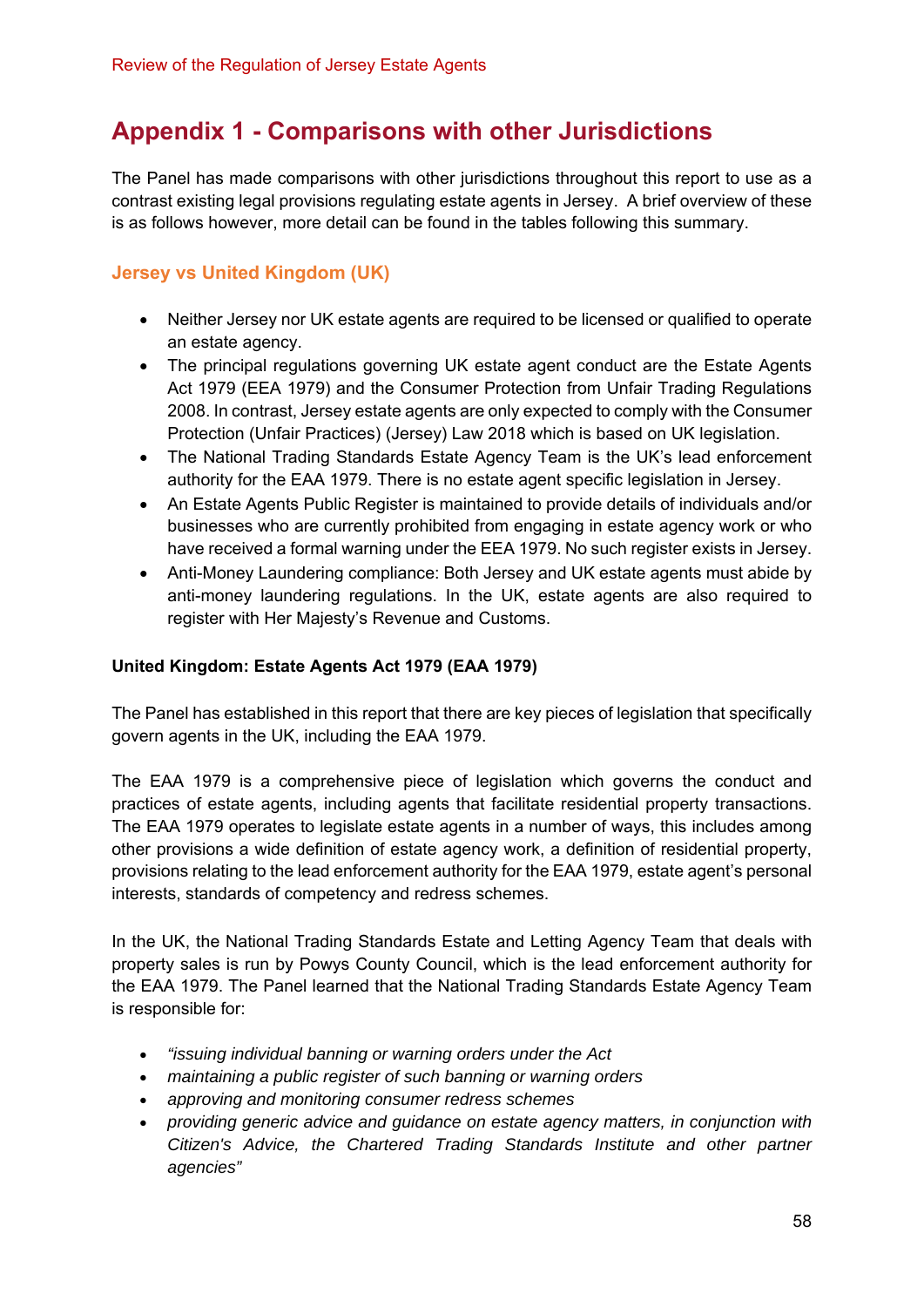In addition, the National Trading Standards Estate Agency Team maintains a 'Public Register of Orders' which details individuals and/or businesses that are currently prohibited from engaging in estate agency work or who have received a formal warning under the EAA 1979.<sup>63</sup>

The Panel will consider the operation of the UK's Consumer Protection Regulations alongside the EAA 1979, to highlight the different ways both pieces of legislation protect consumers in the UK.

The Panel will also analyse some of the key areas of the EAA 1979 that relate to estate agents and residential property transactions, this will build on the recommendation that the Panel has already made to introduce a registration scheme that requires all estate agents in Jersey join one of the UK's approved redress schemes.

## **EAA 1979 vs Consumer Protection from Unfair Trading Regulations 2008**

The Panel has previously established in this report that Jersey's Consumer Protection Law is based on the UK's Consumer Protection from Unfair Trading Regulations 2008 (Consumer Protection Regulations). In the UK, estate agents must abide by the EAA 1979 as well as the Consumer Protection Regulations.

The Panel believes it is helpful to make a brief distinction between the areas where protection is offered by the Consumer Protection Regulations and the protections offered by the EAA 1979, as both pieces of legislation operate to protect consumers in the UK in different ways:

| <b>Consumer Protection Regulations</b>         | <b>Estate Agents Act 1979</b>                  |
|------------------------------------------------|------------------------------------------------|
| The Consumer Protection Regulations apply      | The Estate Agents Act 1979 regulates the       |
| to all business sectors, including estate      | role of estate agents and sets out the duties  |
| agents.                                        | and responsibilities estate agents have to     |
|                                                | the seller.                                    |
| The Regulations prohibit estate agents from    | Whilst the estate agent's duty of care is to   |
| engaging in unfair commercial practices        | the seller, it must treat both buyers and      |
| when dealing with consumers.                   | sellers fairly and honestly.                   |
| This means that if you are a considering       | The estate agent must, by law, give the        |
| using an estate agent's services, have a       | prospective seller written terms of business,  |
| contract with an estate agent to sell your     | which include fees charged and details of      |
| property, or are an actual or potential buyer  | services it offers prospective buyers, such as |
| of a property, then the estate agent must      | arranging mortgages.                           |
| treat you fairly.                              |                                                |
| The Regulations apply to the full range of     | The marketing, negotiating, sale process       |
| estate agent activities that affect consumers. | and the way clients' money is handled are      |
|                                                | also regulated <sup>64</sup>                   |

<sup>&</sup>lt;sup>63</sup> Powys County Council – Public Register of Orders – National Trading Standards Estate Agency Team

 $64$  Bromley Borough Website – Trading Standards Institute Advice – Agents and Agencies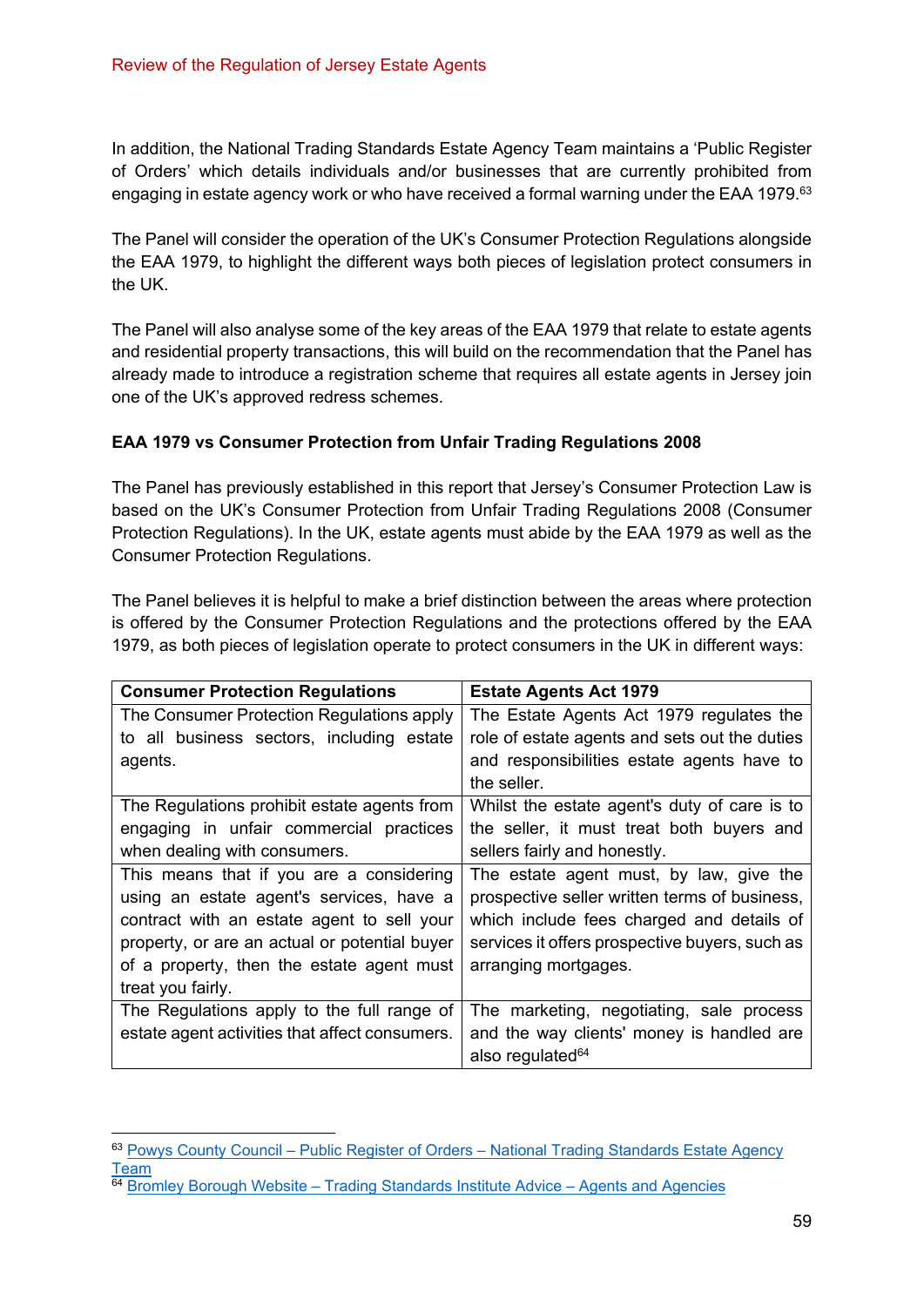The Panel believes that both the Consumer Protection Regulations and the EAA 1979 are beneficial to consumers in the UK. This is because the Consumer Protection Regulations deal with more serious breaches of UK consumer protection law and criminal offences, and apply to all business sectors including estate agents, whereas the EAA 1979 specifically governs estate agent conduct and practices and legislates to ensure that consumers are treated fairly whilst accounting for all aspects of estate agency work. The EAA 1979 also ensures that a lead enforcement authority can take action against estate agents that do not comply with the provisions. The Panel believes that, with sufficient consultation, the regulation of local estate agents could offer similar protections to consumers in Jersey.

The EAA 1979 offers a number of protections for consumers dealing with an estate agent involved in a residential property transaction. The EAA 1979 provides a broad definition of estate agency work, the meaning of residential property, the considerations that estate agents must have for their clients, how estate agents must approach a personal interest, negotiations of the sale price and the powers provided to the relevant authorities to enforce the provisions of the EAA 1979.

**KEY FINDING 17:** The Estate Agents Act 1979 is comprehensive legislation which includes a broad definition of estate agency work, the meaning of residential property, the considerations that estate agents must have for their clients, how estate agents must approach a personal interest and the powers of enforcement. There is no equivalent legislation in Jersey.

## **EAA 1979: Estate Agency Work**

The EAA 1979 provides a comprehensive definition of estate agency work and the meaning of residential property, however, some of the key indications that a business or individual is an estate agent, is if there are:

- Dealings with people who want to buy or sell freehold or leasehold property throughout the UK, including commercial and agricultural property.
- These dealings are done as part of a business
- An individual or business is acting on instructions from a client.

The Panel has also found that the EAA 1979 prohibits a business taking part in estate agency work if they have been declared an 'undischarged bankrupt', referring to the process of continuing to owe money until a debtor is declared bankrupt.

## **EAA 1979: Clients**

Under the EAA 1979, an estate agent must provide potential clients with information about fees and charges, services to potential buyers and the agents terms of business. This information must be provided to the client as soon as possible and before the estate agent agrees to act for the client.

Estate agents must provide information to potential clients in writing, in advance, that relate to: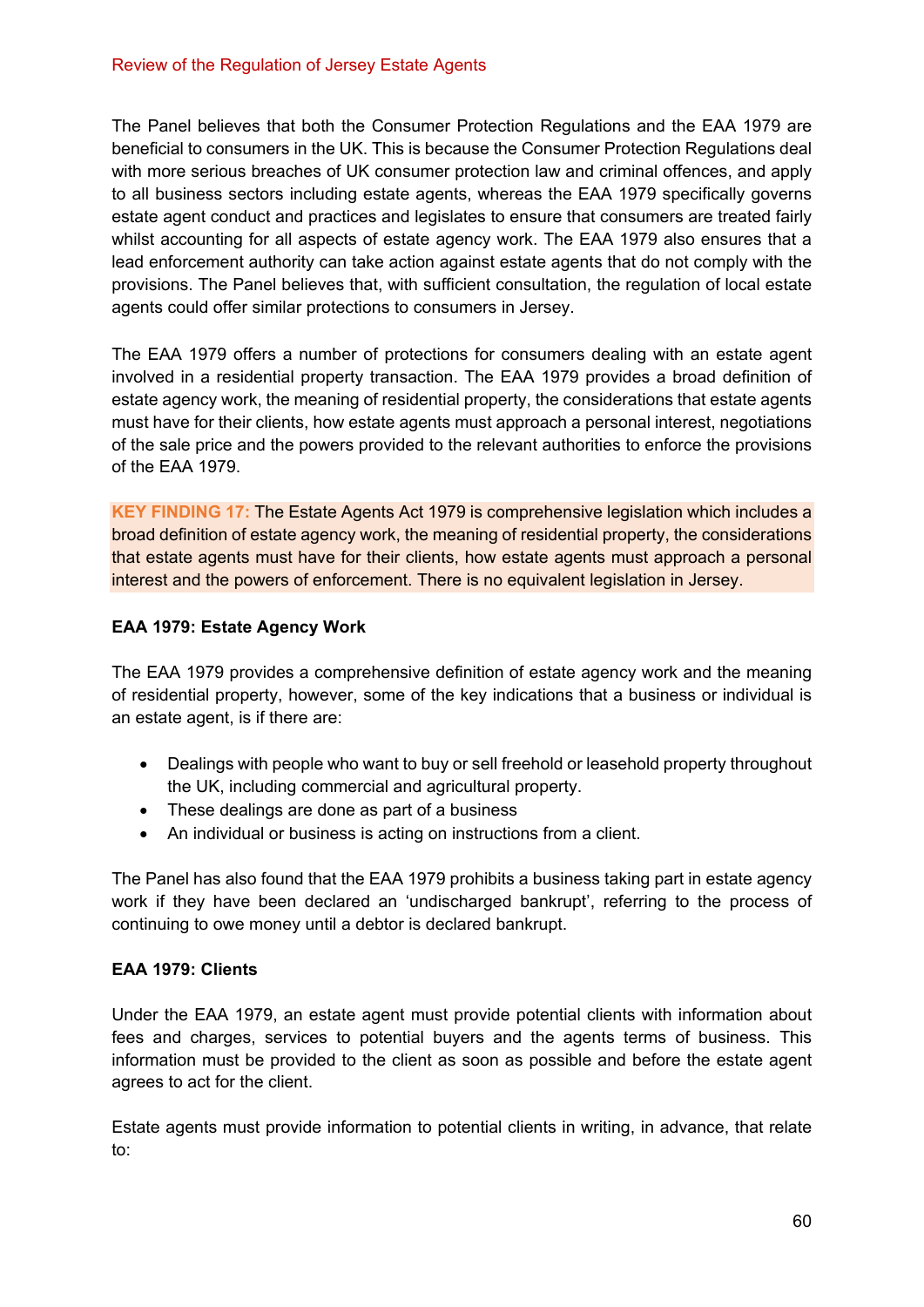- All the circumstances under which an agent will charge a fee.
- The fee amount and the details of any extra charges.
- Any other circumstances in which the client would have to pay an additional fee and the amount of any additional fee.

In addition, the Panel notes that the EAA 1979 states rules about quoting a percentage or fixed agency fee via advertisements and following receipt of instructions from a client, and that these quoted prices should be inclusive of VAT.

## **EAA 1979: Declaring a personal interest**

It is a requirement under the EAA 1979, that estate agents promptly reveal in writing a personal interest that the agent or a connected person (which means an employer, employee or associate of an employer or employee) has to a transaction, to a client as soon as possible before negotiations relating to the transaction commence.

#### **EAA 1979: Handling negotiations**

The Panel learned during its analysis of the legislation, that the EAA 1979 requires that estate agents ensure that clients are treated equally, fairly and promptly when informing clients about offers made on a property and when informing clients about the agent's services to buyers. It is contrary to the EAA 1979 for an estate agent in the UK to make misleading statements, falsely describe a property or show bias against potential buyers.

#### **EAA 1979: Enforcement of the act**

The powers conferred to the National Trading Standards Estate Agency Team (NTSEAT) mean that under the EAA 1979, the NTSEAT can take enforcement action against agents that do not comply with the rules governing estate agent conduct and practices.

The Panel understands that the NTSEAT can issue warning and prohibition orders that cease individuals or businesses from conducting estate agency work. The Panel also understands that the NTSEAT can require anyone, including clients and potential buyers, to provide information or produce documents before a decision is made to issue an order or carry out enforcement activity.

The NTSEAT can issue a warning order if an estate agent breaks the law in relation to:

- Information on charges
- Definition of terms
- A personal interest in a sale
- Information to clients about offers
- Information to clients about services provided to buyers
- Misleading statements
- Bias against buyers
- Interest on clients' money.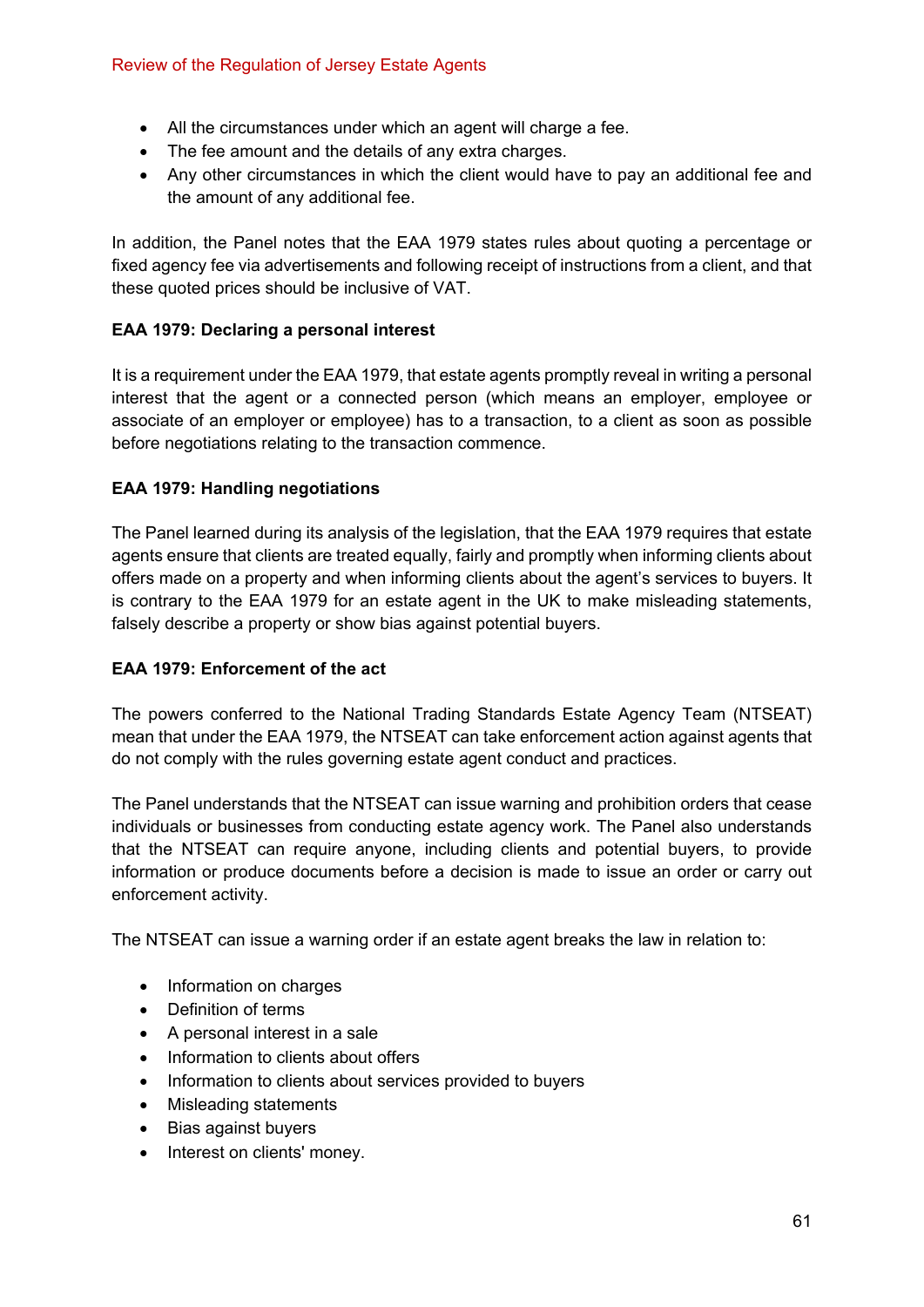The NTSEAT can also issue a prohibition order if an estate agent breaks the law in relation to:

- Breached a warning order
- Committed an offence of fraud or other dishonesty, or violence
- Committed racial or sexual discrimination during your work as an estate agent
- Committed certain specified offences
- Committed certain offences under the Act
- Breached certain provisions of the Act
- $\bullet$  Engaged in a practice declared undesirable under the Act.<sup>65</sup>

The Panel believes that many of the concerns expressed by the public and key stakeholders throughout its review, such as a lack of professionalism, dishonest working practices and the need for regulation of estate agents could potentially be addressed through similar estate agent specific legislation in Jersey. This is because, as the Panel has stated above, a number of provisions under the EAA 1979 offer a degree of protection to UK consumers in these areas.

However, the Panel also believes that the extent and scope of any new Jersey estate agent legislation should be determined by undertaking a process of consultation with industry, Trading Standards, NTSEAT and the Jersey approved redress schemes. This is because the Panel has demonstrated a significant body of evidence from members of the public and key stakeholders that expresses concern about the current estate agency market in Jersey. In addition, determining the extent and scope of new legislation is important to ensure that any new regulations are accessible and proportionate for local estate agents.

## **Jersey vs Guernsey**

- Historically, Guernsey had no statutory civil rights for consumers when purchasing goods and services. In September 2020, Carey Olsen noted that in February 2020 the States of Guernsey intended to bring forward consumer protection legislation in Guernsey.<sup>66</sup>
- Anti-Money Laundering compliance: Both Jersey and Guernsey estate agents must abide by anti-money laundering regulations.

## **Jersey vs European Union (EU)**

- There is no pan-EU requirement for regulation of estate agents operating in EU Member States.
- In 2018, the EU published a consumer market study (see below chart) on the functioning of real estate services for consumers in the EU. The study found that more than 50% of Member States regulated for or required estate agents to possess a qualification, hold a licence, obtain compulsory insurance and uphold professional standards. In Jersey, with the exception of the broad requirements set out in the

<sup>65</sup> Cooper Adams Estate Agents – Estate Agents Act 1979

<sup>66</sup> Carey Olsen - Consumer Protection Legislation in Guernsey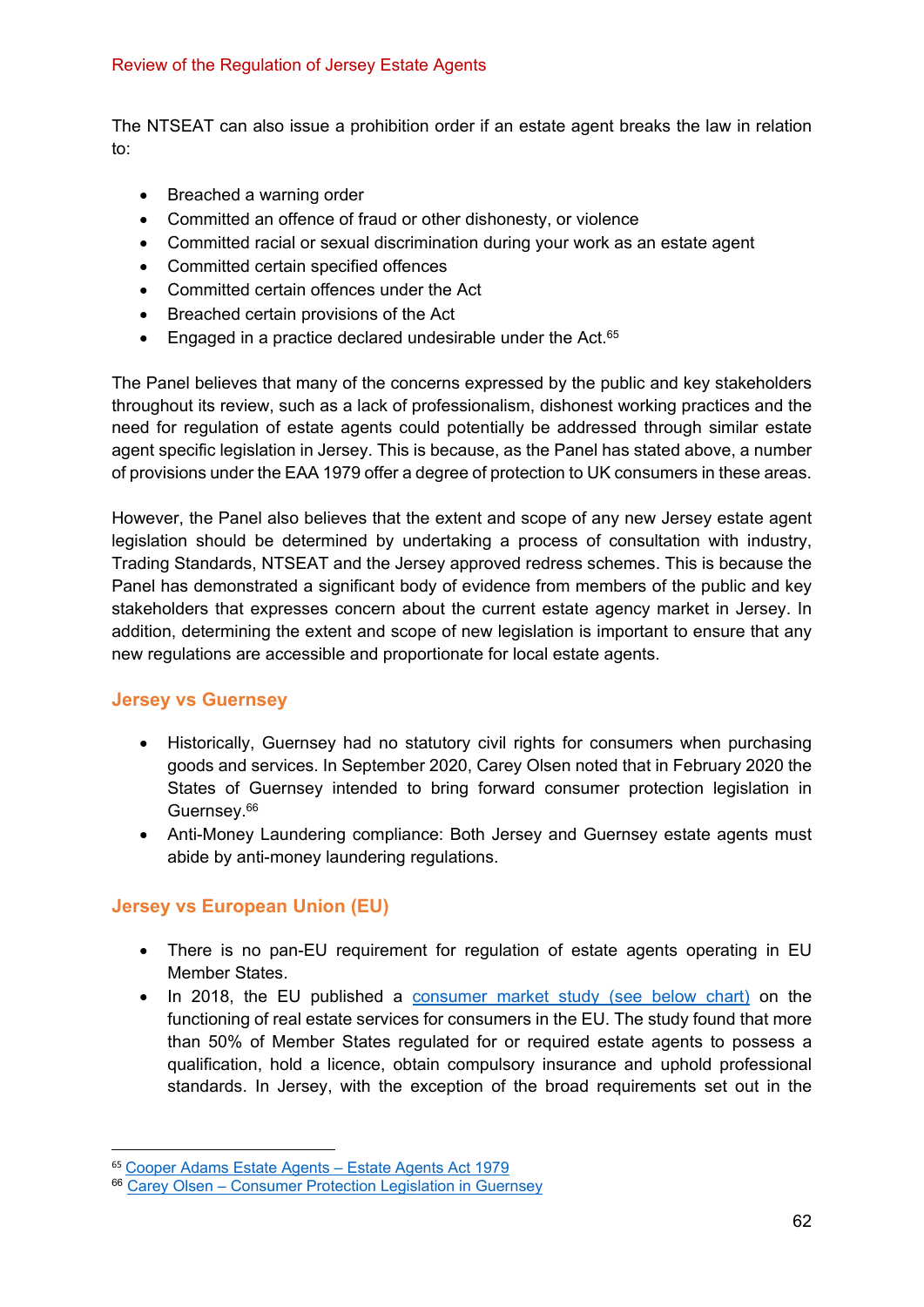Consumer Protection (Unfair Practices) (Jersey) Law 2018, there are no further requirements imposed on estate agents.

- The European Association of Real Estate Professions published a 2018 European Code of Conduct and Ethical Behaviour for its Members. In contrast, a significant proportion of Jersey estate agents adhere to the UK Property Ombudsmen's Code of Practice.
- Anti-Money Laundering compliance: EU Member States are required to abide by Directive (EU) 2015/849 in respect of the prevention of the use of the financial system for the purposes of money laundering or terrorist financing. In Jersey, estate agents are required to comply with Schedule 2 of the Proceeds of Crime (Jersey) Law 1999 in relation to prevention of money laundering.

## **EU Consumer Market Study: Functioning of Real Estate Services for Consumers in the European Union**

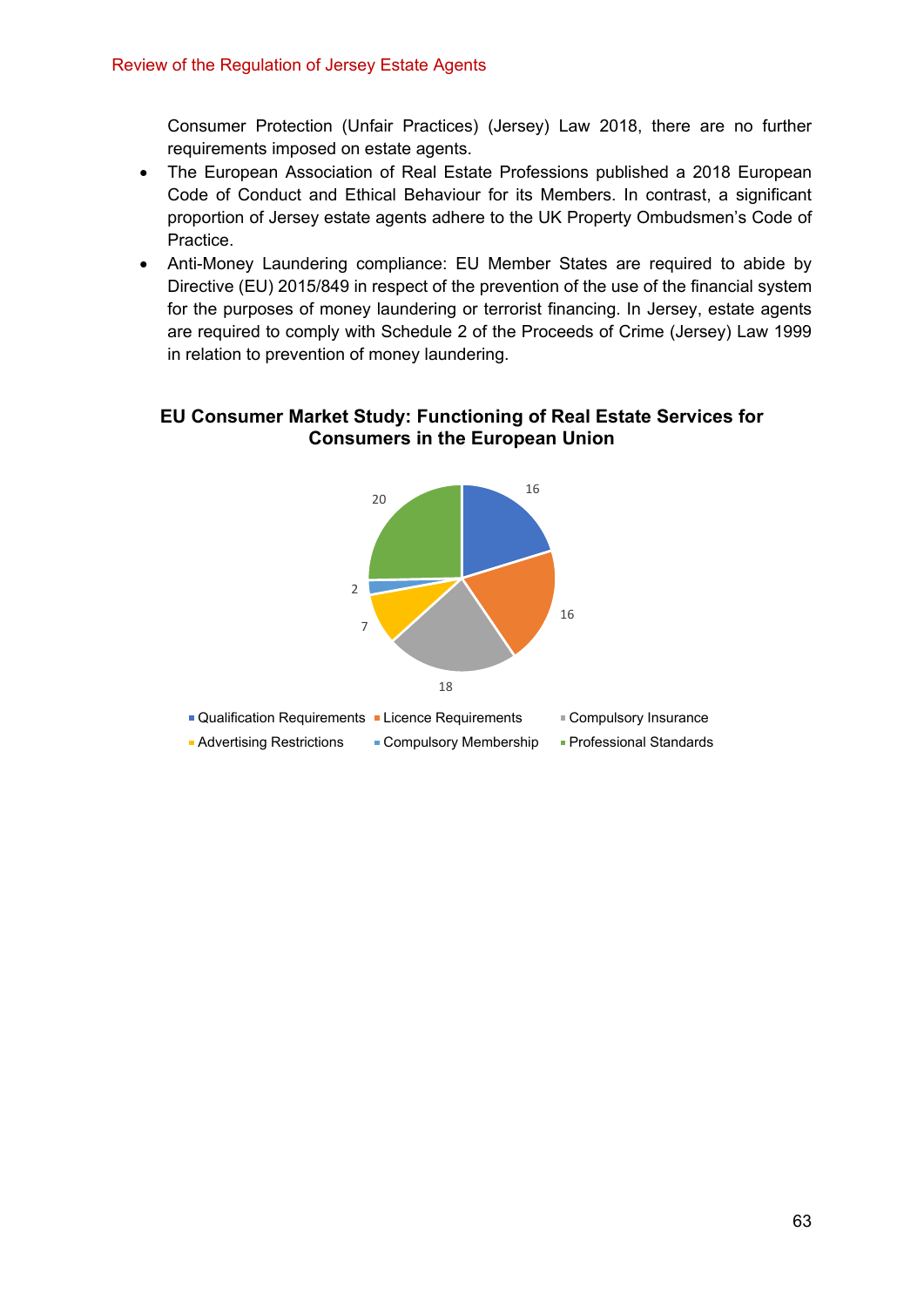# **Appendix 2 – Panel Membership and Terms of Reference**

## **Panel Membership**



Deputy David Johnson (Chair)



Senator Steve Pallett



Deputy Steve Luce (Vice-Chair)



Deputy Montfort Tadier (Co-opted for Regulation of Estate Agents review)

## **Terms of Reference**

- 1. To follow-up on the previous recommendations of the Residential Property Transactions Review Panel (2018).
- 2. To explore the current regulatory, or similar, oversight of Jersey estate agents, including compliance with Schedule 2 of the Proceeds of Crime (Jersey) Law 199967, and an assessment of Jersey estate agent accountability to codes of practice and professional bodies.
- 3. To examine the administrative burden and financial costs of establishing regulatory oversight of Jersey estate agents.
- 4. To assess the benefits to purchasers and vendors of regulating Jersey estate agent practices.
- 5. To examine any potential impact, positive and negative, from a change in the property transaction process brought about by regulation of estate agents in Jersey, on all relevant stakeholders.

<sup>67</sup>*A Law to provide for the confiscation and forfeiture of the proceeds of crime, to establish new offences of money laundering and new procedures to forestall, prevent and detect money laundering, and to enable the enforcement in Jersey of overseas confiscation orders, and for connected purposes*